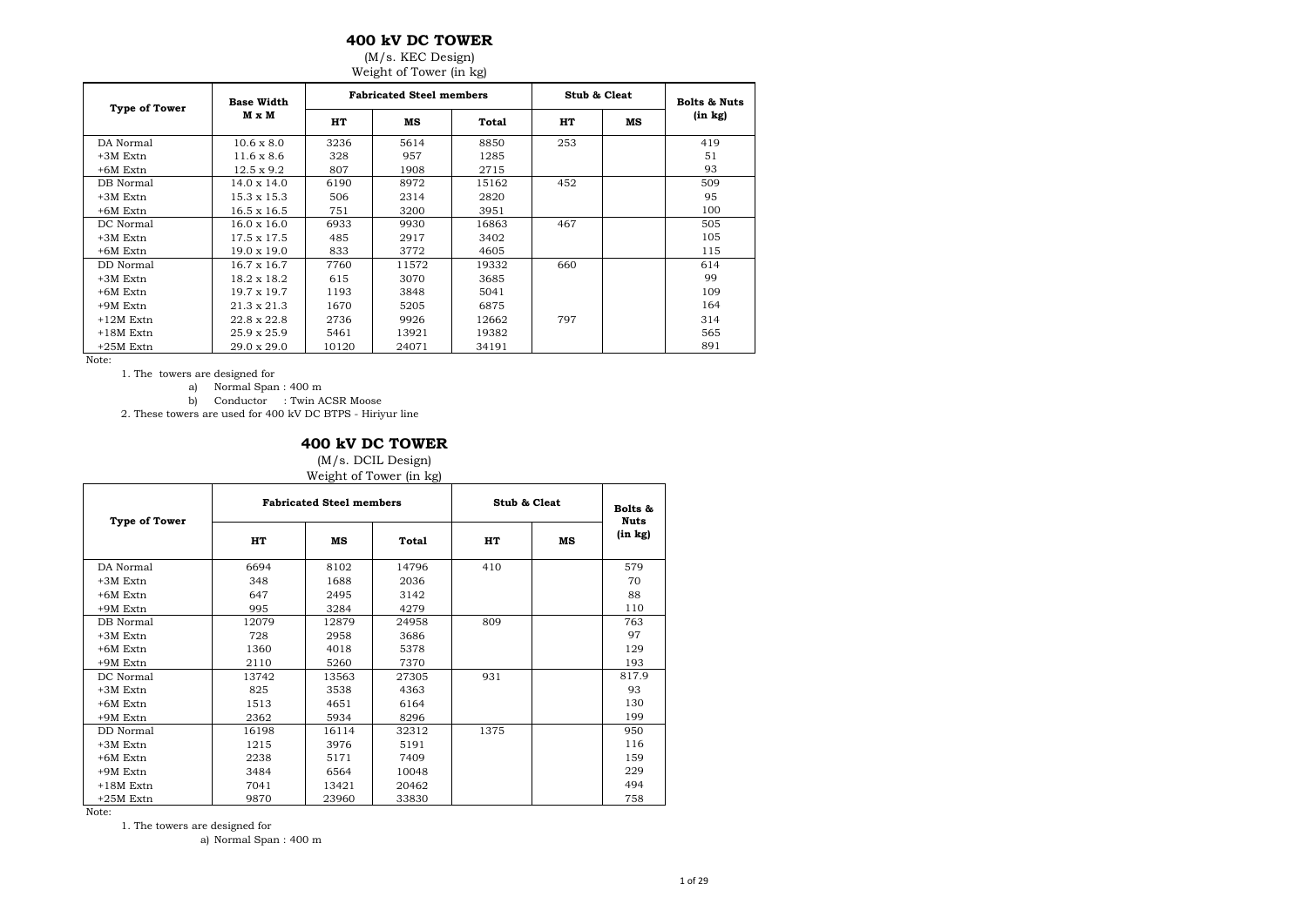## **Bill of Materials for 400 kV DC Towers suitable for Quad Moose Conductor**

|                      |            | <b>Base width</b>    |          | Tower weight (in kg) | Bolts, Nuts          |         | Stub weight (in kg) | Bolts, Nuts          |  |
|----------------------|------------|----------------------|----------|----------------------|----------------------|---------|---------------------|----------------------|--|
| <b>Type of Tower</b> |            | (in m <sub>m</sub> ) | HT       | MS                   | & Washers<br>(in kg) | HT      | MS                  | & Washers<br>(in kg) |  |
|                      | <b>BTB</b> | 10450.00             | 6660.04  | 5490.24              | 594.50               | 421.72  | 8.16                | 10.72                |  |
|                      | 0 ME       | 12457.22             | 720.81   | 1275.15              | 90.53                |         |                     |                      |  |
| DA                   | 3 ME       | 13460.83             | 1147.35  | 1965.11              | 110.34               |         |                     |                      |  |
|                      | 6 ME       | 14464.44             | 739.37   | 2090.97              | 89.81                |         |                     |                      |  |
|                      | 9 ME       | 15468.05             | 970.96   | 3215.81              | 144.66               |         |                     |                      |  |
|                      | <b>BTB</b> | 13200.00             | 16363.12 | 4608.00              | 751.99               | 849.20  | 8.20                | 14.46                |  |
|                      | 0 ME       | 16360.00             | 2393.00  | 1293.00              | 137.80               |         |                     |                      |  |
| $DB$                 | 3 ME       | 17852.92             | 3793.50  | 1604.90              | 185.60               |         |                     |                      |  |
|                      | 6 ME       | 19345.83             | 2476.96  | 3007.29              | 141.08               |         |                     |                      |  |
|                      | 9 ME       | 20838.74             | 3494.81  | 3662.90              | 193.36               |         |                     |                      |  |
|                      | <b>BTB</b> | 13450.00             | 19220.41 | 4358.28              | 782.59               | 939.44  | 8.17                | 17.03                |  |
|                      | 0 ME       | 16670.00             | 2893.16  | 1110.68              | 111.31               |         |                     |                      |  |
| DC                   | 3 ME       | 18191.76             | 3828.37  | 2144.03              | 166.36               |         |                     |                      |  |
|                      | 6 ME       | 19712.52             | 2972.35  | 3608.75              | 169.30               |         |                     |                      |  |
|                      | 9 ME       | 21233.78             | 4558.31  | 3656.09              | 185.39               |         |                     |                      |  |
|                      | <b>BTB</b> | 13084.00             | 21496.95 | 4237.54              | 870.77               | 1411.44 | 8.17                | 21.18                |  |
|                      | 0 ME       | 16825.10             | 4344.08  | 1061.01              | 132.92               |         |                     |                      |  |
|                      | 3 ME       | 18352.08             | 5670.22  | 1908.80              | 197.92               |         |                     |                      |  |
| DD                   | 6 ME       | 19879.06             | 5176.25  | 1657.90              | 153.86               |         |                     |                      |  |
|                      | 9 ME       | 21406.04             | 7547.15  | 1675.83              | 220.13               |         |                     |                      |  |
|                      | 18 ME      | 30000                | 18867.88 | 4189.58              | 550.33               | 1800.00 | 8.17                | 30.00                |  |
|                      | 25 ME      | 33000                | 37735.75 | 8379.15              | 1100.65              |         |                     |                      |  |

#### (M/s. KEC Design)

# **Bill of Materials for 400 kV DC Towers suitable for Quad Moose Conductor**

| <b>Type of Tower</b> |            | <b>Base width</b>    | Tower weight (in kg) |         | <b>Bolts, Nuts</b><br>& Washers |         | Stub weight<br>(in kg) | Bolts, Nuts<br>& Washers |
|----------------------|------------|----------------------|----------------------|---------|---------------------------------|---------|------------------------|--------------------------|
|                      |            | (in m <sub>m</sub> ) | HT                   | мs      | (in kg)                         | HT      | мs                     | (in kg)                  |
|                      | <b>BTB</b> |                      | 6502.31              | 4770.70 | 474.05                          |         |                        |                          |
|                      | 0 ME       |                      | 824.74               | 1966.35 | 102.05                          |         |                        |                          |
| DA                   | 3 ME       |                      | 1218.67              | 2493.42 | 138.90                          | 386.02  | 0.00                   | 9.41                     |
|                      | 6 ME       |                      | 674.82               | 1971.57 | 87.33                           |         |                        |                          |
|                      | 9 ME       |                      | 1001.92              | 2647.98 | 129.63                          |         |                        |                          |
|                      | <b>BTB</b> |                      | 13029.46             | 5387.11 | 830.63                          |         |                        |                          |
|                      | 0 ME       |                      | 1800.61              | 3243.42 | 142.08                          |         |                        |                          |
| $DB$                 | 3 ME       |                      | 2482.29              | 4386.84 | 183.09                          | 824.09  | 0.00                   | 15.01                    |
|                      | 6 ME       |                      | 1515.63              | 3362.25 | 127.85                          |         |                        |                          |
|                      | 9 ME       |                      | 2116.24              | 4493.42 | 162.65                          |         |                        |                          |
|                      | <b>BTB</b> |                      | 13198.25             | 7276.20 | 891.99                          |         |                        |                          |
|                      | $0$ ME     |                      | 2388.69              | 3131.32 | 155.52                          |         |                        |                          |
| DC                   | 3 ME       |                      | 2857.50              | 4703.03 | 195.72                          | 955.23  | 0.00                   | 15.26                    |
|                      | 6 ME       |                      | 1573.03              | 3835.77 | 139.63                          |         |                        |                          |
|                      | 9 ME       |                      | 2431.98              | 5043.84 | 207.32                          |         |                        |                          |
|                      | <b>BTB</b> |                      | 16747.67             | 6892.30 | 915.33                          |         |                        |                          |
|                      | $0$ ME     |                      | 3442.82              | 3423.99 | 213.96                          |         |                        |                          |
|                      | 3 ME       |                      | 4025.04              | 5600.44 | 252.82                          | 1273.65 | 0.00                   | 19.18                    |
| DD                   | 6 ME       |                      | 2345.06              | 4463.33 | 179.97                          |         |                        |                          |

(YTPS - BPS Line - M/s. L & T Design)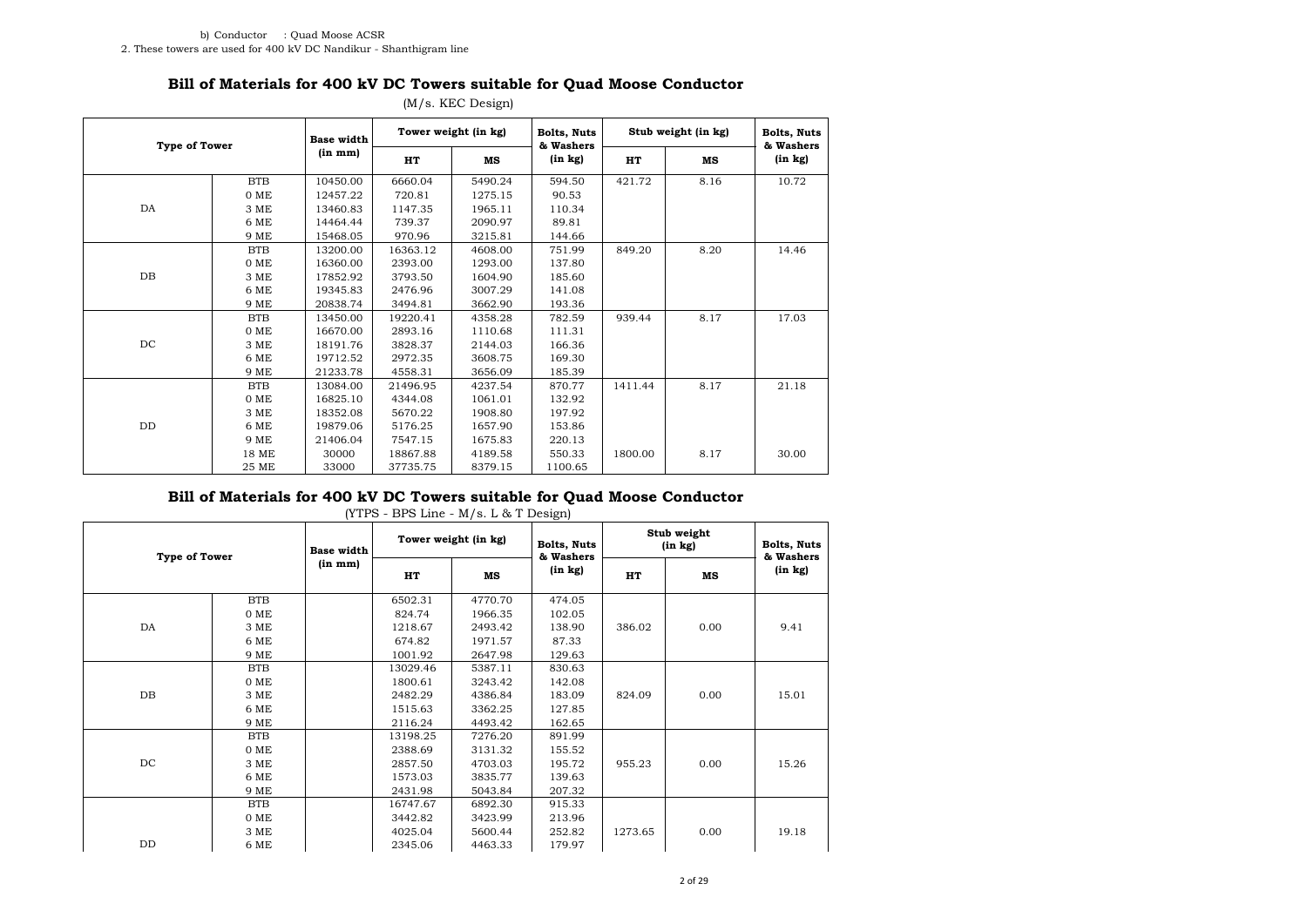| 9 ME  | 4615.34  | 4712.88  | 232.08 |         |           |       |
|-------|----------|----------|--------|---------|-----------|-------|
| 18 ME | 8461.80  | 13024.15 | 520.83 | 1316.51 | $_{0.00}$ | 19.18 |
| 25 ME | 11023.06 | 18144.35 | 665.66 |         |           |       |

#### **Bill of Materials for 400 kV DC Towers suitable for Quad Moose Conductor**

(YTPS - BPS Line - M/s. L & T Design)

|    | <b>Type of Tower</b> |                      |          | Tower weight (in kg) | Bolts, Nuts<br>& Washers |         | Stub weight (in kg) | Bolts, Nuts<br>& Washers |
|----|----------------------|----------------------|----------|----------------------|--------------------------|---------|---------------------|--------------------------|
|    |                      | (in m <sub>m</sub> ) | HT       | мs                   | $(in \; kg)$             | HT      | MS                  | (in kg)                  |
|    | <b>BTB</b>           |                      | 21145.59 | 8272.32              | 969.26                   |         |                     |                          |
|    | $0$ ME               |                      | 2503.89  | 3140.81              | 192.04                   |         |                     |                          |
| MA | 3 ME                 |                      |          |                      |                          | 956.23  | 0.00                | 15.78                    |
|    | 6 ME                 |                      | 1757.29  | 2944.38              | 149.42                   |         |                     |                          |
|    | 9 ME                 |                      |          |                      |                          |         | 0.00<br>0.00        |                          |
|    | <b>BTB</b>           |                      | 44288.45 | 15003.76             | 2650.13                  |         |                     |                          |
|    | $0$ ME               |                      | 4687.78  | 5430.94              | 374.76                   |         |                     |                          |
| MB | 3 ME                 |                      |          |                      |                          | 2396.13 |                     | 74.17                    |
|    | 6 ME                 |                      | 4079.88  | 5748.40              | 280.92                   |         |                     |                          |
|    | 9 ME                 |                      |          |                      |                          |         |                     |                          |
|    | <b>BTB</b>           |                      | 65662.25 | 17114.77             | 3517.22                  |         |                     |                          |
|    | $0$ ME               |                      | 14076.22 | 2672.73              | 714.27                   |         |                     |                          |
| MD | 3 ME                 |                      | 17442.02 | 4190.48              | 727.93                   | 3487.50 |                     | 62.83                    |
|    | 6 ME                 |                      | 8309.04  | 4589.90              | 412.30                   |         |                     |                          |
|    | 9 ME                 |                      | 12238.68 | 6021.66              | 634.14                   |         |                     |                          |

#### **ABSTRACT OF TOWER WEIGHTS AND BASE WIDTHS**

|                |                            | 220 kV 'A' Type SC is M/s. KEC make &<br>220 kV 'B' & 'D' Type are M/s. S.A.E<br>Design |                                      |                       | 220 kV DC KEC Design        |                                         |                       |                             | 220 kV DC L&T Design                       |                                     | 220 kV DC Kalpatharu<br>Design |                                            |                                     |
|----------------|----------------------------|-----------------------------------------------------------------------------------------|--------------------------------------|-----------------------|-----------------------------|-----------------------------------------|-----------------------|-----------------------------|--------------------------------------------|-------------------------------------|--------------------------------|--------------------------------------------|-------------------------------------|
| S1.<br>No.     | <b>Basic Tower</b><br>Extn | <b>Base width</b><br>(in m)                                                             | Tower weight<br>with Stub<br>(in MT) | B&N weight<br>(in kg) | <b>Base width</b><br>(in m) | Tower<br>weight<br>with Stub<br>(in MT) | B&N weight<br>(in kg) | <b>Base width</b><br>(in m) | Tower<br>weight<br>with<br>Stub<br>(in MT) | <b>B&amp;N</b><br>weight<br>(in kg) | <b>Base</b><br>width<br>(in m) | Tower<br>weight<br>with<br>Stub<br>(in MT) | <b>B&amp;N</b><br>weight<br>(in kg) |
|                | $A+OM$                     | 4.150                                                                                   | 2.630                                | 140                   | 5.100                       | 3.707                                   | 150                   | 5.690                       | 4.150                                      | 170                                 | 5.95                           | 3.422                                      | 152                                 |
| $\overline{2}$ | $A+3M$                     | 4.629                                                                                   | 3.060                                | 158                   | 5.651                       | 4.244                                   | 173                   | 6.300                       | 4.810                                      | 198                                 | 6.63                           | 3.884                                      | 167                                 |
| 3              | $A+6M$                     | 5.109                                                                                   | 3.649                                | 185                   | 6.202                       | 4.731                                   | 190                   | 6.967                       | 5.350                                      | 220                                 | 7.31                           | 4.283                                      | 175                                 |
| $\overline{4}$ | $B+OM$                     |                                                                                         |                                      |                       |                             |                                         |                       | 7.450                       | 5.350                                      | 215                                 | 8.50                           | 5.327                                      | 190                                 |
| 5              | $B+3M$                     |                                                                                         |                                      |                       |                             |                                         |                       | 8.390                       | 6.700                                      | 259                                 | 9.58                           | 6.252                                      | 218                                 |
| 6              | $B+6M$                     |                                                                                         |                                      |                       |                             |                                         |                       | 9.340                       | 7.350                                      | 280                                 | 10.65                          | 6.805                                      | 225                                 |
| $\overline{7}$ | $C+OM$                     | 6.800                                                                                   | 3.600                                | 165                   | 6.750                       | 6.089                                   | 247                   | 8.300                       | 6.000                                      | 240                                 | 9.90                           | 6.060                                      | 218                                 |
| 8              | $C+3M$                     | 7.852                                                                                   | 4.321                                | 196                   | 7.683                       | 7.114                                   | 279                   | 9.400                       | 7.490                                      | 290                                 | 11.25                          | 7.227                                      | 251                                 |
| 9              | $C+6M$                     | 8.904                                                                                   | 4.940                                | 221                   | 8.616                       | 7.677                                   | 285                   | 10.500                      | 8.220                                      | 315                                 | 12.57                          | 8.133                                      | 265                                 |
| 10             | $D+OM$                     | 8.000                                                                                   | 4.980                                | 188                   | 10.150                      | 8.588                                   | 268                   | 10.200                      | 7.925                                      | 300                                 | 10.60                          | 7.597                                      | 275                                 |
| 11             | $D+3M$                     | 9.206                                                                                   | 6.062                                | 229                   | 11.694                      | 10.137                                  | 320                   | 11.600                      | 9.905                                      | 356                                 | 12.07                          | 9.031                                      | 314                                 |
| 12             | $D+6M$                     | 10.412                                                                                  | 6.777                                | 249                   | 13.328                      | 11.692                                  | 364                   | 13.000                      | 10.875                                     | 385                                 | 13.54                          | 10.175                                     | 343                                 |

Note:<br>
1 Weight of Stubs is included in Normal Tower weights only<br>
1 Weight of Stubs is included in Normal Tower weights only<br>
1 Weight of Stubs is included in Normal Tower weights only<br>
1 Weight of Stubs is included in No

3 220 kV SC 'A' Type Tower is of M/s. KEC make

**220 kV DC TOWER**  (M/s. RPG Design) Weight of Tower (in kg)

1 Weight of Stubs is included in Normal Tower weights only and the study of the Study of B Type : 2° - 15° Deviation<br>
2 At present 220 kV DC Kalpatharu design is being used C Type : 15° - 30° Deviation 2 At present 220 kV DC Kalpatharu design is being used C Type : 15° - 30° Deviation<br>
2 At present 220 kV SC 'A' Type Tower is of M/s. KEC make C make C Type : 30° - 60° Deviation & DE Condition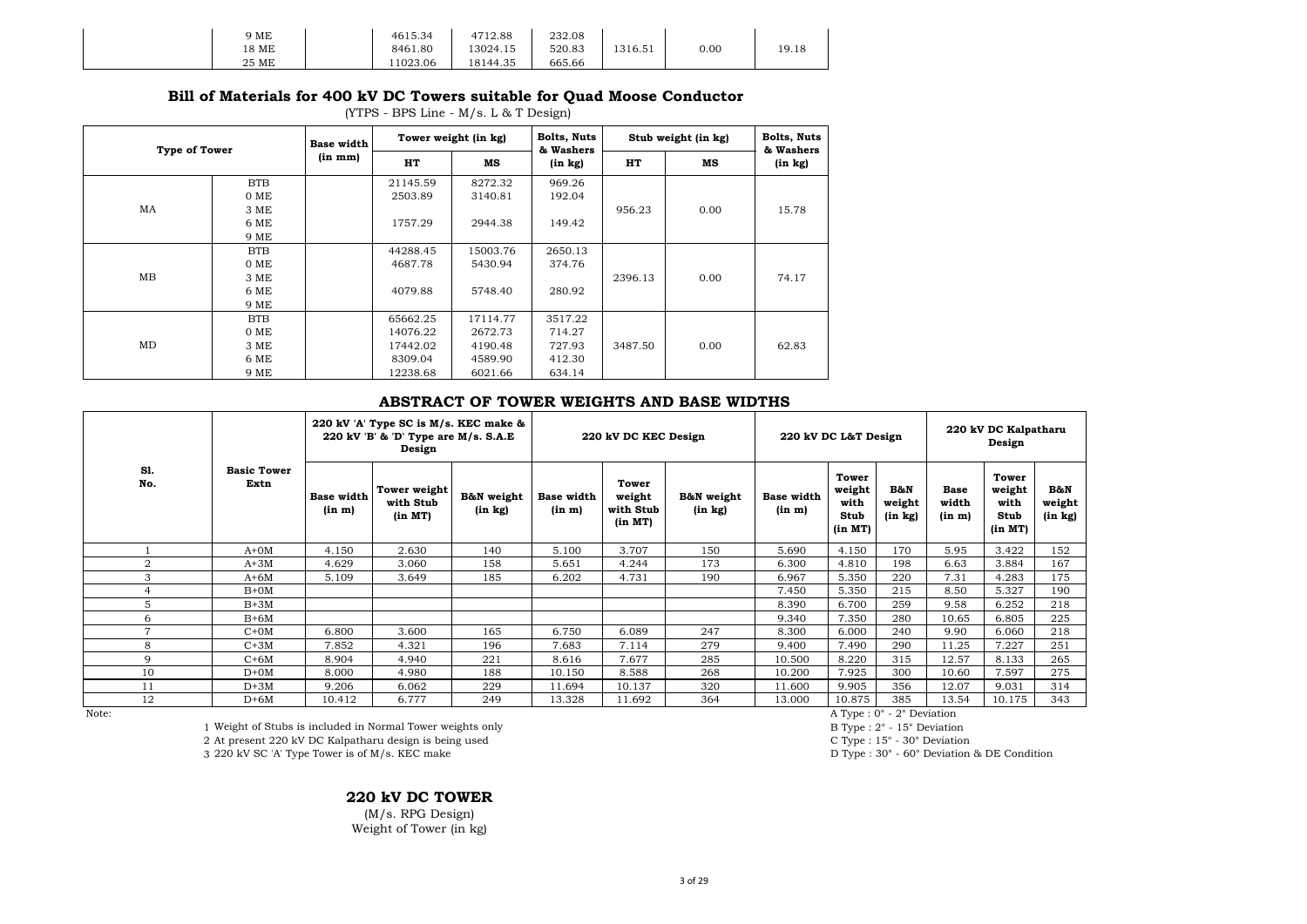| Type of Tower | <b>Base Width</b>  |      | <b>Fabricated Steel members</b> |       | Stub & Cleat |     | <b>Bolts &amp; Nuts</b> |
|---------------|--------------------|------|---------------------------------|-------|--------------|-----|-------------------------|
|               | M x M              | HT   | мs                              | Total | HT           | мs  | (in kg)                 |
| MA Normal     | $5.7 \times 5.7$   |      | 4090                            | 4090  |              | 190 | 190                     |
| $+3M$ Extn    | $6.4 \times 6.4$   |      | 635                             | 635   |              |     | 30                      |
| $+6M$ Extn    | $7.1 \times 7.1$   |      | 1115                            | 1115  |              |     | 50                      |
| MB Normal     | $8.0 \times 8.0$   |      | 6340                            | 6340  |              | 340 | 520                     |
| $+3M$ Extn    | $9.0 \times 9.0$   |      | 1140                            | 1140  |              |     | 50                      |
| $+6M$ Extn    | $9.9 \times 9.9$   |      | 1980                            | 1980  |              |     | 75                      |
| MC Normal     | $8.9 \times 8.9$   | 1190 | 5360                            | 6550  | 260          | 50  | 680                     |
| $+3M$ Extn    | $10.0 \times 10.0$ | 250  | 920                             | 1170  |              |     | 80                      |
| $+6M$ Extn    | $11.2 \times 11.2$ | 470  | 1520                            | 1990  |              |     | 155                     |
| MD Normal     | $9.5 \times 9.5$   | 1940 | 5940                            | 7880  | 345          | 100 | 770                     |
| $+3M$ Extn    | $10.7 \times 10.7$ | 320  | 1200                            | 1520  |              |     | 110                     |
| $+6M$ Extn    | $12.0 \times 12.0$ | 615  | 1720                            | 2335  |              |     | 160                     |

1. The towers are designed for

a) Normal Span : 320 m

b) Conductor : AAAC MOOSE

2. These towers are used in 220 kV DC Narendra - Ambewadi line

#### **220 kV DC NARROW BASED TOWER**

(M/s. L & T Design adopted for NRS - Laggere Line)

Weight of Tower (in kg)

|         |               |                           | Type 'DA'   |                        | Type 'DB & 'DE' |                       |
|---------|---------------|---------------------------|-------------|------------------------|-----------------|-----------------------|
| Sl. No. | Type of Tower | Super<br><b>Structure</b> | Bolt & Nuts | <b>Super Structure</b> |                 | Bolt &<br><b>Nuts</b> |
|         |               | мs                        | мs          | HT                     | мs              | MS                    |
|         | Normal Tower  | 5814                      | 272         | 4325                   | 6351            | 404                   |
|         | +3M Extn only | 678                       | 30          | 849                    | 526             | 55                    |
|         | +6M Extn only | $\overline{\phantom{a}}$  |             | 1572                   | 815             | 74                    |
|         | Stub          | 761                       |             | 1271                   | 100             |                       |

### **220 kV DC NARROW BASED TOWER**

#### (M/s. L&T Design) Weight of Tower (in kg)

| <b>Type of Tower</b> | Base Width M x   | <b>Fabricated Steel members</b> |      |       | Stub & Cleat |    | <b>Bolts &amp; Nuts</b> |
|----------------------|------------------|---------------------------------|------|-------|--------------|----|-------------------------|
|                      | м                | HT                              | мs   | Total | HT           | мs | (in kg)                 |
| DA Normal            | $3.0 \times 3.0$ | 1590                            | 2060 | 3650  | 270          |    | 254                     |
| $+3M$ Extn           | $3.3 \times 3.3$ | 200                             | 194  | 394   |              |    | 19                      |
| $+6M$ Extn           | $3.6 \times 3.6$ | 396                             | 396  | 792   |              |    | 36                      |
| $+9M$ Extn           | $3.8 \times 3.8$ | 594                             | 607  | 1201  |              |    | 52                      |
| DB Normal            | $3.5 \times 3.5$ | 2684                            | 2802 | 5486  | 498          |    | 328                     |
| +3M Extn             | $3.8 \times 3.8$ | 379                             | 260  | 639   |              |    | 27                      |
| $+6M$ Extn           | $4.1 \times 4.1$ | 707                             | 546  | 1253  |              |    | 42                      |
| $+9M$ Extn           | $4.4 \times 4.4$ | 1086                            | 827  | 1913  |              |    | 70                      |
| DC Normal            | $3.8 \times 3.8$ | 4077                            | 2080 | 6157  | 641          |    | 368                     |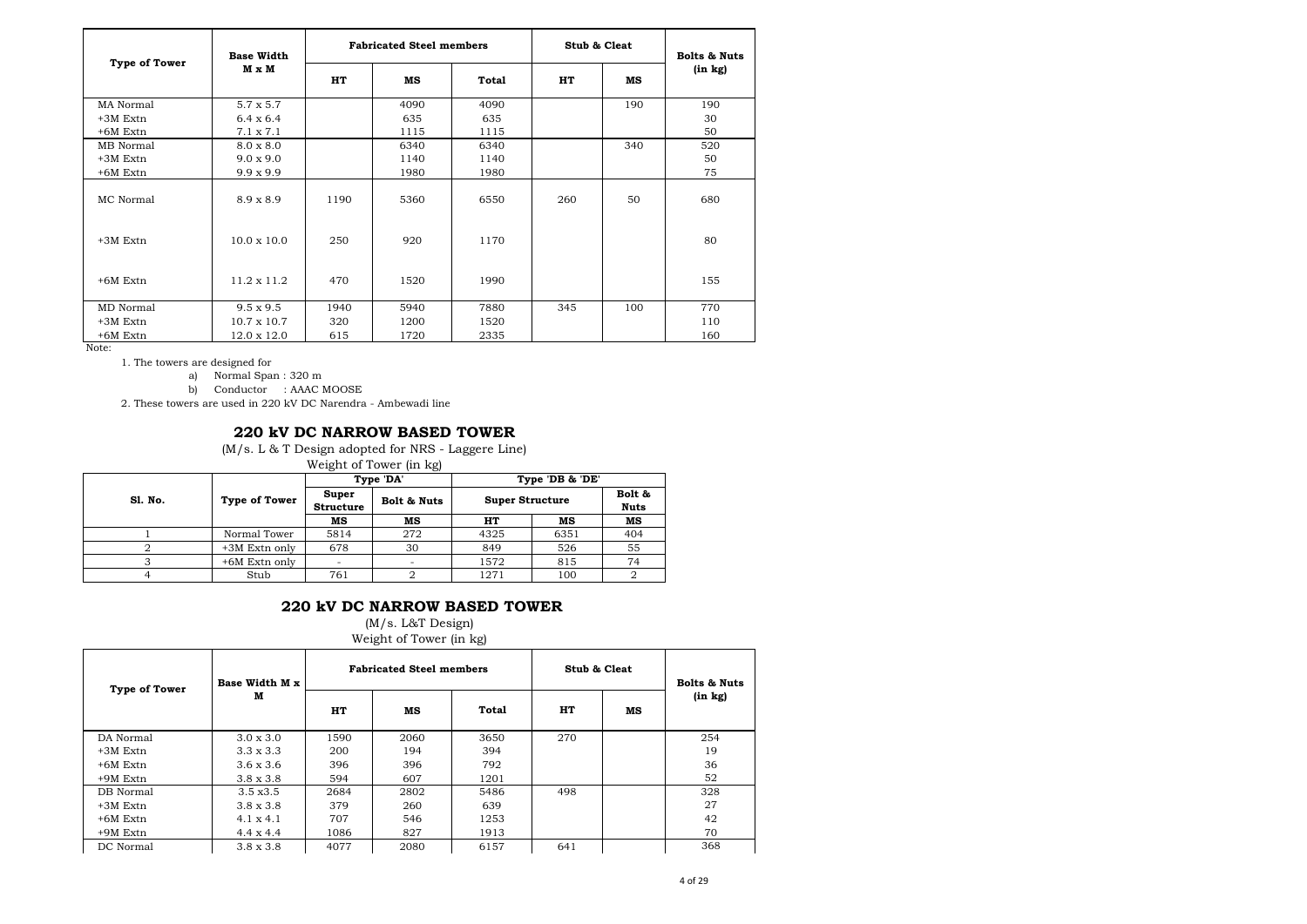| $+3M$ Extn | $4.1 \times 4.1$ | 559  | 225  | 784  |     | 41  |
|------------|------------------|------|------|------|-----|-----|
| $+6M$ Extn | $4.5 \times 4.5$ | 1025 | 568  | 1593 |     | 80  |
| $+9M$ Extn | $4.8 \times 4.8$ | 1508 | 913  | 2421 |     | 118 |
| DD Normal  | $3.9 \times 3.9$ | 5301 | 2643 | 7944 | 856 | 403 |
| $+3M$ Extn | $4.3 \times 4.3$ | 836  | 220  | 1056 |     | 60  |
| $+6M$ Extn | $4.6 \times 4.6$ | 1548 | 484  | 2032 |     | 90  |
| $+9M$ Extn | $4.9 \times 4.9$ | 2129 | 843  | 2972 |     | 132 |

1. The towers are designed for

a) Normal Span : 200 m

b) Conductor : AAAC Moose  $(61/3.55)$ 

2. These towers are used for 220 kV DC Narrow Based Hoody - HAL line

## **220 kV DC TOWER**

M/s. L&T Design (Gadag - Bagalkot line)

| <b>Type of Tower</b> |           | <b>Base width</b>    |      | Tower weight (in kg) |       |     | Stub weight (in kg) | <b>Bolts, Nuts</b><br>& Washers |
|----------------------|-----------|----------------------|------|----------------------|-------|-----|---------------------|---------------------------------|
|                      |           | (in m <sub>m</sub> ) | HT   | MS                   | Total | HT  | MS                  | (in kg)                         |
|                      | $DA+0$    | 5049.20              | 963  | 2958                 | 3921  | 150 |                     | 224                             |
|                      | 3M Extn   | 5624.19              | 238  | 406                  | 644   |     |                     | 35                              |
|                      | 6M Extn   | 6199.17              | 303  | 715                  | 1018  |     |                     | 43                              |
| DA                   | 9M Extn   | 6774.16              | 626  | 1114                 | 1740  | 170 |                     | 84                              |
|                      | 12M Extn  | 7349.14              | 711  | 1460                 | 2171  |     |                     | 100                             |
|                      | 15M Extn  | 7924.13              | 818  | 1993                 | 2811  |     |                     | 121                             |
|                      | 18M Extn  | 8499.12              | 1246 | 2281                 | 3527  |     |                     | 167                             |
|                      | 24M Extn  | 9649.10              | 1426 | 3528                 | 4954  |     |                     | 214                             |
|                      | $DB + 0$  | 7557.79              | 2237 | 3427                 | 5664  | 227 |                     | 250                             |
|                      | 3M Extn   | 8478.90              | 398  | 636                  | 1034  |     |                     | 55                              |
|                      | 6M Extn   | 9400.00              | 546  | 1047                 | 1593  |     |                     | 78                              |
| DB                   | 9M Extn   | 10321.11             | 990  | 1536                 | 2526  | 275 |                     | 115                             |
|                      | 12M Extn  | 11242.21             | 1354 | 2337                 | 3691  |     |                     | 157                             |
|                      | 15M Extn  | 12163.31             | 1593 | 2907                 | 4500  |     |                     | 180                             |
|                      | 18M Extn  | 13084.43             | 1987 | 3708                 | 5695  |     |                     | 225                             |
|                      | $DC+0$    | 8002.32              | 2619 | 3614                 | 6233  | 278 |                     | 310                             |
|                      | 3M Extn   | 8952.06              | 328  | 770                  | 1098  |     |                     | 51                              |
|                      | 6M Extn   | 9901.80              | 500  | 1284                 | 1784  |     |                     | 84                              |
| DC                   | 9M Extn   | 10851.54             | 800  | 1941                 | 2741  | 310 |                     | 95                              |
|                      | 12M Extn  | 11801.28             | 1266 | 2745                 | 4011  |     |                     | 153                             |
|                      | 15M Extn  | 12751.02             | 1657 | 3221                 | 4878  |     |                     | 190                             |
|                      | 18M Extn  | 13700.76             | 2048 | 4003                 | 6051  |     |                     | 211                             |
|                      | $\rm{DD}$ | 10064.31             | 3859 | 3152                 | 7011  | 325 |                     | 300                             |
|                      | 3M Extn   | 11385.26             | 428  | 980                  | 1408  |     |                     | 63                              |
|                      | 6M Extn   | 12706.20             | 710  | 1457                 | 2167  |     |                     | 85                              |
| $\rm{DD}$            | 9M Extn   | 14027.14             | 1170 | 2090                 | 3260  | 360 |                     | 120                             |
|                      | 12M Extn  | 15348.09             | 1781 | 3388                 | 5169  |     |                     | 188                             |
|                      | 15M Extn  | 16669.03             | 2422 | 3780                 | 6202  |     |                     | 217                             |
|                      | 18M Extn  | 17989.97             | 2791 | 4778                 | 7569  |     |                     | 270                             |

Normal Span Length - 320 m for Drake ACSR

Used in 220 kV Gadag - Bagalkote line (M/s. L&T design)

## **220 kV MC TOWER (4 Circuits)**

(M/s. K Ramachandra Rao Design)

Weight of Tower (in kg)

| Type of Tower | Base Width M x |    | <b>Fabricated Steel members</b> |       |    | <b>Bolts &amp; Nuts</b> |       |
|---------------|----------------|----|---------------------------------|-------|----|-------------------------|-------|
|               | м              | HT | MS                              | Total | HТ | мs                      | Total |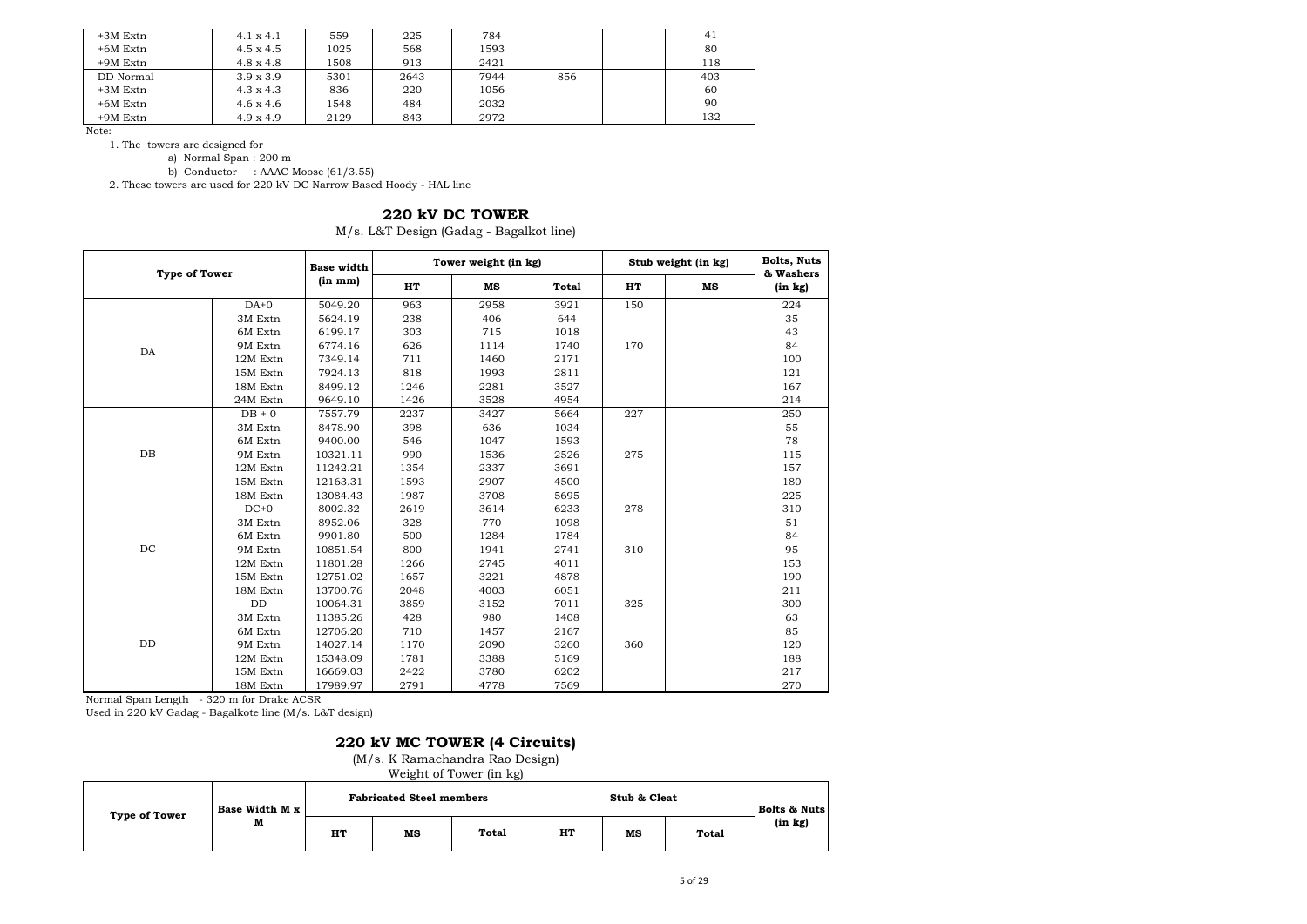| MA Normal  | $6.0 \times 6.0$   | 2574 | 5716  | 8290  | 436  | 84  | 520  | 492 |
|------------|--------------------|------|-------|-------|------|-----|------|-----|
| $+3M$ Extn | $6.6 \times 6.6$   | 371  | 311   | 682   |      |     |      | 44  |
| $+6M$ Extn | $7.2 \times 7.2$   | 438  | 937   | 1375  |      |     |      | 56  |
| MB Normal  | $9.0 \times 9.0$   | 3026 | 11660 | 14686 | 613  | 121 | 734  | 776 |
| $+3M$ Extn | $10.0 \times 10.0$ | 470  | 1189  | 1659  |      |     |      | 98  |
| $+6M$ Extn | $11.1 \times 11.1$ | 911  | 1919  | 2830  |      |     |      | 98  |
| MD Normal  | $11.0 \times 11.0$ | 7478 | 18316 | 25794 | 1140 | 225 | 1365 | 772 |
| $+3M$ Extn | $12.4 \times 12.4$ | 882  | 1546  | 2428  |      |     |      | 82  |
| $+6M$ Extn | $13.9 \times 13.9$ | 1646 | 2895  | 4541  |      |     |      | 155 |

1. The towers are designed for

a) Normal Span : 320 m

b) Conductor : Drake ACSR

2. These towers are used for 220 kV MC Shimoga - Dugudimane line

#### **220 kV DC Monopole**

(M/s. Volmount - Jigani Line)

| <b>Monopole Type</b>                                        |                    | Weight of<br>the pole<br>(in kg) |      |      | <b>Embedded Foundation Details</b>     |              |                  |
|-------------------------------------------------------------|--------------------|----------------------------------|------|------|----------------------------------------|--------------|------------------|
|                                                             |                    | HT Total                         | L    | D    | <b>Excavation</b><br>in m <sup>3</sup> | <b>Steel</b> | <b>RCC (M30)</b> |
|                                                             | $P1+OM$            | 8183                             | 6.50 | 1.50 | 11.60                                  | 222          | 7.48             |
| $P1 (0^{\circ} - 10^{\circ})$                               | $P1+3M$            | 9812                             | 6.50 | 1.50 | 11.60                                  | 222          | 7.39             |
|                                                             | $P1+9M$            |                                  | 7.30 | 1.50 | 13.03                                  | 246          | 7.58             |
|                                                             | $P2+0M$            | 9450                             | 7.30 | 1.50 | 13.03                                  | 246          | 7.90             |
| P2 $(11^{\circ} - 30^{\circ})$                              | $P2+3M$            | 10858                            | 7.30 | 1.50 | 13.03                                  | 246          | 7.14             |
|                                                             | $P2+9M$            | 14858                            | 7.45 | 1.50 | 13.30                                  | 249          | 6.62             |
|                                                             | $P3+0M$            |                                  |      |      |                                        |              |                  |
| $P3 (60^{\circ} - 70^{\circ})$                              | $P3+3M$            | 17687                            | 8.10 | 1.70 | 18.58                                  | 334          | 9.72             |
|                                                             | $P3A+3M(90^\circ)$ |                                  | 8.10 | 1.70 | 18.58                                  | 334          | 9.46             |
| $PS4/PS5 + 0 DC$<br>Monopole with single<br>sided cross arm | 0M                 | 20585                            |      |      |                                        |              |                  |
| PS6 +0 SC Monopole<br>with single sided cross<br>arm        | 0M                 | 8069                             |      |      |                                        |              |                  |

Design Span Length - 150 m - Drake ACSR

### **220/110 kV MC TOWER**

(M/s. L&T Design)

Weight of Tower (in kg)

| $\frac{1}{2}$        |                    |      |                                 |       |              |    |                         |  |  |  |  |  |  |
|----------------------|--------------------|------|---------------------------------|-------|--------------|----|-------------------------|--|--|--|--|--|--|
| <b>Type of Tower</b> | Base Width M x     |      | <b>Fabricated Steel members</b> |       | Stub & Cleat |    | <b>Bolts &amp; Nuts</b> |  |  |  |  |  |  |
|                      | м                  | HT   | MS                              | Total | HT           | мs | (in kg)                 |  |  |  |  |  |  |
| MA Normal            | $7.5 \times 7.5$   | 1421 | 4203                            | 5624  | 200          |    | 313                     |  |  |  |  |  |  |
| $+3M$ Extn           | $8.3 \times 8.3$   | 167  | 589                             | 756   |              |    | 31                      |  |  |  |  |  |  |
| $+6M$ Extn           | $9.2 \times 9.2$   | 315  | 721                             | 1036  |              |    | 40                      |  |  |  |  |  |  |
| MB Normal            | $9.3 \times 9.3$   | 3808 | 5421                            | 9229  | 354          |    | 477                     |  |  |  |  |  |  |
| $+3M$ Extn           | $10.3 \times 10.3$ | 284  | 810                             | 1094  |              |    | 45                      |  |  |  |  |  |  |
| $+6M$ Extn           | $11.3 \times 11.3$ | 527  | 1378                            | 1905  |              |    | 74                      |  |  |  |  |  |  |
| MC Normal            | $10.2 \times 10.2$ | 3378 | 7331                            | 10709 | 406          |    | 490                     |  |  |  |  |  |  |
| $+3M$ Extn           | $11.3 \times 11.3$ | 331  | 927                             | 1258  |              |    | 55                      |  |  |  |  |  |  |
| $+6M$ Extn           | $12.5 \times 12.5$ | 622  | 1680                            | 2302  |              |    | 88                      |  |  |  |  |  |  |
| MD Normal            | $11.5 \times 11.5$ | 4651 | 7658                            | 12309 | 503          |    | 505                     |  |  |  |  |  |  |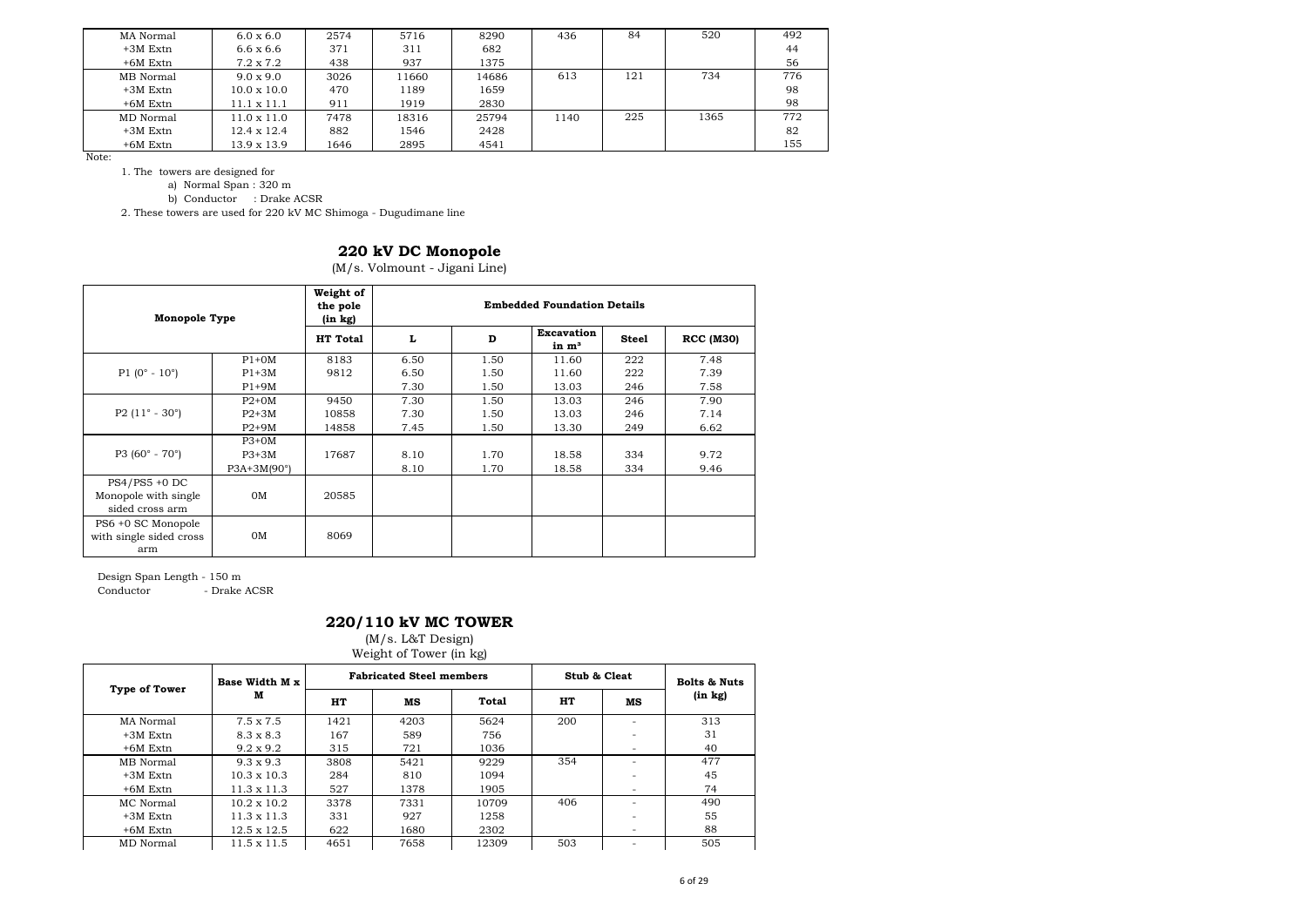| +3M Extn | 12.7 x 12.7                                                         | 408 | 177<br>1 1 <i>1 1</i> | 1585 | - | 62  |
|----------|---------------------------------------------------------------------|-----|-----------------------|------|---|-----|
| +6M Extn | 14.0 x 14.0                                                         | 796 | 1830                  | 2626 | - | 84  |
| +9M Extn | $15.3 \times 15.3$<br>$\mathbf{1} \in \mathbf{2}$ with $\mathbf{1}$ | 750 | 2349                  | 3099 | - | 101 |

1. These towers are designed for

a) Normal Span : 320 m<br>b) Conductor : 220 kV

220 kV circuit : Drake ACSR

110 kV Circuit : Lynx ACSR

2. These towers are used for 220/110 kV MC line from Khemar to Guruvayankere

#### **220/110 kV MC TOWER (4 Circuits)**

#### (M/s. L&T Design) Weight of Tower (in kg)

| <b>Type of Tower</b> | <b>Base Width</b>  |          | <b>Fabricated Steel members</b> |          |          | Stub & Cleat | <b>Bolts &amp; Nuts</b> |         |
|----------------------|--------------------|----------|---------------------------------|----------|----------|--------------|-------------------------|---------|
|                      | M x M              | HT       | мs                              | Total    | HT       | мs           | Total                   | (in kg) |
| MA Normal            | $3.96 \times 3.96$ | 2007     | 4493                            | 6500     | $\Omega$ | $\Omega$     | $\Omega$                | 391     |
| $+3M$ Extn           | $4.13 \times 4.13$ |          |                                 |          | $\Omega$ |              |                         |         |
| $+6M$ Extn           | $4.23 \times 4.23$ | 672      | 911                             | 1583     | $\Omega$ | $\Omega$     | $\Omega$                | 102     |
| MB Normal            | $5.95 \times 5.95$ | 3625     | 4627                            | 8252     | 689      | $\Omega$     | 689                     | 440     |
| $+6M$ Extn           | $6.58 \times 6.58$ | 876      | 1312                            | 2188     | 689      |              | 689                     | 95      |
| $+9M$ Extn           | $6.89 \times 6.89$ | 1528     | 2003                            | 3531     | 689      | $\Omega$     | 689                     | 151     |
| MC Normal            | $6.27 \times 6.27$ | 4503     | 8401                            | 12904    | $\Omega$ | $\Omega$     | $\Omega$                | 579     |
| $+3M$ Extn           | $6.58 \times 6.58$ | 626      | 863                             | 1489     | $\Omega$ |              |                         | 72      |
| $+6M$ Extn           | $6.90 \times 6.90$ | 1157     | 1508                            | 2665     | $\Omega$ | $\Omega$     | $\Omega$                | 112     |
| MD Normal            | 7.20 x 7.20        | 6757     | 7809                            | 14566    | 905      | $\Omega$     | 905                     | 572     |
| $+3M$ Extn           | 7.57 x 7.57        | 972      | 914                             | 1886     | 905      |              | 905                     | 91      |
| $+6M$ Extn           | 7.94 x 7.94        | $\Omega$ |                                 | $\Omega$ | $\Omega$ |              | $\Omega$                |         |

Note:

1. The towers are designed for

a) Normal Span : 320 m

b) Conductor : 220 kV - Drake ACSR

: 110 kV - Lynx ACSR

2. These towers are used for 220/110 kV MC VARAHI - KEMAR - KAVOOR Line

#### **220 kV MC TOWER**

(M/s. L&T Design)

Weight of Tower (in kg)

| <b>Type of Tower</b>    | <b>Base Width</b> |       | <b>Fabricated Steel members</b> |       |      | Stub & Cleat |       | <b>Bolts &amp; Nuts</b> |
|-------------------------|-------------------|-------|---------------------------------|-------|------|--------------|-------|-------------------------|
|                         | MxM               | HT    | MS                              | Total | HT   | мs           | Total | (in kg)                 |
| MA Normal<br>$+3M$ Extn | 3.335 x 3.335     | 4507  | 4585                            | 9092  | 516  | $\Omega$     | 516   | 500                     |
| $+6M$ Extn              |                   |       |                                 |       |      |              |       |                         |
| MB Normal               | 3.760 x 3.760     | 8110  | 6209                            | 14319 | 962  | $\Omega$     | 962   | 600                     |
| $+3M$ Extn              |                   | 890   | 506                             | 1396  |      |              |       | 70                      |
| $+6M$ Extn              |                   |       |                                 |       |      |              |       |                         |
| MD Normal               | $4.0 \times 4.0$  | 17852 | 7093                            | 24945 | 2495 | $\Omega$     | 2495  | 1500                    |
| $+3M$ Extn              |                   | 4967  | 668                             | 5635  |      |              |       | 329                     |
| $+6M$ Extn              |                   | 7488  | 1025                            | 8513  |      |              |       | 492                     |

Note:

1. The towers are designed for

a) Normal Span : 200 m

b) Conductor : AAAC Moose

2. These towers are used for 220 kV MC OHL for Vikas Tech Park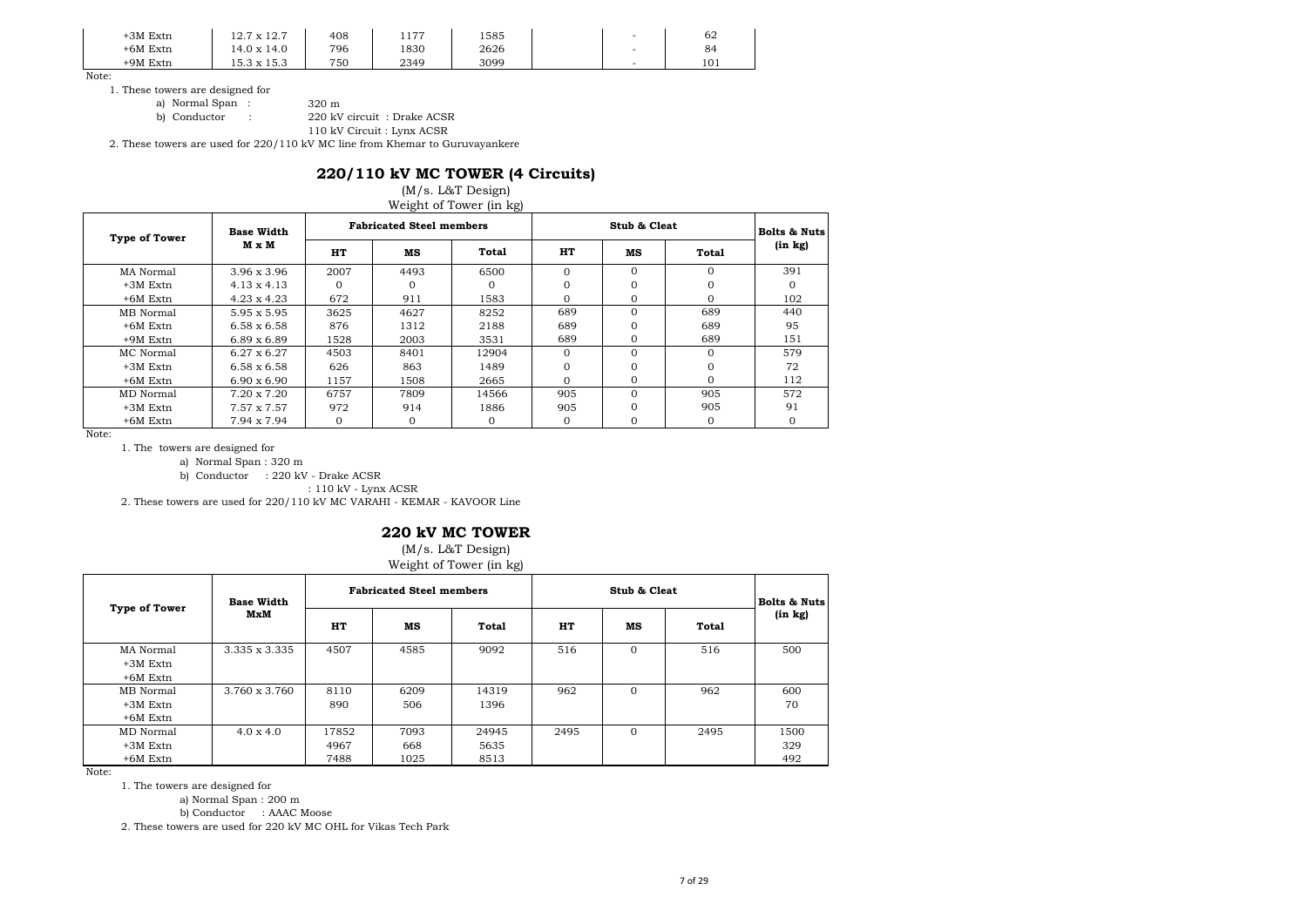### **220/66 kV MC TOWER**

(M/s. CPRI Design)

Weight of Tower (in kg)

| Sl. No. | Type of Tower |                           | 220/66kV MC<br>Type 'MA' | 220/66kV MC<br>Type 'MB'  |             |                           | 220/66kV MC<br>Type 'MC' | 220/66kV MC<br>Type 'MD'  |                       |  |
|---------|---------------|---------------------------|--------------------------|---------------------------|-------------|---------------------------|--------------------------|---------------------------|-----------------------|--|
|         |               | Super<br><b>Structure</b> | Bolt & Nuts              | Super<br><b>Structure</b> | Bolt & Nuts | Super<br><b>Structure</b> | Bolt & Nuts              | Super<br><b>Structure</b> | Bolt &<br><b>Nuts</b> |  |
|         | Normal Tower  | 9372                      | 332                      |                           |             | 17303                     | 622                      | 31110                     | 1191                  |  |
|         | +3M Extn only | 1031                      | 34                       |                           |             | 1996                      | 90                       | 3529                      | 144                   |  |
|         | +6M Extn only | 2120                      | 81                       |                           |             | 3587                      | 132                      | 6257                      | 223                   |  |
|         | Stub          | 637                       |                          |                           |             | 1025<br>12                |                          | 2340                      | 54                    |  |

#### **220/66 kV MC TOWER**

(M/s. L&T Design)

Weight of Tower (in kg)

| <b>Type of Tower</b> | Base Width M x     |      | <b>Fabricated Steel members</b> |       | Stub & Cleat |                          | <b>Bolts &amp; Nuts</b> |  |
|----------------------|--------------------|------|---------------------------------|-------|--------------|--------------------------|-------------------------|--|
|                      | M                  | HT   | мs                              | Total | HT           | мs                       | (in kg)                 |  |
| MA Normal            | $6.0 \times 6.0$   | 2175 | 3672                            | 5847  | 206          |                          | 374                     |  |
| $+3M$ Extn           | $6.8 \times 6.8$   | 264  | 582                             | 846   |              |                          | 846                     |  |
| $+6M$ Extn           | 7.6 x 7.6          | 438  | 937                             | 1375  |              | $\overline{\phantom{0}}$ | 1375                    |  |
| MB Normal            | $8.0 \times 8.0$   | 5400 | 3906                            | 9306  | 403          |                          | 449                     |  |
| $+3M$ Extn           | $8.9 \times 8.9$   | 381  | 850                             | 1231  |              |                          | 45                      |  |
| +6M Extn             | $9.9 \times 9.9$   | 787  | 1289                            | 2076  |              |                          | 77                      |  |
| MC Normal            | $10.0 \times 10.0$ | 5108 | 5578                            | 10686 | 391          |                          | 484                     |  |
| $+3M$ Extn           | $11.4 \times 11.4$ | 568  | 1040                            | 1608  |              |                          | 60                      |  |
| +6M Extn             | $12.7 \times 12.7$ | 887  | 1670                            | 2557  |              | $\overline{\phantom{0}}$ | 87                      |  |
| MD Normal            | $11.5 \times 11.5$ | 6638 | 5982                            | 12620 | 494          | -                        | 562                     |  |
| $+3M$ Extn           | $13.0 \times 13.0$ | 603  | 1388                            | 1991  |              |                          | 65                      |  |
| $+6M$ Extn           | 14.6 x 14.6        | 1043 | 2100                            | 3143  |              |                          | 99                      |  |

Note:

1. The towers are designed for

a) Normal Span : 275 m

b) Conductor : Drake ACSR (220 kV Circuit)

: Coyote ACSR (66 kV Circuit)

2. These towers are used for 220/66 kV MC Hoskote - BIAL line

#### **66 kV MCMV Narrow Based Tower**

220/66/11 kV Chamarajanagar R/S to 66/11 kV Badanaguppe S/S

| Sl. No. | <b>Type of Tower</b> | Soil Classifi-<br>cation | <b>Base Width</b><br>M x M | <b>EXCA</b><br>$(in$ $CMT/Twr)$ | <b>Fabricated Steel Members</b><br>(in MT) |        | <b>Bolts &amp; Nuts</b><br><b>Stubs and Cleats</b><br>(in kg)<br>(in MT) |        |                |        |      |        |
|---------|----------------------|--------------------------|----------------------------|---------------------------------|--------------------------------------------|--------|--------------------------------------------------------------------------|--------|----------------|--------|------|--------|
|         |                      |                          |                            |                                 | HT                                         | MS     | Total                                                                    | HT     | мs             | Tower  | Stub | Total  |
|         |                      | <b>DFR</b>               | $5.4 \times 5.4$           | 90.88                           |                                            |        |                                                                          |        |                |        |      |        |
|         | А                    | <b>PS</b>                | $7.9 \times 7.9$           | 187.23                          | 3.5745                                     | 3.9489 | 7.5234                                                                   | 0.4259 | $\mathbf{0}$   | 602.30 | 5.70 | 608.00 |
|         |                      | <b>WBC</b>               | $9.3 \times 9.3$           | 259.47                          |                                            |        |                                                                          |        |                |        |      |        |
|         |                      | DFR                      | $6.6 \times 6.6$           | 134.80                          |                                            |        |                                                                          |        |                |        |      |        |
|         | $A + 3$              | <b>PS</b>                | 8.1 x 8.1                  | 196.83                          | 0.3945                                     | 0.3762 | 0.7707                                                                   | 0.4529 | $\overline{0}$ | 539.30 | 5.70 | 545.00 |
| 6       |                      | <b>WBC</b>               | $9.7 \times 9.7$           | 282.27                          |                                            |        |                                                                          |        |                |        |      |        |
|         |                      | DFR                      | $6.6 \times 6.6$           | 134.80                          |                                            |        |                                                                          |        |                |        |      |        |
| 8       | $A + 6$              | <b>PS</b>                | 8.1 x 8.1                  | 196.83                          | 0.7899                                     | 0.7669 | 1.5568                                                                   | 0.4259 | $\mathbf{0}$   | 111.70 | 5.70 | 117.40 |
| Q       |                      | <b>WBC</b>               | $9.7 \times 9.7$           | 282.27                          |                                            |        |                                                                          |        |                |        |      |        |
| 10      |                      | <b>DFR</b>               | $7.4 \times 7.4$           | 169.33                          |                                            |        |                                                                          |        |                |        |      |        |
| 11      | B                    | <b>PS</b>                | $9.3 \times 9.3$           | 259.47                          | 6.6163                                     | 5.6518 | 12.2681                                                                  | 0.7953 | $\mathbf{0}$   | 681.60 | 9.90 | 691.50 |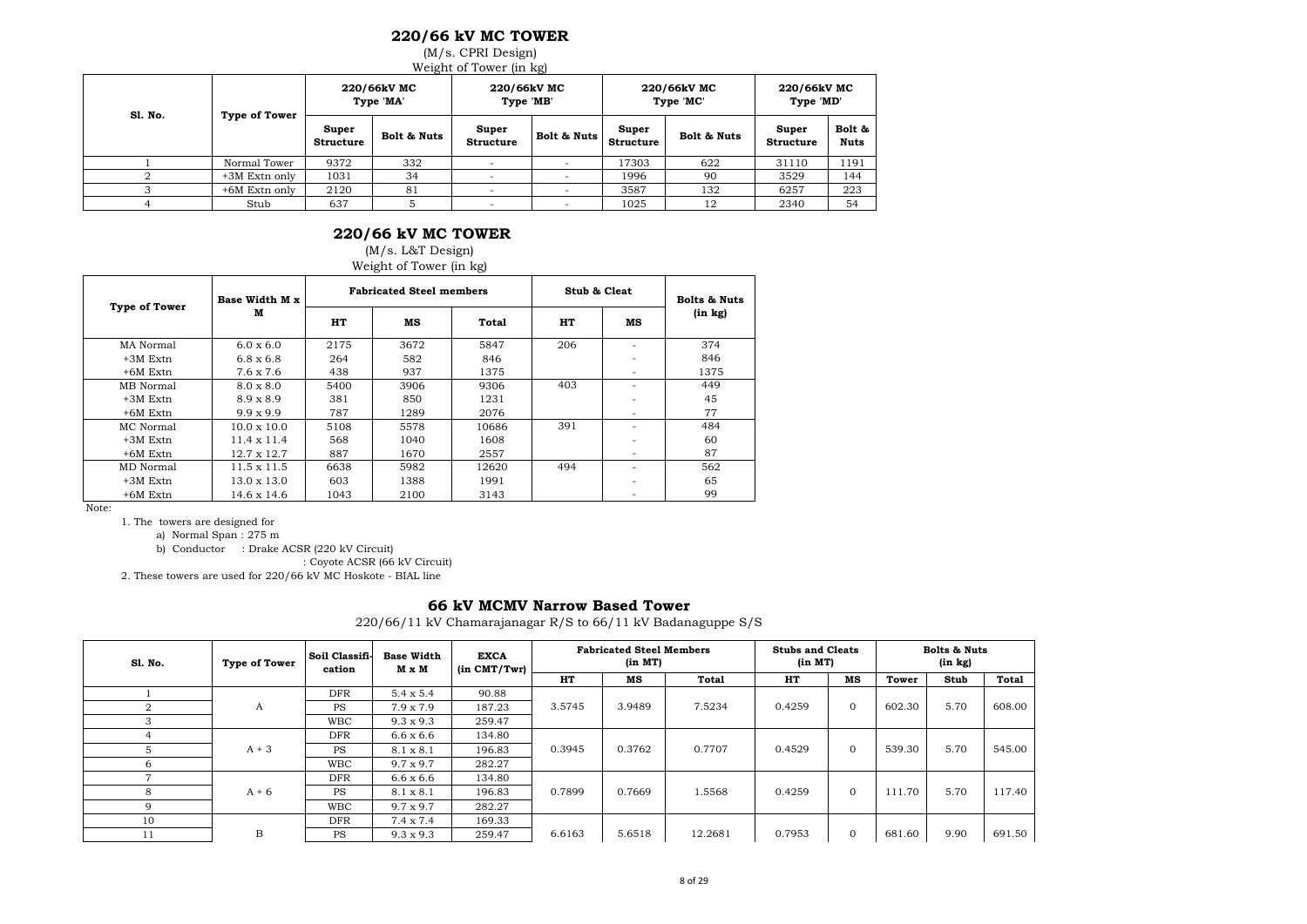| 12 |          | <b>WBC</b> | 10.65 x 10.65      | 340.26  |         |        |         |        |              |         |       |         |
|----|----------|------------|--------------------|---------|---------|--------|---------|--------|--------------|---------|-------|---------|
| 13 |          | <b>DFR</b> | 7 x 7              | 152.90  |         |        |         |        |              |         |       |         |
| 14 | $B + 3$  | <b>PS</b>  | $9.7 \times 9.7$   | 282.27  | 0.7524  | 0.5058 | 1.2582  | 0.7953 | $\mathbf{0}$ | 76.90   | 9.90  | 86.80   |
| 15 |          | <b>WBC</b> | $11.2 \times 11.2$ | 376.32  |         |        |         |        |              |         |       |         |
| 16 |          | <b>DFR</b> | $7.4 \times 7.4$   | 226.39  |         |        |         |        |              |         |       |         |
| 17 | D        | <b>PS</b>  | $11.1 \times 11.1$ | 492.84  | 14.0299 | 7.3966 | 21.4265 | 2.2797 | $\mathbf{0}$ | 1504.50 | 67.70 | 1572.20 |
| 18 |          | <b>WBC</b> | $11.1 \times 11.1$ | 492.84  |         |        |         |        |              |         |       |         |
| 19 |          | <b>DFR</b> | 8.4 x 8.4          | 291.33  |         |        |         |        |              |         |       |         |
| 20 | $D + 3$  | <b>PS</b>  | $11.6 \times 11.6$ | 538.24  | 2.6665  | 0.3233 | 2.9898  | 2.2797 | $\mathbf{0}$ | 256.00  | 67.70 | 323.70  |
| 21 |          | <b>WBC</b> | $11.9 \times 11.9$ | 566.44  |         |        |         |        |              |         |       |         |
| 22 |          | <b>DFR</b> | 8.4 x 8.4          | 291.33  |         |        |         |        |              |         |       |         |
| 23 | $D + 6$  | <b>PS</b>  | $11.6 \times 11.6$ | 538.24  | 5.0249  | 0.6667 | 5.6916  | 2.2797 | $\mathbf{0}$ | 517.40  | 67.70 | 585.10  |
| 24 |          | <b>WBC</b> | $11.9 \times 11.9$ | 566.44  |         |        |         |        |              |         |       |         |
| 25 |          | <b>DFR</b> | 8.4 x 8.4          | 320.463 |         |        |         |        |              |         |       |         |
| 26 | $D + 9$  | <b>PS</b>  | $11.6 \times 11.6$ | 592.064 | 7.3859  | 1.0193 | 8.4052  | 2.2797 | $\mathbf{0}$ | 776.70  | 67.70 | 844.40  |
| 27 |          | <b>WBC</b> | $11.9 \times 11.9$ | 623.084 |         |        |         |        |              |         |       |         |
| 28 |          | <b>DFR</b> | 8.4 x 8.4          | 320.463 |         |        |         |        |              |         |       |         |
| 29 | $D + 12$ | <b>PS</b>  | $11.6 \times 11.6$ | 592.064 | 9.7670  | 1.4100 | 11.1770 | 2.2797 | $\mathbf{0}$ | 957.60  | 67.70 | 1025.30 |
| 30 |          | <b>WBC</b> | $11.9 \times 11.9$ | 623.084 |         |        |         |        |              |         |       |         |

## **ABSTRACT OF TOWER WEIGHTS AND BASE WIDTHS**

|                |                                                            |                             | 110 kV SC Design                     |                       |                             | 110 kV DC S.A.E Design                  |                       | 110 kV SC Kalpatharu Design                                                                |                                            |                                     | 110 kV DC Kalpatharu           |                                            |                                     |
|----------------|------------------------------------------------------------|-----------------------------|--------------------------------------|-----------------------|-----------------------------|-----------------------------------------|-----------------------|--------------------------------------------------------------------------------------------|--------------------------------------------|-------------------------------------|--------------------------------|--------------------------------------------|-------------------------------------|
| S1.<br>No.     | <b>Basic Tower</b><br>Extn                                 | <b>Base width</b><br>(in m) | Tower weight<br>with Stub<br>(in MT) | B&N weight<br>(in kg) | <b>Base width</b><br>(in m) | Tower<br>weight<br>with Stub<br>(in MT) | B&N weight<br>(in kg) | <b>Base width</b><br>(in m)                                                                | Tower<br>weight<br>with<br>Stub<br>(in MT) | <b>B&amp;N</b><br>weight<br>(in kg) | <b>Base</b><br>width<br>(in m) | Tower<br>weight<br>with<br>Stub<br>(in MT) | <b>B&amp;N</b><br>weight<br>(in kg) |
|                | $A+OM$                                                     | 3.334                       | 1.660                                | 91                    | 4.200                       | 2.700                                   | 135                   | 3.400                                                                                      | 1.525                                      | 84                                  | 4.30                           | 1.974                                      | 71                                  |
| $\overline{2}$ | $A+3M$                                                     | 3.820                       | 2.004                                | 108                   | 4.705                       | 3.128                                   | 155                   | 3.868                                                                                      | 1.808                                      | 100                                 | 4.87                           | 2.301                                      | 79                                  |
| 3              | $A+6M$                                                     | 4.306                       | 2.362                                | 129                   | 5.211                       | 3.596                                   | 178                   | 4.325                                                                                      | 2.122                                      | 119                                 | 5.44                           | 2.672                                      | 88                                  |
|                | $B+OM$                                                     | 4.826                       | 1.933                                | 131                   |                             |                                         |                       |                                                                                            | 2.218                                      | 77                                  | 6.00                           | 3.315                                      | 86                                  |
|                | $B+3M$                                                     | 5.624                       | 2.325                                | 147                   |                             |                                         |                       |                                                                                            | 2.645                                      | 101                                 | 6.84                           | 4.039                                      | 96                                  |
| 6              | $B+6M$                                                     | 6.410                       | 2.857                                | 165                   |                             |                                         |                       |                                                                                            | 2.902                                      | 126                                 | 7.68                           | 4.493                                      | 108                                 |
|                | $C+OM$                                                     | 4.826                       | 2.380                                | 131                   | 6.700                       | 3.790                                   | 195                   |                                                                                            | 2.218                                      | 77                                  | 6.00                           | 3.315                                      | 86                                  |
| 8              | $C+3M$                                                     | 5.624                       | 2.875                                | 150                   | 7.699                       | 4.594                                   | 220                   |                                                                                            | 2.645                                      | 101                                 | 6.84                           | 4.039                                      | 96                                  |
| <sup>Q</sup>   | $C+6M$                                                     | 6.410                       | 3.545                                | 159                   | 8.698                       | 5.240                                   | 250                   |                                                                                            | 2.902                                      | 126                                 | 7.68                           | 4.493                                      | 108                                 |
| 10             | $D+OM$                                                     | 4.826                       | 3.070                                | 174                   | 7.400                       | 4.910                                   | 258                   | 5.000                                                                                      | 3.006                                      | 141                                 | 7.20                           | 4.61                                       | 182                                 |
| 11             | $D+3M$                                                     | 5.624                       | 3.707                                | 201                   | 8.498                       | 5.880                                   | 297                   | 5.729                                                                                      | 3.540                                      | 166                                 | 8.36                           | 5.66                                       | 210                                 |
| 12             | $D+6M$                                                     | 6.410                       | 4.453                                | 219                   | 9.596                       | 6.690                                   | 331                   | 6.400                                                                                      | 4.130                                      | 193                                 | 9.52                           | 6.127                                      | 218                                 |
| Note:          | 1 Weight of Stubs is included in Normal Tower weights only |                             |                                      |                       |                             |                                         |                       | A Type : $0^\circ$ - $2^\circ$ Deviation<br>B Type : $2^{\circ}$ - 15 $^{\circ}$ Deviation |                                            |                                     |                                |                                            |                                     |

1 Weight of Stubs is included in Normal Tower weights only **B** Type : 2° - 15° Deviation<br>
2 At present 110 kV DC Kalpatharu design is being used **B** C Type : 15° - 30° Deviation 2 At present 110 kV DC Kalpatharu design is being used

D Type : 30° - 60° Deviation & DE Condition

## **110 kV DC NARROW BASED TOWER**

(KPTCL Design) Weight of Tower (in kg)

|                      |                    |    |                                 | .     |              |     |                         |  |  |
|----------------------|--------------------|----|---------------------------------|-------|--------------|-----|-------------------------|--|--|
|                      | <b>Base Width</b>  |    | <b>Fabricated Steel members</b> |       | Stub & Cleat |     | <b>Bolts &amp; Nuts</b> |  |  |
| <b>Type of Tower</b> | M x M              | HT | мs                              | Total | HT           | мs  | $(in \; kg)$            |  |  |
| DA Normal            | $2.0 \times 2.0$   |    | 2793                            | 2793  |              | 201 | 200                     |  |  |
| $+3M$ Extn           | $2.1 \times 2.1$   |    | 415                             | 415   |              |     | 19                      |  |  |
| $+6M$ Extn           | $2.3 \times 2.3$   |    | 810                             | 810   |              |     | 20                      |  |  |
| DC Normal            | $2.5 \times 2.5$   |    | 4830                            | 4830  |              | 505 | 284                     |  |  |
| $+3M$ Extn           | $2.65 \times 2.65$ |    | 773                             | 773   |              |     | 34                      |  |  |
| $+6M$ Extn           | $2.82 \times 2.82$ |    | 1517                            | 1517  |              |     | 45                      |  |  |
| DD Normal            | $3.2 \times 3.2$   |    | 6297                            | 6297  |              | 617 | 163                     |  |  |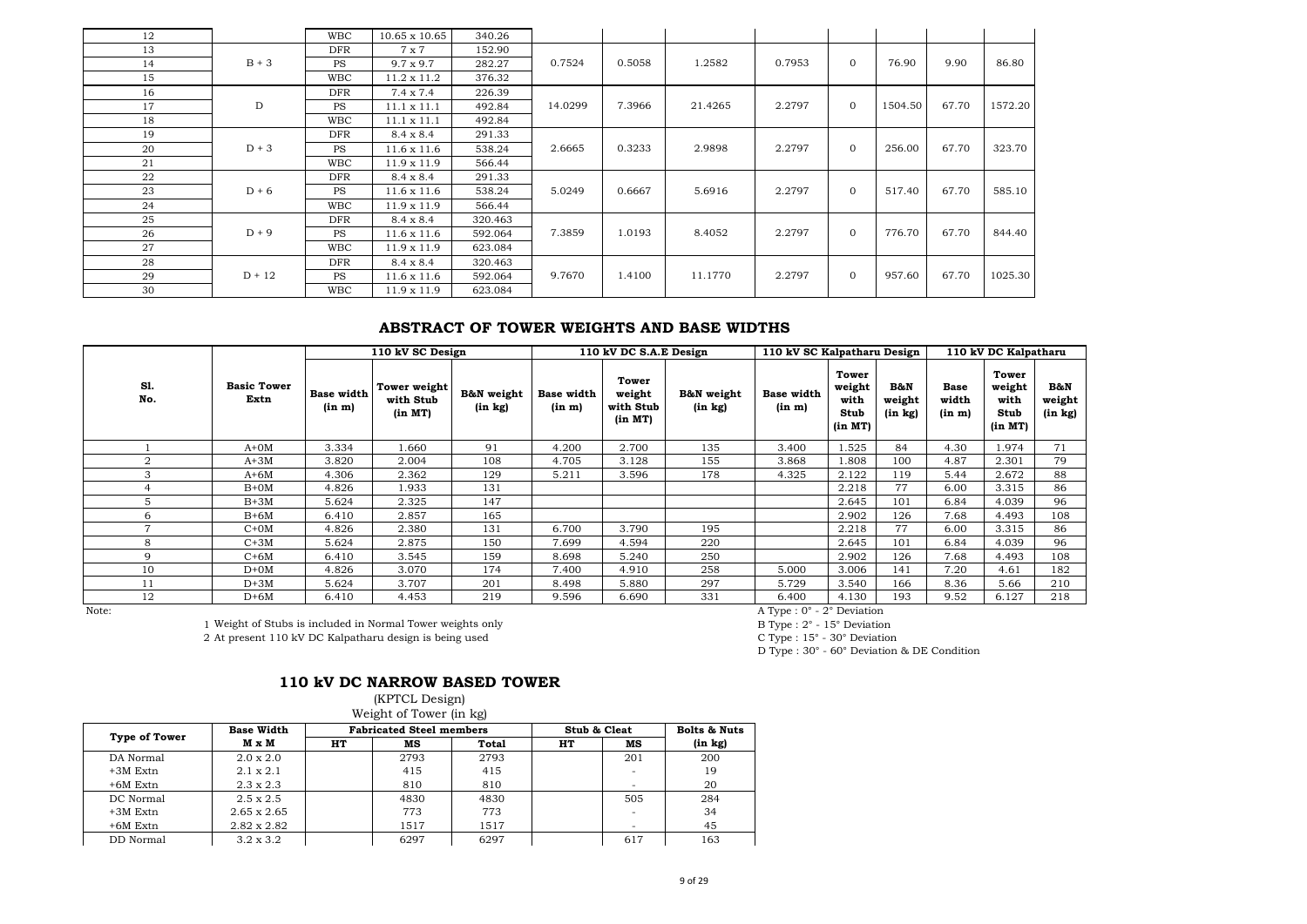| 3M Ext<br>Extn  | 47<br>$\overline{a}$<br>$\cdot$<br>$\prime$            | 983  | 983  |  | $\sim$<br>ں ک |
|-----------------|--------------------------------------------------------|------|------|--|---------------|
| $+6M$ F<br>Extn | $\sim$ $\sim$ $\sim$<br>$\overline{a}$<br>$\mathbf{r}$ | 1921 | 1921 |  | $\sim$<br>ں∠  |

1. The towers are designed for

a) Normal Span : 320 m

b) Conductor : ACSR LYNX

### **110 kV MC TOWER**

(M/s. CPRI Design) Weight of Tower (in kg)

| <b>Type of Tower</b> | Base Width M x   |                          | <b>Fabricated Steel members</b> |       | Stub & Cleat |      | <b>Bolts &amp; Nuts</b> |
|----------------------|------------------|--------------------------|---------------------------------|-------|--------------|------|-------------------------|
|                      | м                | HT                       | мs                              | Total | HT           | мs   | (in kg)                 |
| MA Normal            | $6.0 \times 6.0$ |                          | 6901                            | 6901  |              | 362  | 317                     |
| $+3M$ Extn           | $6.8 \times 6.8$ |                          | 864                             | 864   |              |      | 33                      |
| $+6M$ Extn           | 7.6 x 7.6        | $\sim$                   | 1737                            | 1737  |              |      | 68                      |
| $+9M$ Extn           | $8.4 \times 8.4$ | $\overline{\phantom{0}}$ | 1761                            | 1761  | ۰            |      | 67                      |
| MC Normal            | $6.8 \times 6.8$ |                          | 12402                           | 12402 |              | 820  | 435                     |
| $+3M$ Extn           | $7.8 \times 7.8$ |                          | 1543                            | 1543  |              |      | 45                      |
| $+6M$ Extn           | $8.8 \times 8.8$ |                          | 2900                            | 2900  |              |      | 96                      |
| $+9M$ Extn           | $9.9 \times 9.9$ | -                        | 3008                            | 3008  |              |      | 96                      |
| MD Normal            | $7.8 \times 7.8$ | $\sim$                   | 17280                           | 17280 |              | 1039 | 512                     |
| $+3M$ Extn           | $8.5 \times 8.5$ |                          | 2013                            | 2013  |              |      | 50                      |
| $+6M$ Extn           | $9.2 \times 9.2$ |                          | 3750                            | 3750  |              |      | 105                     |
| $+9M$ Extn           | $9.9 \times 9.9$ |                          | 3888                            | 3888  |              |      | 105                     |

Note:

1. The towers are designed for

a) Normal Span : 320 m

b) Conductor : LYNX ACSR

### **ABSTRACT OF TOWER WEIGHTS AND BASE WIDTHS**

|                  |                                     |                             |                                                    |                        | 66 kV Single Circuit        |                                                |                        |                             |                                            |             |
|------------------|-------------------------------------|-----------------------------|----------------------------------------------------|------------------------|-----------------------------|------------------------------------------------|------------------------|-----------------------------|--------------------------------------------|-------------|
|                  |                                     |                             | KPTCL / S.A.E Design                               |                        |                             | L&T Design                                     |                        |                             |                                            |             |
| SI.<br>No.       | <b>BASIC</b><br><b>TOWER / EXTN</b> | <b>Base width</b><br>(in m) | <b>Tower Weight</b><br>With Stub<br>(in MT)        | B&N wt<br>$(in \; kg)$ | <b>Base width</b><br>(in m) | Tower<br>Weight<br>With Stub<br>(in MT)        | B&N wt<br>$(in \; kg)$ |                             |                                            |             |
| 1                | $A+OM$                              | 2.000                       | 1.126                                              | 137.72                 | 2.495                       | 1.210                                          | 75.000                 |                             |                                            |             |
| $\boldsymbol{2}$ | $A+3M$                              | 2.311                       | 1.454                                              | 176.98                 | 2.948                       | 1.545                                          | 96.007                 |                             |                                            |             |
| 3                | $A+6M$                              | 2.622                       | 1.756                                              | 213.82                 | 3.404                       | 1.888                                          | 111.761                |                             |                                            |             |
| $\overline{4}$   | $B+0M$                              |                             |                                                    |                        | 3.347                       | 1.436                                          | 76.800                 |                             |                                            |             |
| 5                | $B+3M$                              |                             |                                                    |                        | 4.019                       | 1.796                                          | 95.916                 |                             |                                            |             |
| 6                | $B+6M$                              |                             |                                                    |                        | 4.691                       | 2.172                                          | 109.519                |                             |                                            |             |
| $\overline{7}$   | $C+OM$                              | 3.000                       | 1.619                                              | 156.69                 | 4.250                       | 1.669                                          | 84.700                 |                             |                                            |             |
| 8                | $C+3M$                              | 3.549                       | 1.992                                              | 183.01                 | 5.156                       | 2.143                                          | 106.164                |                             |                                            |             |
| 9                | $C+6M$                              | 4.099                       | 1.395                                              | 209.33                 | 6.063                       | 2.566                                          | 120.388                |                             |                                            |             |
| 10               | $D+OM$                              | 4.300                       | 1.885                                              | 224.44                 | 4.700                       | 2.279                                          | 127.720                |                             |                                            |             |
| 11               | $D+3M$                              | 5.162                       | 2.506                                              | 258.16                 | 5.518                       | 2.821                                          | 149.926                |                             |                                            |             |
| 12               | $D+6M$                              | 6.024                       | 2.886                                              | 277.62                 | 6.636                       | 3.335                                          | 174.170                |                             |                                            |             |
|                  |                                     |                             |                                                    |                        |                             | 66 kV Double Circuit                           |                        |                             |                                            |             |
|                  |                                     |                             | <b>KEC Design</b>                                  |                        |                             | L&T Design                                     |                        |                             | Kalpatharu Design                          |             |
| SI.<br>No.       | <b>BASIC</b><br><b>TOWER / EXTN</b> | <b>Base width</b><br>(in m) | <b>Tower Weight</b><br><b>With Stub</b><br>(in MT) | B&N wt<br>$(in \; kg)$ | <b>Base width</b><br>(in m) | <b>Tower</b><br>Weight<br>With Stub<br>(in MT) | B&N wt<br>$(in \; kg)$ | <b>Base width</b><br>(in m) | Tower<br>Weight<br>With<br>Stub<br>(in MT) | B&N<br>(in) |
| 1                | $A+OM$                              | 2.800                       | 1.506                                              | 93.220                 | 3.323                       | 1.658                                          | 83.000                 | 4.200                       | 1.293                                      | 56          |
| $\overline{2}$   | $A+3M$                              | 2.257                       | 1.839                                              | 109.880                | 3.899                       | 2.041                                          | 104.551                | 4.852                       | 1.578                                      | 65          |

**B&N wt (in kg)**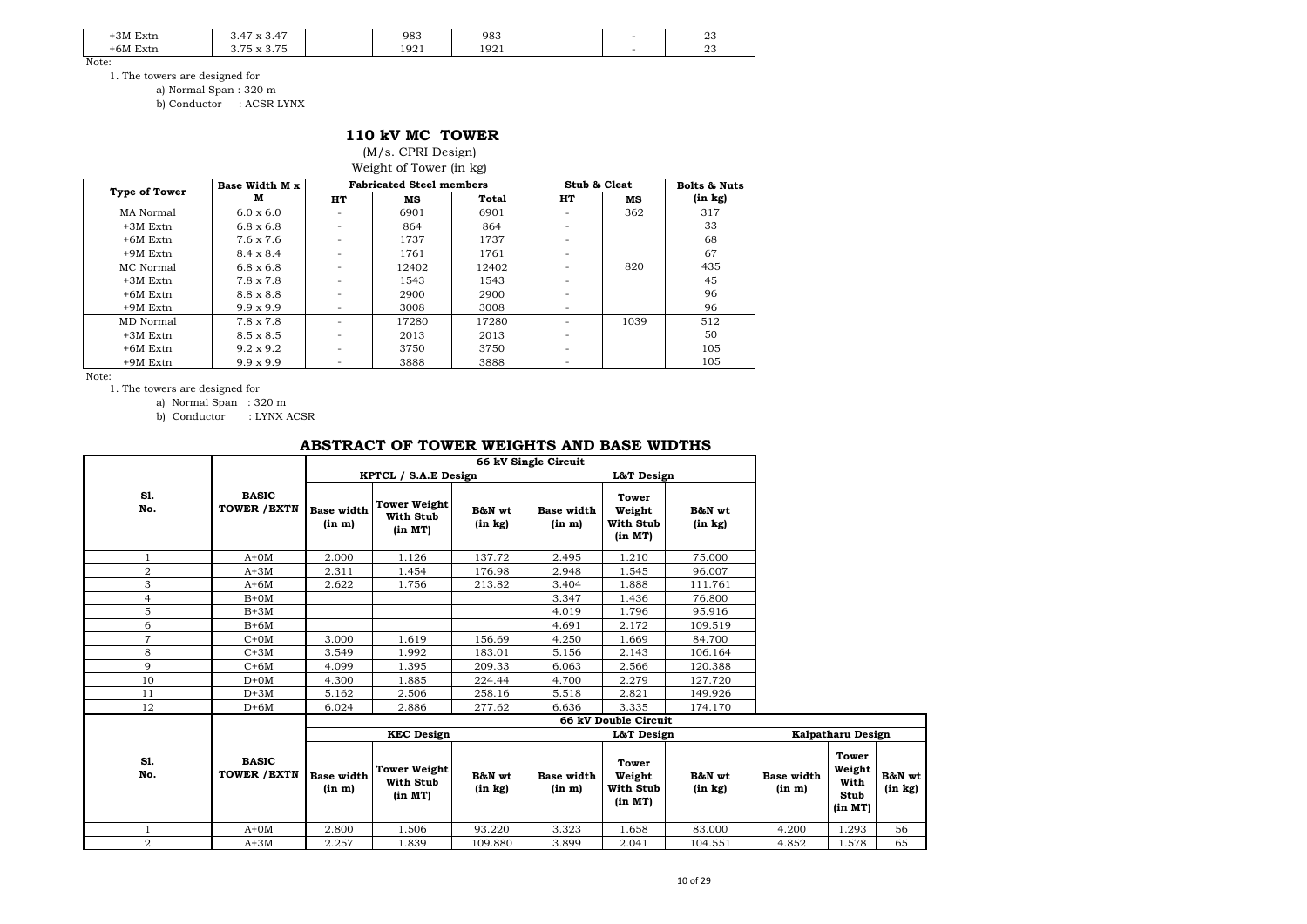|                 | $A+6M$ | 3.727 | 2.164 | 127.140 | 4.476 | 2.443 | 121.000 | 5.695 | 897   | 70  |
|-----------------|--------|-------|-------|---------|-------|-------|---------|-------|-------|-----|
|                 | $B+OM$ |       |       |         |       |       |         | 5.200 | 1.645 | 53  |
|                 | $B+3M$ |       |       |         |       |       |         | 6.205 | 2.029 | 61  |
|                 | $B+6M$ |       |       |         |       |       |         | 7.198 | 2.416 | 68  |
|                 | $C+OM$ | 4.600 | 2.355 | 129.700 | 4.360 | 2.500 | 150.400 | 5.250 | 1.910 | 63  |
|                 | $C+3M$ | 5.480 | 2.865 | 152.510 | 5.240 | 3.046 | 173.801 | 6.250 | 2.304 | 73  |
|                 | $C+6M$ | 6.361 |       |         | 6.113 | 3.504 | 198.109 | 7.206 | 2.762 | 80  |
| 10              | $D+OM$ | 5.700 | 3.112 | 142.020 | 4.428 | 3.620 | 188.770 | 7.800 | 2.487 | 83  |
|                 | $D+3M$ | 6.660 | 3.744 | 168.870 | 5.325 | 4.296 | 215.157 | 6.868 | 3.030 | 97  |
| $1 \cap$<br>τZ. | $D+6M$ | 7.620 | 4.291 | 180.020 | 6.222 | 4.936 | 238.838 | 7.936 | 3.699 | 115 |

Note:<br>
1 Weight of Stubs is included in Normal Tower weights only<br>
1 Weight of Stubs is included in Normal Tower weights only<br>
B Type : 2° - 15° Deviation<br>
B Type : 2° - 15° Deviation

2 At present 66 kV DC Kalpatharu design is being used 3 For 66 kV SC KPTCL design is being used

1 Weight of Stubs is included in Normal Tower weights only B Type : 2° - 15° Deviation<br>
2 At present 66 kV DC Kalpatharu design is being used C Type : 15° - 30° Deviation

D Type : 30° - 60° Deviation & DE Condition

## **66 kV DC (NARROW BASED TOWER)**

(KPTCL Design)

Weight of Tower (in kg)

| <b>Type of Tower</b> | <b>Base Width</b><br>M x M |    | <b>Fabricated Steel members</b> |       |    | <b>Bolts &amp; Nuts</b> |       |         |
|----------------------|----------------------------|----|---------------------------------|-------|----|-------------------------|-------|---------|
|                      |                            | HT | мs                              | Total | HT | мs                      | Total | (in kg) |
| DA Normal            | $1.4 \times 1.4$           |    | 1824                            | 1824  |    | 179                     | 179   | 135     |
| $+3M$ Extn           | 1.898 x 1.898              |    | 333                             | 333   |    |                         |       | 25      |
| $+6M$ Extn           | 1.549 x 1.549              |    | 649                             | 649   |    |                         |       | 35      |
| DC Normal            | $1.6 \times 1.6$           |    | 2710                            | 2710  |    | 418                     | 418   | 165     |
| $+3M$ Extn           | $1.767 \times 1.767$       |    | 583                             | 583   |    |                         |       | 35      |
| $+6M$ Extn           | 1.934 x 1.934              |    | 1132                            | 1132  |    |                         |       | 70      |
| DD Normal            | $1.8 \times 1.8$           |    | 3428                            | 3428  |    | 553                     | 553   | 180     |
| $+3M$ Extn           | 1.967 x 1.967              |    | 781                             | 781   |    |                         |       | 35      |
| $+6M$ Extn           | $2.134 \times 2.134$       |    | 1491                            | 1491  |    |                         |       | 50      |

Note:

1. The towers are designed for

a) Normal Span : 250 m (Coyote ACSR)

140 m (AAAC Moose) 140 m (ACSR Drake)

#### **66 kV DC (Single Side Cross Arm)**

(M/s. Deepak Cables India Ltd. Design)

Weight of Tower (in kg)

| <b>Type of Tower</b> | Base Width M x   |      | <b>Fabricated Steel members</b> |       |     | Stub & Cleat |       | <b>Bolts &amp; Nuts</b> |
|----------------------|------------------|------|---------------------------------|-------|-----|--------------|-------|-------------------------|
|                      | м                | HT   | мs                              | Total | HT  | мs           | Total | (in kg)                 |
| DA Normal            | $1.5 \times 1.5$ | 1382 | 1545                            | 2927  | 215 | 23           | 237   | 212                     |
| $+3M$ Extn           | $1.7 \times 1.7$ | 223  | 151                             | 374   |     |              |       | 30                      |
| $+6M$ Extn           | $1.9 \times 1.9$ | 430  | 284                             | 714   |     |              |       | 41                      |
| $+9M$ Extn           | $2.1 \times 2.1$ | 653  | 445                             | 1098  |     |              |       | 65                      |
| $+12M$ Extn          | $2.3 \times 2.3$ | 859  | 595                             | 1405  |     |              |       | 75                      |
| DB Normal            | $1.8 \times 1.8$ | 2102 | 1756                            | 3858  | 410 | 59           | 469   | 248                     |
| $+3M$ Extn           | $1.9 \times 1.9$ | 367  | 168                             | 535   |     |              |       | 28                      |
| $+6M$ Extn           | $2.0 \times 2.0$ | 707  | 317                             | 1024  |     |              |       | 39                      |
| $+9M$ Extn           | $2.2 \times 2.2$ | 1074 | 501                             | 1574  |     |              |       | 64                      |
| $+12M$ Extn          | $2.3 \times 2.3$ | 1413 | 672                             | 2085  |     |              |       | 76                      |
| DC Normal            | $2.0 \times 2.0$ | 2255 | 1917                            | 4171  | 434 | 59           | 493   | 262                     |
| $+3M$ Extn           | $2.1 \times 2.1$ | 374  | 226                             | 599   |     |              |       | 39                      |
| $+6M$ Extn           | $2.3 \times 2.3$ | 713  | 438                             | 1151  |     |              |       | 55                      |
| $+9M$ Extn           | $2.4 \times 2.4$ | 1087 | 686                             | 1773  |     |              |       | 87                      |
| $+12M$ Extn          | $2.5 \times 2.5$ | 1427 | 463                             | 1890  |     |              |       | 103                     |
| DD Normal            | $2.6 \times 2.6$ | 2440 | 2409                            | 4849  | 546 | 59           | 605   | 319                     |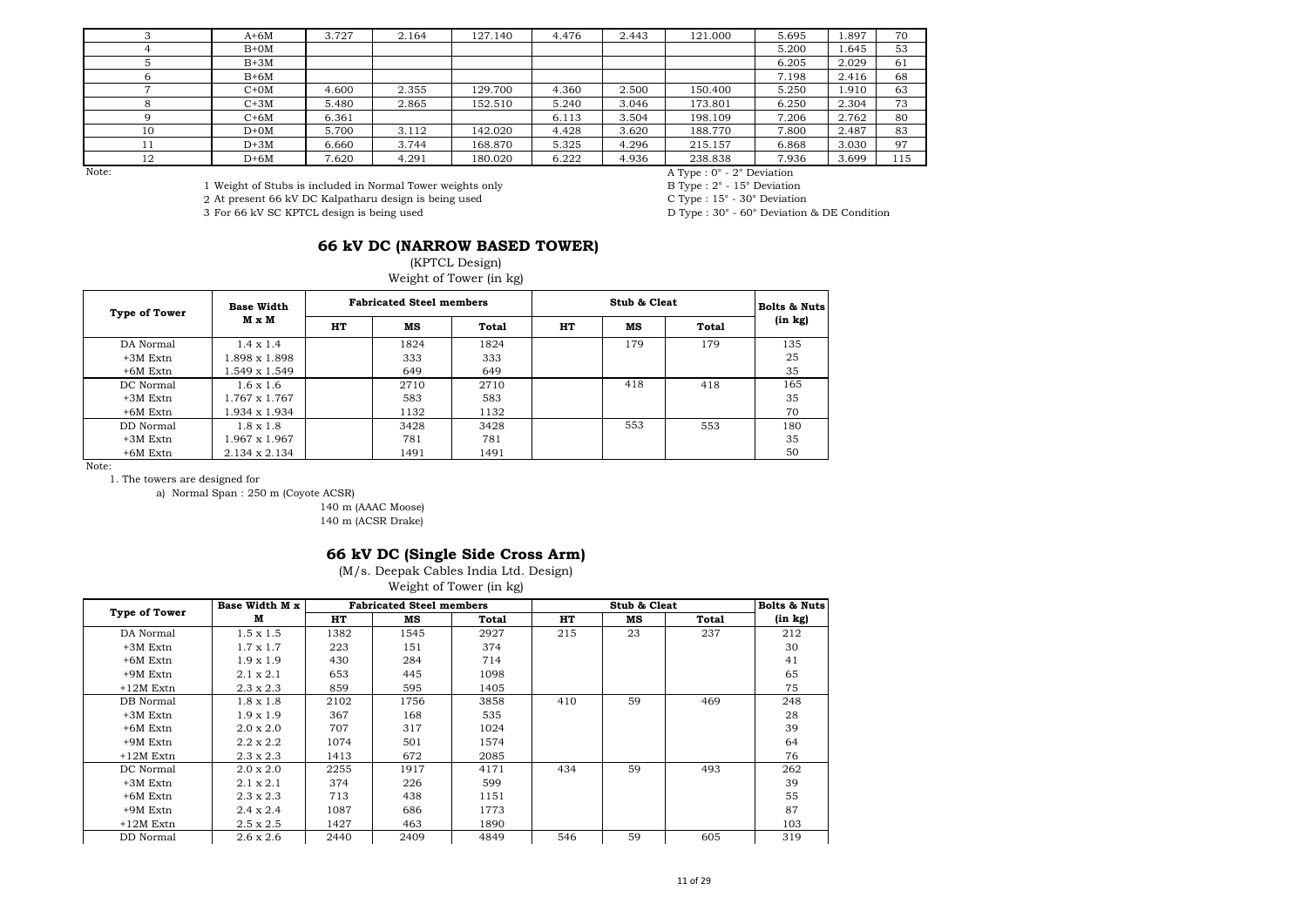| $+3M$ Extn  | $2.8 \times 2.8$ | 280  | 287  | 567  |  | 40  |
|-------------|------------------|------|------|------|--|-----|
| $+6M$ Extn  | $3.0 \times 3.0$ | 926  | 545  | 1471 |  | 56  |
| $+9M$ Extn  | $3.2 \times 3.2$ | 1406 | 876  | 2282 |  | 89  |
| $+12M$ Extn | $3.4 \times 3.4$ | 1853 | 1184 | 3036 |  | 108 |

1. The towers are designed for

a) Normal Span : 200 m

b) Conductor : Coyote ACSR

2. These towers are used for 66 kV DC Kushalnagara - Madikere line

## **66 kV MC TOWER (4 CIRCUITS)**

(M/s. CPRI Design) Weight of Tower (in kg)

| <b>Type of Tower</b> | Base Width M x   |                          | <b>Fabricated Steel members</b> |       | Stub & Cleat |     | <b>Bolts &amp; Nuts</b> |
|----------------------|------------------|--------------------------|---------------------------------|-------|--------------|-----|-------------------------|
|                      | м                | HT                       | мs                              | Total | HT           | мs  | $(in \; kg)$            |
| MA Normal            | $4.2 \times 4.2$ |                          | 4178                            | 4178  |              | 297 | 259                     |
| $+3M$ Extn           | $4.8 \times 4.8$ |                          | 557                             | 557   |              |     | 29                      |
| $+6M$ Extn           | $5.3 \times 5.3$ |                          | 1201                            | 1201  |              |     | 57                      |
| +9M Extn             | $5.9 \times 5.9$ | -                        | 1295                            | 1295  |              |     | 57                      |
| MC Normal            | $5.2 \times 5.2$ |                          | 6794                            | 6794  |              | 550 | 257                     |
| $+3M$ Extn           | $5.8 \times 5.8$ |                          | 1054                            | 1054  |              |     | 31                      |
| $+6M$ Extn           | $6.5 \times 6.5$ |                          | 2223                            | 2223  |              |     | 68                      |
| +9M Extn             | $7.1 \times 7.1$ | $\overline{\phantom{0}}$ | 2301                            | 2301  |              |     | 68                      |
| MD Normal            | $5.8 \times 5.8$ |                          | 8688                            | 8688  |              | 712 | 356                     |
| $+3M$ Extn           | $6.5 \times 6.5$ |                          | 1317                            | 1317  |              |     | 39                      |
| $+6M$ Extn           | $7.2 \times 7.2$ |                          | 2664                            | 2664  |              |     | 91                      |
| $+9M$ Extn           | $7.9 \times 7.9$ |                          | 2780                            | 2780  |              |     | 95                      |

Note:

1. The towers are designed for

a) Normal Span : 275 m

b) Conductor : Coyote ACSR

### **DETAILS OF FOUNDATION OF TRANSMISSION LINE TOWERS NORMALLY USED**

|                     |                                     |              | 66 kV SC KPTCL Design<br>(S.A.E Modified Design) |                | 66 kV SC L&T Design |              |              | 66 kV DC KEC Design |             |              | 66 kV DC Kalpatharu Design |                   |                             |                              |                                               |
|---------------------|-------------------------------------|--------------|--------------------------------------------------|----------------|---------------------|--------------|--------------|---------------------|-------------|--------------|----------------------------|-------------------|-----------------------------|------------------------------|-----------------------------------------------|
| <b>FDN TYPE</b>     | <b>BASIC TOWER</b><br><b>EXTINS</b> | CONC         | <b>EXCA</b>                                      | <b>REINF</b>   | CONC                | <b>EXCA</b>  | <b>REINF</b> | CONC                | <b>EXCA</b> | <b>REINF</b> | CONC (in CMT)              |                   | <b>EARTH</b><br><b>EXCA</b> | <b>Steel</b><br><b>REINF</b> | <b>BASIC</b><br><b>TOWER</b><br><b>EXTINS</b> |
|                     |                                     | $(in$ $CMT)$ | $(in$ $CMT)$                                     | (in kg)        | (in CMT)            | $(in$ $CMT)$ | (in kg)      | $(in$ $CMT)$        | (in CMT)    | (in kg)      |                            | 01:02:04 01:03:06 | (in CMT)                    | (in kg)                      |                                               |
| Normal              | A                                   | 3.53         | 24.82                                            |                | 3.195               | 20.620       |              | 3.05                | 21.17       |              | 1.54                       | $\sim$            | 14.20                       | $\sim$                       | A                                             |
| D                   | В                                   | ٠            |                                                  |                | 3.302               | 22.250       |              |                     |             |              | 2.08                       | $\sim$            | 20.60                       |                              | B                                             |
| $\mathbb R$         | Ċ                                   | 3.50         | 25.14                                            |                | 3.417               | 23.912       |              | 5.76                | 37.98       |              | 2.64                       | $\sim$            | 27.65                       |                              | C                                             |
| Y                   | D                                   | 3.64         | 26.44                                            | $\overline{a}$ | 4.013               | 31.232       |              | 5.49                | 48.58       |              | 4.03                       | $\sim$            | 41.07                       |                              | D                                             |
| Normal              | A                                   | 4.91         | 39.02                                            |                | 4.600               | 37.363       |              | 5.06                | 37.26       |              | 3.50                       | $\sim$            | 23.00                       | $\sim$                       | A                                             |
| W                   | в                                   |              |                                                  |                | 4.600               | 37.363       |              |                     |             |              | 4.72                       | 0.59              | 38.79                       | 133                          | B                                             |
| E                   | C                                   | 6.78         | 48.92                                            |                | 5.073               | 41.760       |              | 9.00                | 73.73       |              | 5.82                       | 0.72              | 52.27                       | 166                          | $\mathsf{C}$                                  |
| T                   | D                                   | 7.08         | 50.72                                            |                | 7.260               | 59.050       |              | 11.33               | 95.00       |              | 8.27                       | 1.11              | 84.27                       | 219                          | D                                             |
|                     | A                                   | 10.55        | 66.01                                            | 939            | 4.600               | 37.363       |              | 8.39                | 56.44       |              | 4.51                       | 0.62              | 36.99                       | 118                          | A                                             |
| Partially Submerged | В                                   | ٠            | ٠                                                |                | 5.331               | 44.042       |              |                     |             |              | 6.48                       | 0.93              | 57.62                       | 175                          | B                                             |
|                     | $\mathbf C$                         | 11.13        | 71.63                                            |                | 5.332               | 44.020       |              | 11.83               | 91.25       |              | 7.83                       | 1.11              | 75.84                       | 215                          | $\mathcal{C}$                                 |
|                     | D                                   | 11.67        | 74.08                                            |                | 9.910               | 76.250       |              | 13.24               | 107.03      |              | 10.46                      | 1.51              | 111.63                      | 274                          | D                                             |
|                     | A                                   | 10.55        | 66.01                                            | 939            | 6.712               | 56.400       |              | 14.20               | 82.42       |              | 6.05                       | 0.80              | 50.69                       | 154                          | A                                             |
| Fully Submerged     | В                                   |              |                                                  |                | 6.712               | 56.400       |              |                     |             |              | 8.37                       | 1.28              | 76.89                       | 222                          | B                                             |
|                     | $\mathbf C$                         | 17.73        | 99.29                                            |                | 8.059               | 64.538       |              | 18.36               | 125.40      |              | 9.73                       | 1.46              | 97.2                        | 240                          | $\mathcal{C}$                                 |
|                     | D                                   | 18.49        | 102.18                                           | $\sim$         | 15.475              | 106.170      |              | 19.54               | 144.02      |              | 13.04                      | 1.99              | 142.83                      | 351                          | D                                             |
|                     | A                                   | 7.12         | 16.87                                            |                | 3.104               | 5.155        |              | 5.81                | 16.76       |              | 1.90                       | $\sim$            | 4.99                        | 41                           | A                                             |
| Soft Rock           | B                                   |              | ٠                                                |                | 3.195               | 5.978        |              |                     |             |              | 2.50                       |                   | 6.20                        | 44                           | B                                             |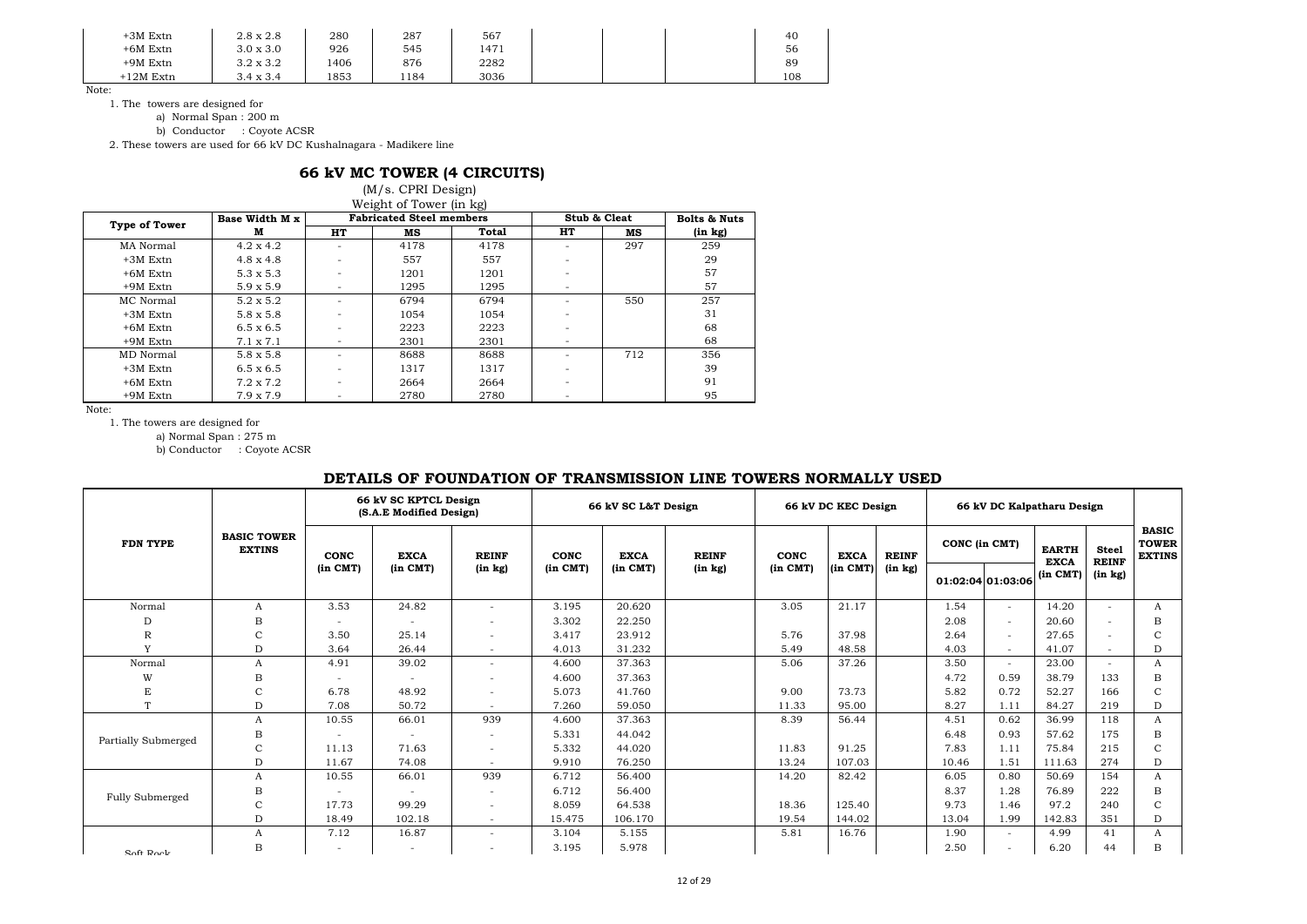| OUIL IVAL               | $\sim$<br>◡ | 9.51                     | 26.72                    |                          | 3.304  | 6.863   |        | 7.27  | 22.19  |      | 2.60                     | $\overline{a}$           | 7.91                     | 51                       | C |
|-------------------------|-------------|--------------------------|--------------------------|--------------------------|--------|---------|--------|-------|--------|------|--------------------------|--------------------------|--------------------------|--------------------------|---|
|                         | D           | 10.03                    | 25.83                    | $\overline{a}$           | 4.830  | 17.568  |        | 8.29  | 24.28  |      | 4.03                     | $\sim$                   | 17.97                    | 56                       | D |
|                         | А           | 8.30                     | 76.82                    |                          | 9.693  | 106.171 | 261.42 | 17.07 | 127.00 | 592  | 8.84                     | 1.36                     | 74.00                    | 206                      | A |
| Wet Black Cotton        | B           | $\overline{\phantom{a}}$ | $\overline{\phantom{a}}$ |                          | 9.693  | 106.175 | 261.42 |       |        |      | 11.94                    | 1.91                     | 110.00                   | 291                      | в |
|                         | $\sim$<br>U | 14.35                    | 85.78                    |                          | 10.293 | 113.490 | 282.27 | 23.14 | 194.69 | 797  | 14.03                    | 2.25                     | 143.88                   | 382                      | C |
|                         | D           | 14.85                    | 87.87                    | $\overline{\phantom{0}}$ | 14.779 | 167.020 | 548.24 | 35.95 | 246.96 | 1245 | 18.90                    | 3.04                     | 211.68                   | 593                      | D |
|                         | А           | 1.21                     | 1.03                     | 37                       | 1.190  | 1.010   |        | 1.06  | 0.93   | 51   | $\overline{\phantom{a}}$ | $\overline{a}$           | $\overline{\phantom{a}}$ | ۰                        | А |
| Hard Rock               | в           | $\overline{\phantom{a}}$ | $\sim$                   |                          | 1.190  | 1.010   |        |       |        |      | $\overline{\phantom{a}}$ | $\overline{\phantom{a}}$ | $\overline{\phantom{0}}$ | -                        | в |
|                         | $\sim$<br>Ü | 1.62                     | 1.44                     | 65                       | 1.191  | 1.008   |        | 1.12  | 1.00   | 61   | $\overline{\phantom{a}}$ | $\overline{a}$           | $\overline{\phantom{0}}$ | ۰                        |   |
|                         | D           | 1.62                     | 1.44                     | 65                       | 4.830  | 17.568  |        | 1.55  | 1.43   | 73   | $\sim$                   | $\sim$                   | $\overline{\phantom{0}}$ | $\overline{\phantom{0}}$ | D |
|                         | А           | $\overline{\phantom{a}}$ | $\overline{\phantom{a}}$ | -                        |        |         |        |       |        |      | 3.12                     | $\overline{a}$           | 5.49                     | 44                       | A |
| Wet Fissured Rock (WFR) | В           | $\overline{\phantom{a}}$ | $\overline{\phantom{a}}$ |                          |        |         |        |       |        |      | 4.77                     | $\sim$                   | 13.61                    | 50                       | в |
|                         | ι.          | $\overline{\phantom{a}}$ | -                        |                          |        |         |        |       |        |      | 5.96                     | $\sim$                   | 22.03                    | 56                       | C |
|                         | D           | $\overline{\phantom{a}}$ | $\overline{\phantom{a}}$ | $\overline{\phantom{0}}$ |        |         |        |       |        |      | 9.51                     | $\overline{a}$           | 40.11                    | 61                       | D |
|                         | A           | $\overline{\phantom{a}}$ | $\overline{\phantom{a}}$ |                          |        |         |        |       |        |      | 5.91                     | $\overline{\phantom{0}}$ | 18.98                    | 44                       | A |
| Submerged Fissured      | В           | $\overline{\phantom{a}}$ | -                        |                          |        |         |        |       |        |      | 8.95                     | $\overline{\phantom{a}}$ | 29.23                    | 50                       | В |
| Rock (SFR)              |             | $\overline{\phantom{a}}$ | $\overline{\phantom{a}}$ |                          |        |         |        |       |        |      | 10.87                    | $\sim$                   | 42.45                    | 56                       | C |
|                         | D           | $\overline{\phantom{a}}$ | $\overline{\phantom{a}}$ | $\overline{\phantom{a}}$ |        |         |        |       |        |      | 16.50                    | $\sim$                   | 67.79                    | 60                       | D |

## **DETAILS OF FOUNDATION OF TRANSMISSION LINE TOWERS NORMALLY USED**

ABSTRACT OF CONCRETE AND EXCAVATION VOLUMES

(Common for Normal, + 3M, +6M and Body Extension)

|                          |                                     |       |          |       |        | 110 kV SC L&T Design |        |     |              |     | 110 kV SC Kalpatharu Design |      |             |              |
|--------------------------|-------------------------------------|-------|----------|-------|--------|----------------------|--------|-----|--------------|-----|-----------------------------|------|-------------|--------------|
| <b>FDN TYPE</b>          | <b>BASIC TOWER</b><br><b>EXTINS</b> |       | CONC     |       |        | <b>EXCA</b>          |        |     | <b>REINF</b> |     | CONC (in CMT)               |      | <b>EXCA</b> | <b>REINF</b> |
|                          |                                     |       | (in CMT) |       |        | $(in$ $CMT)$         |        |     | (in kg)      |     | 01:02:04 01:03:06           |      | (in CMT)    | in kg        |
|                          | A                                   | 2.59  | 2.64     | 2.68  | 16.90  | 17.60                | 18.22  |     |              |     | 2.24                        |      | 21.07       |              |
| Normal Dry               | $_{\rm B}$                          | 2.72  | 2.77     | 2.86  | 18.40  | 19.20                | 20.40  |     |              |     | 3.37                        |      | 32.32       |              |
|                          | C                                   | 3.10  | 3.23     | 3.35  | 24.34  | 25.48                | 26.63  |     |              |     | 3.81                        |      | 37.36       |              |
|                          | $\mathbf D$                         | 4.77  | 4.91     | 5.10  | 42.86  | 44.28                | 45.70  |     |              |     | 5.03                        |      | 48.27       |              |
|                          | A                                   | 4.70  | 4.83     | 4.94  | 31.55  | 32.41                | 43.37  |     |              |     | 4.83                        | 0.56 | 35.38       | 110          |
| Normal Wet               | $_{\rm B}$                          | 5.30  | 5.58     | 5.88  | 36.60  | 38.60                | 40.70  |     |              |     | 6.94                        | 0.90 | 59.74       | 118          |
|                          | C                                   |       | 7.27     |       |        | 49.46                |        |     |              |     | 8.16                        | 1.06 | 73.01       | 212          |
|                          | D                                   |       | 14.51    |       |        | 96.43                |        |     |              |     | 13.35                       |      | 94.08       |              |
|                          | $\boldsymbol{A}$                    | 6.82  | 7.22     | 7.59  | 45.50  | 47.67                | 49.85  |     |              |     | 6.69                        | 0.9  | 52.71       | 166          |
| Partially Submerged      | $_{\rm B}$                          | 6.93  | 7.65     | 8.50  | 47.20  | 51.80                | 56.60  |     |              |     | 9.21                        | 1.30 | 82.85       | 242          |
|                          | $\rm{C}$                            |       | 12.23    |       |        | 75.14                |        |     |              |     | 10.60                       | 1.49 | 99.15       | 303          |
|                          | D                                   |       | 14.20    |       |        | 142.20               |        | 468 |              |     | 12.97                       | 1.76 | 129.10      | 331          |
|                          | A                                   | 10.42 | 10.98    | 11.54 | 64.40  | 67.02                | 69.63  |     |              |     | 8.49                        | 1.87 | 71.27       | 218          |
| Fully Submerged          | В                                   | 11.70 | 12.90    | 14.20 | 72.30  | 78.00                | 83.90  |     |              |     | 11.79                       | 1.75 | 108.40      | 341          |
|                          | $\mathsf{C}$                        |       | 13.60    |       |        | 109.60               |        | 384 |              |     | 13.37                       | 1.97 | 127.80      | 421          |
|                          | D                                   |       | 20.36    |       |        | 187.10               |        | 538 |              |     | 13.81                       | 1.52 | 138.72      | 369          |
|                          | A                                   | 3.59  | 3.63     | 4.43  | 8.43   | 9.42                 | 10.40  |     |              |     | 2.38                        |      | 7.60        | 25           |
| Dry Soft Rock            | $_{\rm B}$                          | 3.98  | 4.25     | 4.55  | 9.00   | 10.00                | 11.10  |     |              |     | 2.49                        |      | 8.57        | 41           |
|                          | C                                   | 6.47  | 6.72     | 6.59  | 18.03  | 18.52                | 19.49  |     |              |     | 2.68                        |      | 9.65        | 41           |
|                          | D                                   | 12.07 | 12.07    | 13.00 | 35.26  | 35.89                | 39.52  |     |              |     | 9.398                       |      | 43.01       |              |
|                          | A                                   |       |          |       |        |                      |        | 381 | 454          | 505 | 4.07                        |      | 9.93        | 25           |
|                          | $_{\rm B}$                          |       |          |       |        |                      |        | 505 | 520          | 532 | 4.84                        |      | 13.15       | 41           |
| Wet Soft / Fissured Rock | C                                   |       |          |       |        |                      |        | 674 |              |     | 5.36                        |      | 17.55       | 119          |
|                          | $\mathbf D$                         |       |          |       |        |                      |        | 864 |              |     | 11.91                       | 0.38 | 38.32       | 284          |
|                          | A                                   | 12.25 | 13.00    | 14.36 | 105.50 | 192.50               | 116.50 | 34  |              |     | 12.17                       | 1.86 | 101.00      | 308          |
| Wet Black Cotton         | B                                   | 14.36 | 15.20    | 14.62 | 116.50 | 1223.70              | 131.00 | 39  |              |     | 16.21                       | 2.52 | 151.59      | 515          |
|                          | $\mathsf{C}$                        |       | 18.10    |       |        | 163.00               |        | 39  |              |     | 18.30                       | 2.83 | 178.02      | 651          |
|                          | D                                   |       | 31.30    |       |        | 250.00               |        | 49  |              |     | 22.13                       | 3.36 | 232.32      | 713          |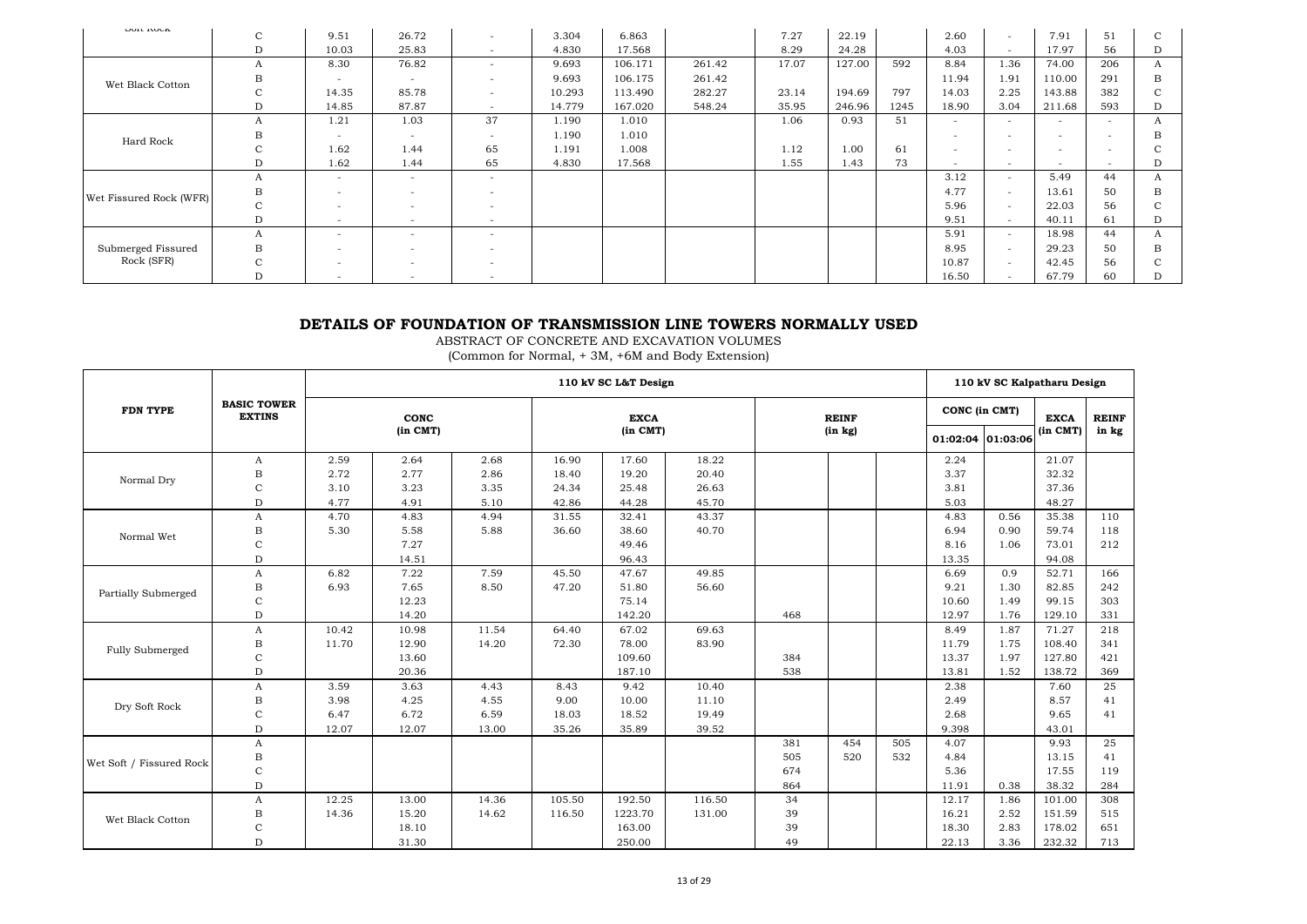|                    | $\overline{1}$ | 1.60 |  | 1.40 |  |  | 1.66   |      | 1.13   | 52  |
|--------------------|----------------|------|--|------|--|--|--------|------|--------|-----|
| Hard Rock          | . .            | 2.00 |  | 1.80 |  |  | 1.92   |      | 1.39   | 52  |
|                    | ◡              | 2.30 |  | 2.00 |  |  | 2.13   |      | 1.62   | 89  |
|                    |                | 3.40 |  | 3.24 |  |  | 2.33   |      | 1.84   | 92  |
|                    | л              |      |  |      |  |  | 6.37   |      | 17.88  | 25  |
| Submerged Fissured | В              |      |  |      |  |  | 7.81   | 0.38 | 24.32  | 41  |
| Rock (SFR)         |                |      |  |      |  |  | 7.95   |      | 35.93  | 194 |
|                    |                |      |  |      |  |  | 18.316 | 0.63 | 120.66 | 404 |

## **DETAILS OF FOUNDATION OF TRANSMISSION LINE TOWERS NORMALLY USED**

ABSTRACT OF CONCRETE AND EXCAVATION VOLUMES

(Common for Normal, + 3M, +6M and Body Extension)

|                          |                                     |       |                      |       | 110 kV DC S.A.E Design |                         |       |                         |        | 110 kV DC R&C Design               |                         | 110 kV DC Kalpatharu Design |                                             |                             |                                         |
|--------------------------|-------------------------------------|-------|----------------------|-------|------------------------|-------------------------|-------|-------------------------|--------|------------------------------------|-------------------------|-----------------------------|---------------------------------------------|-----------------------------|-----------------------------------------|
| FDN TYPE                 | <b>BASIC TOWER</b><br><b>EXTINS</b> |       | CONC<br>$(in$ $CMT)$ |       |                        | <b>EXCA</b><br>(in CMT) |       | <b>REINF</b><br>(in kg) | CONC   | <b>EXCA</b><br>$(in CMT)$ (in CMT) | <b>REINF</b><br>(in kg) |                             | CONC (in CMT)<br>01:02:04 01:03:06 (in CMT) | <b>EARTH</b><br><b>EXCA</b> | <b>Steel</b><br><b>REINF</b><br>(in kg) |
|                          | A                                   |       | 3.64                 |       |                        | 26.24                   |       |                         | 3.440  | 24.986                             |                         | 2.35                        |                                             | 23.06                       |                                         |
| Normal Dry               | $\mathbf B$                         |       |                      |       |                        |                         |       |                         | 5.048  | 42.439                             |                         | 3.34                        |                                             | 35.82                       |                                         |
|                          | $\mathbf C$                         |       | 5.18                 |       |                        | 42.21                   |       |                         | 6.359  | 54.684                             |                         | 4.32                        |                                             | 43.77                       |                                         |
|                          | $\mathbf D$                         |       | 8.10                 |       |                        | 64.03                   |       |                         | 8.736  | 71.424                             |                         | 7.70                        |                                             | 66.27                       |                                         |
|                          | A                                   | 6.23  | 6.71                 | 6.71  | 50.92                  | 54.44                   | 54.44 |                         |        |                                    |                         | 5.08                        |                                             | 41.53                       |                                         |
| Normal Wet               | В                                   |       |                      |       |                        |                         |       |                         |        |                                    |                         | 8.54                        |                                             | 66.64                       |                                         |
|                          | $\mathbf C$                         | 10.50 | 10.93                | 10.93 | 78.64                  | 81.12                   | 81.12 |                         |        |                                    |                         | 9.41                        | 1.22                                        | 92.06                       | 260                                     |
|                          | D                                   |       | 21.28                |       |                        | 130.68                  |       |                         |        |                                    |                         | 12.88                       | 1.56                                        | 134.87                      | 427                                     |
|                          | A                                   |       | 8.45                 |       |                        | 66.27                   |       |                         | 8.158  | 58.538                             |                         | 6.69                        | 1.00                                        | 61.94                       | 179                                     |
| Partially Submerged      | В                                   |       |                      |       |                        |                         |       |                         | 13.991 | 95.287                             |                         | 8.38                        | 1.20                                        | 90.75                       | 248                                     |
|                          | C                                   |       | 11.70                |       |                        | 109.44                  |       | 486                     | 21.980 | 135.200                            |                         | 14.62                       | 2.18                                        | 155.52                      | 459                                     |
|                          | $\mathbf D$                         |       | 17.51                |       |                        | 166.06                  |       | 950                     | 27.007 | 161.312                            |                         | 15.97                       | 2.42                                        | 171.40                      | 615                                     |
|                          | $\mathbf{A}$                        |       | 9.54                 |       |                        | 93.41                   |       | 328                     | 11.385 | 68.920                             |                         | 8.78                        | 1.39                                        | 82.98                       | 241                                     |
| Fully Submerged          | $_{\rm B}$                          |       |                      |       |                        |                         |       |                         | 16.295 | 117.211                            |                         | 10.55                       | 1.60                                        | 117.50                      | 319                                     |
|                          | $\mathbf C$                         |       | 15.51                |       |                        | 147.00                  |       | 624                     | 26.519 | 152.352                            |                         | 14.62                       | 2.18                                        | 155.50                      | 450                                     |
|                          | $\mathbf D$                         |       | 22.80                |       |                        | 215.73                  |       | 1233                    | 31.575 | 180.000                            |                         | 19.42                       | 3.04                                        | 211.60                      | 835                                     |
|                          | $\mathbf{A}$                        |       | 4.39                 |       |                        | 7.80                    |       | 181                     | 6.742  | 9.236                              |                         | 2.01                        |                                             | 7.59                        | 46                                      |
| Dry Soft Rock            | $_{\rm B}$                          |       |                      |       |                        |                         |       |                         | 7.865  | 10.934                             |                         | 3.41                        |                                             | 11.62                       | 56                                      |
|                          | $\rm{C}$                            |       | 7.35                 |       |                        | 28.66                   |       | 369                     | 14.667 | 28.572                             |                         | 4.50                        |                                             | 20.08                       | 57                                      |
|                          | $\mathbf D$                         |       | 11.04                |       |                        | 54.64                   |       | 618                     | 15.063 | 35.334                             |                         | 7.74                        |                                             | 34.00                       | 59                                      |
|                          | A                                   |       | 10.59                |       |                        | 50.87                   |       | 366                     | 9.659  | 21.946                             |                         | 5.05                        |                                             | 14.48                       | 51                                      |
| Wet Soft / Fissured Rock | $\mathbf B$                         |       |                      |       |                        |                         |       |                         | 13.399 | 27.953                             |                         | 7.14                        |                                             | 28.50                       | 61                                      |
|                          | $\mathbf C$                         |       | 17.07                |       |                        | 101.11                  |       | 718                     | 24.227 | 57.897                             |                         | 10.23                       |                                             | 42.50                       | 61                                      |
|                          | $\mathbf D$                         |       | 24.57                |       |                        | 158.32                  |       | 1410                    | 30.813 | 67.829                             |                         | 16.34                       |                                             | 66.45                       | 61                                      |
|                          | A                                   |       | 14.81                |       |                        | 151.23                  |       | 468                     | 10.425 | 68.926                             |                         | 12.34                       | 2.04                                        | 117.60                      | 359                                     |
| Wet Black Cotton         | В                                   |       |                      |       |                        |                         |       |                         | 12.713 | 80.162                             |                         | 15.60                       | 2.52                                        | 177.80                      | 558                                     |
|                          | $\mathbf C$                         |       | 20.34                |       |                        | 204.68                  |       | 765                     | 21.864 | 139.392                            |                         | 20.31                       | 3.20                                        | 221.86                      | 738                                     |
|                          | D                                   |       | 29.46                |       |                        | 281.66                  |       | 1636                    | 25.703 | 156.800                            |                         | 26.43                       | 4.29                                        | 291.00                      | 1276                                    |
|                          | A                                   |       | 1.49                 |       |                        | 1.31                    |       | 43                      |        |                                    |                         |                             |                                             |                             |                                         |
| Hard Rock                | B                                   |       |                      |       |                        |                         |       |                         |        |                                    |                         |                             |                                             |                             |                                         |
|                          | $\rm{C}$                            |       | 2.66                 |       |                        | 2.48                    |       | 83                      |        |                                    |                         |                             |                                             |                             |                                         |
|                          | $\mathbf D$                         |       | 4.24                 |       |                        | 4.50                    |       | 154                     |        |                                    |                         |                             |                                             |                             |                                         |
|                          | A                                   |       |                      |       |                        |                         |       |                         |        |                                    |                         | 9.96                        |                                             | 34.90                       | 51                                      |
| Submerged Fissured       | $_{\rm B}$                          |       |                      |       |                        |                         |       |                         |        |                                    |                         | 12.56                       |                                             | 62.06                       | 61                                      |
| Rock (SFR)               | $\mathbf C$                         |       |                      |       |                        |                         |       |                         |        |                                    |                         | 17.95                       |                                             | 72.21                       | 61                                      |
|                          | D                                   |       |                      |       |                        |                         |       |                         |        |                                    |                         | 14.56                       | 2.18                                        | 102.39                      | 509                                     |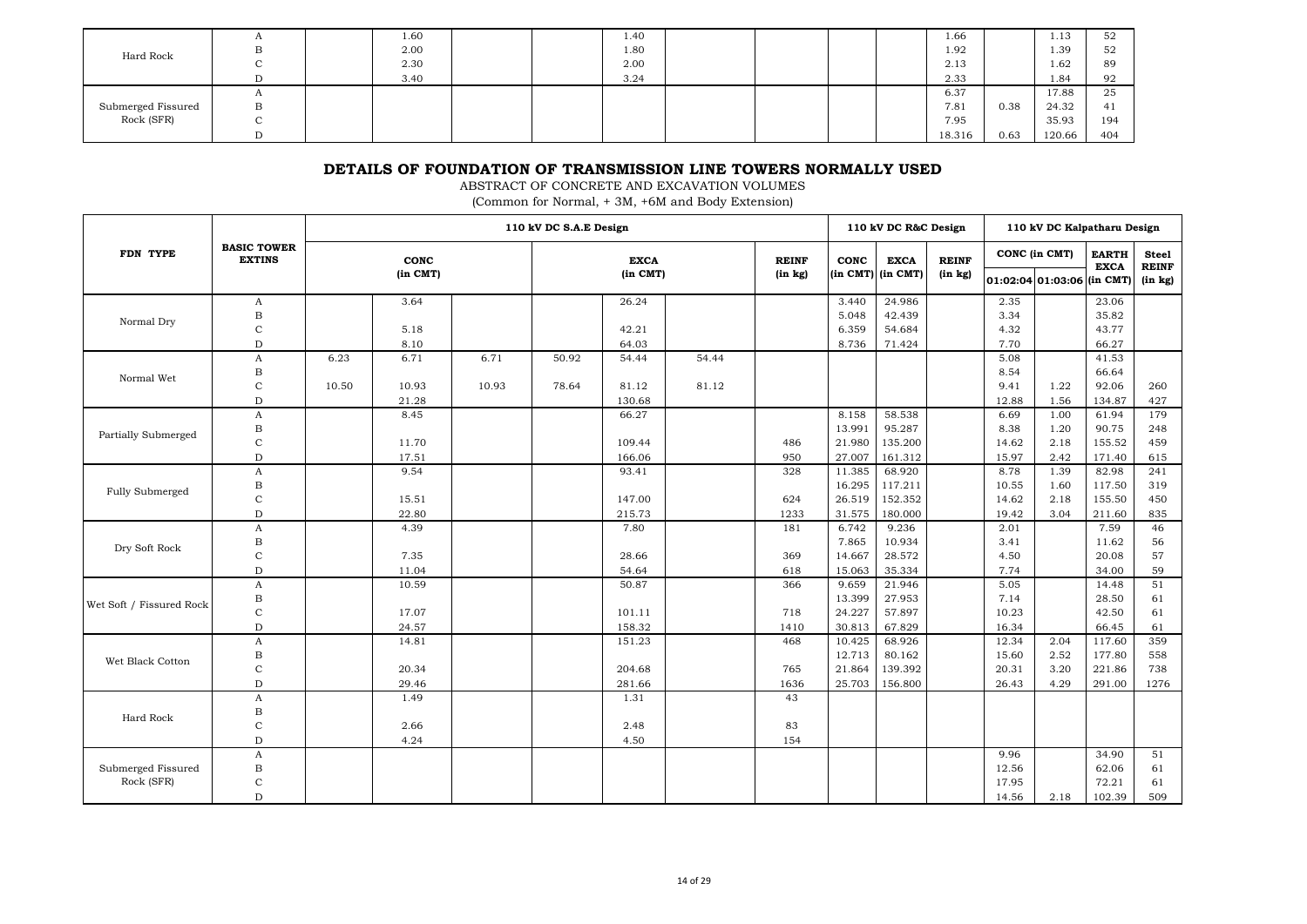### **DETAILS OF FOUNDATION OF TRANSMISSION LINE TOWERS NORMALLY USED**

ABSTRACT OF CONCRETE AND EXCAVATION VOLUMES (Common for Normal, + 3M, +6M and Body Extension)

|                         |                                     |             | 220 kV SC (S.A.E Design) |              |                 | 220 kV DC KEC Design |              |                 | 220 kV DC L&T Design |                   |               |          | 220 kV DC Kalpatharu Design |              |
|-------------------------|-------------------------------------|-------------|--------------------------|--------------|-----------------|----------------------|--------------|-----------------|----------------------|-------------------|---------------|----------|-----------------------------|--------------|
| <b>FDN TYPE</b>         | <b>BASIC TOWER</b><br><b>EXTINS</b> | <b>CONC</b> | <b>EXCA</b>              | <b>REINF</b> | <b>CONC</b>     | <b>EXCA</b>          | <b>REINF</b> | <b>CONC</b>     | <b>EXCA</b>          | <b>REINF</b>      | CONC (in CMT) |          | <b>EXCA</b>                 | <b>REINF</b> |
|                         |                                     | (in CMT)    | (in CMT)                 | (in kg)      | (in CMT)        | (in CMT)             | (in kg)      | (in CMT)        | (in CMT)             | (in kg)           | 01:02:04      | 01:03:06 | (in CMT)                    | (in kg)      |
|                         | A                                   | 2.92        | 18.54                    |              | 3.340           | 22.580               |              | 3.637           | 29.70                |                   | 3.54          |          | 32.15                       |              |
| Normal Dry              | $_{\rm B}$                          |             |                          |              |                 |                      |              | 5.696           | 51.80                |                   | 5.33          |          | 47.80                       |              |
|                         | $\mathsf{C}$                        | 4.08        | 29.07                    |              | 6.400           | 50.270               |              | 7.148           | 63.40                |                   | 6.82          |          | 56.66                       |              |
|                         | D                                   | 5.46        | 41.28                    |              | 7.820           | 60.550               |              | 12.672          | 98.40                |                   | 9.37          | 1.48     | 109.44                      | 492          |
|                         | A                                   | 4.82        | 33.93                    |              | 5.910           | 41.990               |              | 7.816           | 56.60                |                   | 6.14          | 0.76     | 50.63                       | 167          |
| Normal Wet              | B                                   |             |                          |              |                 |                      |              | 10.992          | 116.10               | 512.80            | 10.73         | 1.27     | 95.43                       | 294          |
|                         | $\mathbf C$                         | 8.27        | 57.92                    |              | 14.123          | 96.180               |              | 12.708          | 138.30               | 713.70            | 11.00         | 1.51     | 111.63                      | 301          |
|                         | D                                   | 11.60       | 85.64                    |              | 16.720          | 111.080              |              | 19.016          | 197.40               | 990.84            | 17.34         | 2.66     | 187.13                      | 806          |
|                         | A                                   | 9.60        | 59.69                    |              | 9.520           | 61.250               |              | 8.792           | 86.10                | 427.52            | 9.11          | 1.12     | 71.29                       | 226          |
| Partially Submerged     | $_{\rm B}$                          |             |                          |              |                 |                      |              | 14.620          | 157.20               | 666.00            | 13.60         | 1.80     | 130.68                      | 350          |
|                         | C                                   | 16.38       | 95.48                    |              | 22.772          | 134.400              |              | 17.212          | 194.80               | 846.50            | 13.79         | 2.02     | 145.32                      | 431          |
|                         | $\mathbf D$                         | 20.46       | 128.86                   |              | 24.870          | 146.110              |              | 24.308          | 256.70               | 1354.70           | 21.07         | 3.43     | 236.50                      | 1270         |
|                         | $\mathbf A$                         | 14.94       | 80.14                    |              | 18.680          | 94.170               |              | 11.842          | 118.20               | 580.56            | 11.88         | 1.53     | 94.25                       | 297          |
| Fully Submerged         | $_{\rm B}$                          |             |                          |              |                 |                      |              | 19.140          | 206.40               | 854.00            | 16.80         | 2.38     | 168.70                      | 498          |
|                         | C                                   | 24.06       | 122.33                   |              | 38.740          | 186.440<br>196.020   |              | 22.764          | 241.20               | 1072.20           | 16.86         | 2.58     | 181.59                      | 602          |
|                         | $\mathbf D$<br>$\mathbf A$          | 29.28       | 162.53                   |              | 39.910<br>7.930 | 17.080               |              | 30.848<br>5.184 | 328.90<br>29.91      | 1793.20<br>267.04 | 26.67<br>6.26 | 4.25     | 289.30<br>24.98             | 1409<br>47   |
|                         |                                     |             |                          |              |                 |                      |              | 9.374           | 60.00                | 440.20            | 11.26         |          | 47.04                       | 59           |
| Soft Rock               | B<br>$\mathbf C$                    |             |                          |              | 13.300          | 39.060               |              | 10.626          | 71.40                | 551.68            | 14.19         |          | 56.84                       | 60           |
|                         | $\mathbf D$                         |             |                          |              | 16.490          | 46.720               |              | 16.472          | 114.60               | 815.08            | 25.83         |          | 98.36                       | 62           |
|                         | A                                   |             |                          |              | 18.390          | 85.290               |              | 16.696          | 167.80               | 844.40            | 14.14         | 2.24     | 133.23                      | 461          |
|                         | $_{\rm B}$                          |             |                          |              |                 |                      |              | 26.528          | 286.90               | 1218.00           | 22.45         | 3.39     | 234.40                      | 704          |
| Wet Black Cotton        | $\mathbf C$                         |             |                          |              | 39.250          | 179.480              |              | 30.304          | 327.60               | 1560.80           | 23.22         | 3.72     | 255.00                      | 985          |
|                         | $\mathbf D$                         |             |                          |              | 44.120          | 188.790              |              | 41.068          | 428.70               | 2347.80           | 34.13         | 5.64     | 377.60                      | 2134         |
|                         | A                                   | 2.09        | 1.90                     | 46           |                 |                      |              |                 |                      |                   |               |          |                             |              |
|                         | B                                   |             |                          |              |                 |                      |              |                 |                      |                   |               |          |                             |              |
| Hard Rock               | $\mathbf C$                         | 2.53        | 2.34                     | 55           |                 |                      |              |                 |                      |                   |               |          |                             |              |
|                         | $\mathbf D$                         | 3.85        | 3.66                     | 110          |                 |                      |              |                 |                      |                   |               |          |                             |              |
|                         | A                                   |             |                          |              |                 |                      |              |                 |                      |                   | 10.98         |          | 36.32                       | 53           |
|                         | B                                   |             |                          |              |                 |                      |              |                 |                      |                   | 11.99         | 1.71     | 77.48                       | 297          |
| Wet Fissured Rock (WFR) | $\mathbf C$                         |             |                          |              |                 |                      |              |                 |                      |                   | 13.16         | 1.98     | 92.15                       | 432          |
|                         | $\mathbf D$                         |             |                          |              |                 |                      |              |                 |                      |                   | 21.30         | 3.23     | 167.20                      | 1035         |
|                         | A                                   |             |                          |              |                 |                      |              |                 |                      |                   | 11.16         | 1.80     | 68.92                       | 310          |
| Submerged Fissured      | B                                   |             |                          |              |                 |                      |              |                 |                      |                   | 16.92         | 2.61     | 125.26                      | 523          |
| Rock (SFR)              | C                                   |             |                          |              |                 |                      |              |                 |                      |                   | 18.59         | 2.96     | 144.56                      | 734          |
|                         | $\mathbf D$                         |             |                          |              |                 |                      |              |                 |                      |                   | 29.69         | 4.71     | 249.80                      | 1706         |

| FOUNDATION VOLUMES FOR 66 kV MC TOWERS<br>(Common for Normal, $+3M \& +6M$ Body Extension Towers) |                 |      |                                   |                  |                 |  |  |  |  |
|---------------------------------------------------------------------------------------------------|-----------------|------|-----------------------------------|------------------|-----------------|--|--|--|--|
| Type of Soil/                                                                                     | Tower Type      |      | Concrete Mix.<br>$(in$ $CMT/Twr)$ | Earth Exvn.      | Steel Re inf    |  |  |  |  |
| Foundation                                                                                        |                 | M20  | 1:3:6                             | $(in$ $CMT/Twr)$ | $(in \ kg/Twr)$ |  |  |  |  |
| Normal DRV                                                                                        | MA<br><b>MB</b> | 11.5 | 1.20                              | 90               | 760             |  |  |  |  |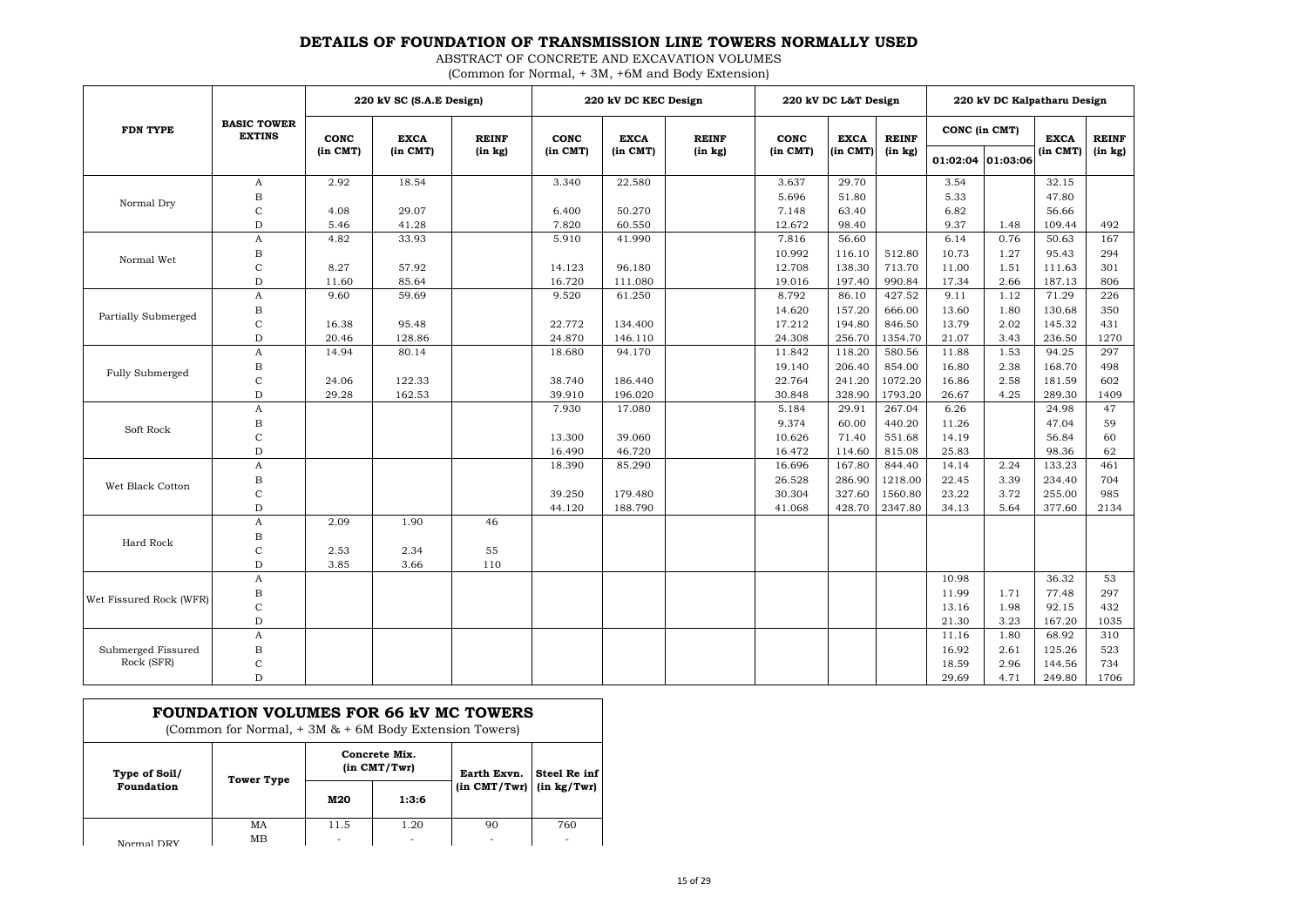| noman Din            | MC | 21.0  | 2.05 | 150 | 1612 |
|----------------------|----|-------|------|-----|------|
|                      | MD | 29.9  | 2.90 | 205 | 2332 |
|                      | MA | 20.3  | 2.04 | 150 | 1120 |
| Normal WET           | MB |       |      |     |      |
|                      | MC | 40.0  | 4.04 | 280 | 2700 |
|                      | MD | 54.0  | 5.40 | 365 | 4584 |
|                      | MA | 25.00 | 2.75 | 183 | 1284 |
| Partially Sub-Merged | MB |       |      |     |      |
|                      | MC | 45.08 | 4.60 | 315 | 3136 |
|                      | MD | 54.00 | 5.40 | 364 | 4324 |
|                      | MA | 30.08 | 3.20 | 222 | 1444 |
| Fully Sub-Merged     | MB |       |      |     |      |
|                      | MC | 44.28 | 4.60 | 315 | 3136 |
|                      | MD | 54.00 | 5.40 | 364 | 4452 |
|                      | MA | 30.70 | 3.20 | 222 | 1496 |
| Wet Black Cotton     | MB |       |      |     |      |
|                      | MC | 52.76 | 5.40 | 365 | 3728 |
|                      | MD | 71.21 | 7.20 | 476 | 5816 |
|                      | MA | 20.00 | 2.05 | 165 | 1132 |
| Dry Fissured Rock    | MB |       |      |     |      |
|                      | MC | 39.00 | 4.04 | 215 | 2828 |
|                      | MD | 50.08 | 5.40 | 292 | 4452 |
|                      | MA | 30.70 | 3.20 | 170 | 1440 |
| Submerged Fissured   | MB |       |      |     |      |
| Rock                 | MC | 45.08 | 4.60 | 250 | 3136 |
|                      | MD | 58.01 | 5.80 | 316 | 4548 |

#### **FOUNDATION VOLUMES FOR 110 kV MC TOWERS**

(Common for Normal, + 3M, & + 6M Body Extension Towers)

| Type of Soil/        | <b>Tower Type</b> |                          | Concrete Mix.<br>$(in$ $CMT/Twr)$ | Earth Exvn.      | <b>Steel Re inf</b>      |
|----------------------|-------------------|--------------------------|-----------------------------------|------------------|--------------------------|
| <b>Foundation</b>    |                   | M20                      | 1:3:6                             | $(in$ $CMT/Twr)$ | (in kg/Twr)              |
|                      | MA                | 12.0                     | 1.3                               | 95               | 836                      |
| Normal DRY           | MB                |                          |                                   |                  |                          |
|                      | MC                | 32.8                     | 3.2                               | 225              | 2856                     |
|                      | MD                | 43.0                     | 4.0                               | 270              | 4148                     |
|                      | MA                | 24.6                     | 2.5                               | 175              | 1300                     |
| Normal WET           | MB                |                          | $\blacksquare$                    |                  |                          |
|                      | MC                | 58.9                     | 6.0                               | 390              | 5100                     |
|                      | MD                | 84.6                     | 7.7                               | 510              | 8384                     |
|                      | MA                | 28.4                     | 2.9                               | 205              | 1388                     |
| Partially Sub-Merged | MB                |                          |                                   |                  |                          |
|                      | MC                | 66.7                     | 6.8                               | 450              | 5832                     |
|                      | <b>MD</b>         | 86.0                     | 8.7                               | 575              | 8676                     |
|                      | MA                | 33.2                     | 3.6                               | 245              | 1544                     |
| Fully Sub-Merged     | MB                |                          |                                   |                  |                          |
|                      | MC                | 75.0                     | 7.7                               | 510              | 6224                     |
|                      | MD                | 105.0                    | 10.0                              | 640              | 9080                     |
|                      | MA                | 33.8                     | 3.6                               | 245              | 1604                     |
| Wet Black Cotton     | MB                |                          |                                   |                  |                          |
|                      | MC                | 76.0                     | 7.7                               | 510              | 6468                     |
|                      | MD                | 96.5                     | 10.0                              | 640              | 9788                     |
|                      | MA                | 24.2                     | 2.5                               | 130              | 1252                     |
| Dry Fissured Rock    | MB                | $\overline{\phantom{a}}$ | $\sim$                            |                  | $\overline{\phantom{a}}$ |
|                      | MC                | 58.0                     | 6.0                               | 320              | 4872                     |
|                      | MD                | 76.0                     | 7.7                               | 425              | 8032                     |
|                      | MA                | 33.8                     | 3.6                               | 185              | 1608                     |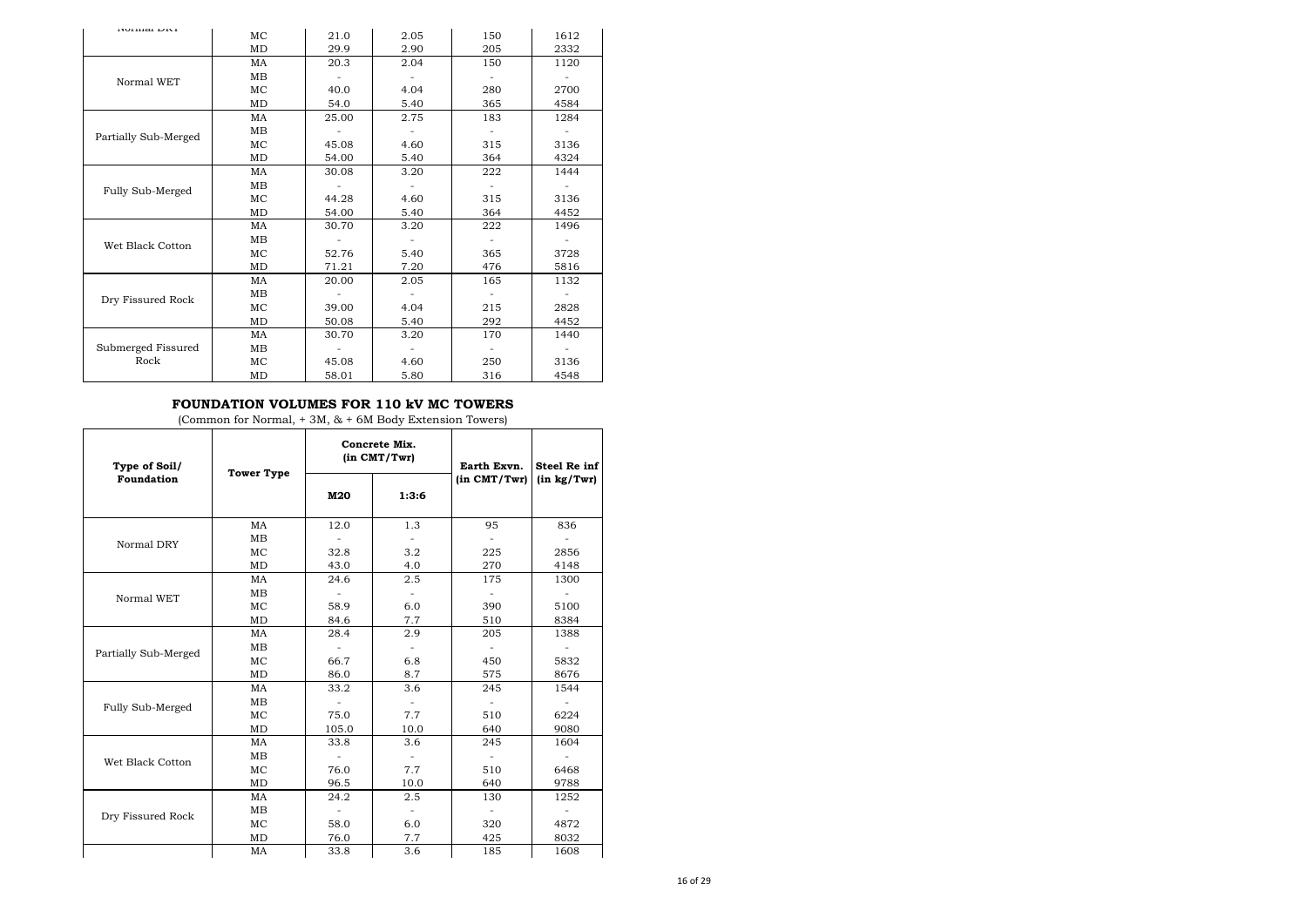| Submerged Fissured | ΜВ | $\overline{\phantom{0}}$ | $\sim$   | -   | $\overline{\phantom{0}}$ |  |
|--------------------|----|--------------------------|----------|-----|--------------------------|--|
| Rock               | МC | 76.0                     | ,,,<br>. | 425 | 6192                     |  |
|                    | MD | 96.5                     | 10.0     | 545 | 9972                     |  |

### **FOUNDATION VOLUMES FOR 220 kV/110 kV & 220 kV/66 kV MC TOWERS**

(Common for Normal, + 3M, & + 6M Body Extension Towers)

| Type of Soil/        | <b>Tower Type</b> |       | Concrete Mix.<br>(in CMT/Twr) | Earth Exvn.  | <b>Steel Re inf</b> |
|----------------------|-------------------|-------|-------------------------------|--------------|---------------------|
| Foundation           |                   | 1:2:4 | 1:3:6                         | (in CMT/Twr) | (in kg/Twr)         |
|                      | MA                | 3.53  | 0.40                          | 39           | 82                  |
| Normal DRY           | MB                | 9.20  | 1.35                          | 101          | 707                 |
|                      | MC                | 12.14 | 1.74                          | 125          | 935                 |
|                      | MD                | 16.93 | 2.45                          | 173          | 1390                |
|                      | MA                |       |                               |              |                     |
| Normal WET           | MВ                |       |                               |              |                     |
|                      | MC                |       |                               |              |                     |
|                      | MD                |       |                               |              |                     |
|                      | MA                | 12.14 | 1.51                          | 112          | 82                  |
|                      | MB                | 20.64 | 3.36                          | 232          | 1688                |
| Partially Sub-Merged | MC                | 28.00 | 4.05                          | 276          | 1888                |
|                      | MD                | 36.47 | 5.20                          | 350          | 2849                |
|                      | MA                | 17.20 | 1.68                          | 123          | 82                  |
| Fully Sub-Merged     | MB                | 28.89 | 4.23                          | 288          | 1559                |
|                      | MC                | 36.90 | 5.00                          | 337          | 1968                |
|                      | MD                | 44.96 | 6.50                          | 432          | 3258                |
|                      | MA                |       |                               |              |                     |
| Wet Black Cotton     | MB                |       |                               |              |                     |
|                      | MC                |       |                               |              |                     |
|                      | MD                |       |                               |              |                     |
|                      | MA                | 6.12  | 0.76                          | 33           | 82                  |
| Dry Fissured Rock    | MB                | 12.93 | 2.05                          | 101          | 965                 |
|                      | MC                | 16.77 | 2.52                          | 127          | 1291                |
|                      | MD                | 23.08 | 3.36                          | 173          | 1778                |
|                      | MA                | 22.70 | 2.05                          | 101          | 82                  |
| Submerged Fissured   | MB                | 31.29 | 4.61                          | 243          | 1654                |
| Rock                 | MC                | 36.74 | 5.41                          | 288          | 2246                |
|                      | MD                | 48.12 | 6.96                          | 376          | 3513                |

## **FOUNDATION VOLUMES FOR 220 kV/110 kV & 220 kV/66 kV MC TOWERS**

| Type of Soil/        | <b>Tower Type</b> |        | Concrete Mix.<br>$(in$ $CMT/Twr)$ | Earth Exvn.  | Steel Re inf    |
|----------------------|-------------------|--------|-----------------------------------|--------------|-----------------|
| Foundation           |                   | 1:2:4  | 1:3:6                             | (in CMT/Twr) | $(in \ kg/Twr)$ |
|                      | MA                | 100.50 | 12.10                             | 383          | 6930            |
| Normal DRY           | MВ                |        |                                   |              |                 |
|                      | MC.               | 395.00 | 32.40                             | 1005         | 31804           |
|                      | MD                | 491.00 | 40.00                             | 1236         | 57521           |
|                      | MA                | 160.15 | 19.60                             | 613.5        | 14073           |
| Normal WET           | <b>MB</b>         |        |                                   |              |                 |
|                      | MC.               | 486.00 | 40.00                             | 1236         | 38828           |
|                      | MD                | 646.00 | 53.00                             | 1629         | 67899           |
|                      | MA                | 160.15 | 19.60                             | 613.5        | 14073           |
| Portially Sub-Merged | MB                |        |                                   |              |                 |

(Common for Normal, + 3M & + 6M Body Extension Towers)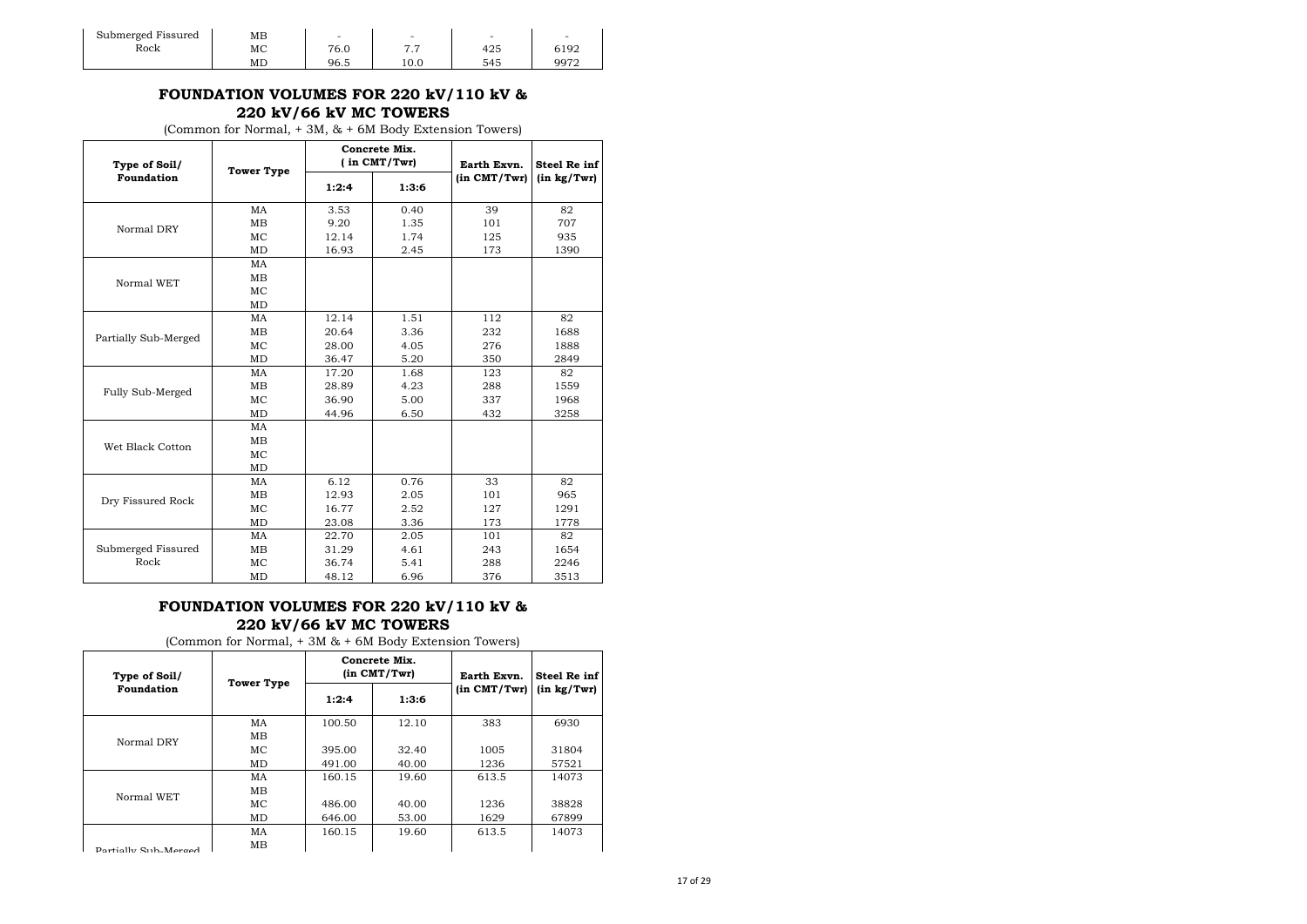| Lalually OUD-INCISCU | MC.       | 486.00 | 40.00 | 1236  | 38828 |
|----------------------|-----------|--------|-------|-------|-------|
|                      | MD        | 646.00 | 53.00 | 1629  | 67899 |
|                      | MA        | 160.15 | 19.60 | 613.5 | 14073 |
| Fully Sub-Merged     | MВ        |        |       |       |       |
|                      | MC        | 486.00 | 40.00 | 1236  | 38828 |
|                      | MD        | 646.00 | 53.00 | 1629  | 67899 |
|                      | MA        | 160.15 | 19.60 | 613.5 | 14073 |
| Wet Black Cotton     | <b>MB</b> |        |       |       |       |
|                      | MC.       | 587.00 | 48.40 | 1492  | 51348 |
|                      | MD        | 646.00 | 53.00 | 1629  | 67899 |
|                      | MA        | 118.50 | 14.40 | 417.1 | 10370 |
| Dry Fissured Rock    | MВ        |        |       |       |       |
|                      | МC        | 395.00 | 32.40 | 953   | 33927 |
|                      | MD        | 491.00 | 40.00 | 1180  | 57520 |
|                      | MA        | 160.15 | 19.60 | 570   | 14646 |
| Submerged Fissured   | MВ        |        |       |       |       |
| Rock                 | МC        | 486.00 | 40.00 | 1180  | 38828 |
|                      | MD        | 646.00 | 53.00 | 1564  | 67899 |

## **FOUNDATION VOLUMES FOR 220 kV MC TOWER**

| Type of Soil/        | <b>Tower Type</b> |                          | Concrete Mix. (in<br>CMT/Twr | Earth Exvn.         | Steel Re inf        |
|----------------------|-------------------|--------------------------|------------------------------|---------------------|---------------------|
| <b>Foundation</b>    |                   | 1:2:4                    | 1:3:6                        | (in CMT/Twr)        | (in kg/Twr)         |
|                      | MA                | $\equiv$                 | $\equiv$                     | $\sim$              | $\equiv$            |
| Normal DRY           | <b>MB</b>         |                          |                              |                     |                     |
|                      | MC                | $\overline{a}$           | $\overline{a}$               | $\sim$              | ÷,                  |
|                      | MD                | $\equiv$                 | $\blacksquare$               | $\equiv$            | $\bar{\phantom{a}}$ |
|                      | MA                | 17.16                    | 2.244                        | 191.8               | 1887                |
| Normal WET           | MB                | 47.96                    | 5.100                        | 401.0               | 4916                |
|                      | MC                | $\equiv$                 | $\bar{a}$                    | ÷.                  | $\equiv$            |
|                      | <b>MD</b>         | $\overline{a}$           | $\equiv$                     | $\sim$              |                     |
|                      | MA                | 20.24                    | 2.82                         | 236.2               | 2057                |
|                      | <b>MB</b>         | 61.06                    | 6.73                         | 521.0               | 6167                |
| Partially Sub-Merged | MC                |                          | ÷                            |                     |                     |
|                      | MD                | $\equiv$                 | $\equiv$                     | $\overline{a}$      | $\overline{a}$      |
|                      | MA                | $\equiv$                 | $\equiv$                     | $\overline{a}$      | L.                  |
| Fully Sub-Merged     | MB                | $\equiv$                 | $\equiv$                     | $\equiv$            | $\equiv$            |
|                      | MC                |                          |                              |                     |                     |
|                      | MD                | $\overline{\phantom{a}}$ | $\equiv$                     | ÷.                  | ä,                  |
|                      | MA                | $\equiv$                 | $\equiv$                     | $\bar{\phantom{a}}$ | $\bar{\phantom{a}}$ |
| Wet Black Cotton     | <b>MB</b>         | ä,                       |                              | ÷.                  |                     |
|                      | MC                | $\sim$                   | $\equiv$                     | ÷.                  | ÷,                  |
|                      | MD                | 145.96                   | 12.0                         | 933                 | 11225               |
|                      | MA                | 14.95                    | 2.8                          | 98.1                | 1508                |
| Dry Fissured Rock    | <b>MB</b>         | 35.5                     | 3.2                          | 190.9               | 3602                |
|                      | MC                | $\overline{\phantom{a}}$ | $\overline{\phantom{a}}$     | $\bar{\phantom{a}}$ | ÷,                  |
|                      | <b>MD</b>         | 40.1                     | 5.0                          | 273                 | 6190                |
|                      | MA                |                          | $\equiv$                     | $\overline{a}$      |                     |
| Submerged Fissured   | MB                | $\equiv$                 | $\overline{a}$               | $\sim$              | ÷,                  |
| Rock                 | MC                | $\sim$                   | $\bar{a}$                    | $\sim$              | $\equiv$            |
|                      | MD                | 95.6                     | 10.36                        | 637                 | 9030                |

(Common for Normal, +3M & +6M Body Extension Tower)

#### **FOUNDATION VOLUMES FOR 220 kV DC N.B. TOWER**

 [M/s. L&T Design adopted in NRS - Laggere line] (Common for Normal, +3M & +6M Body Extension Towers)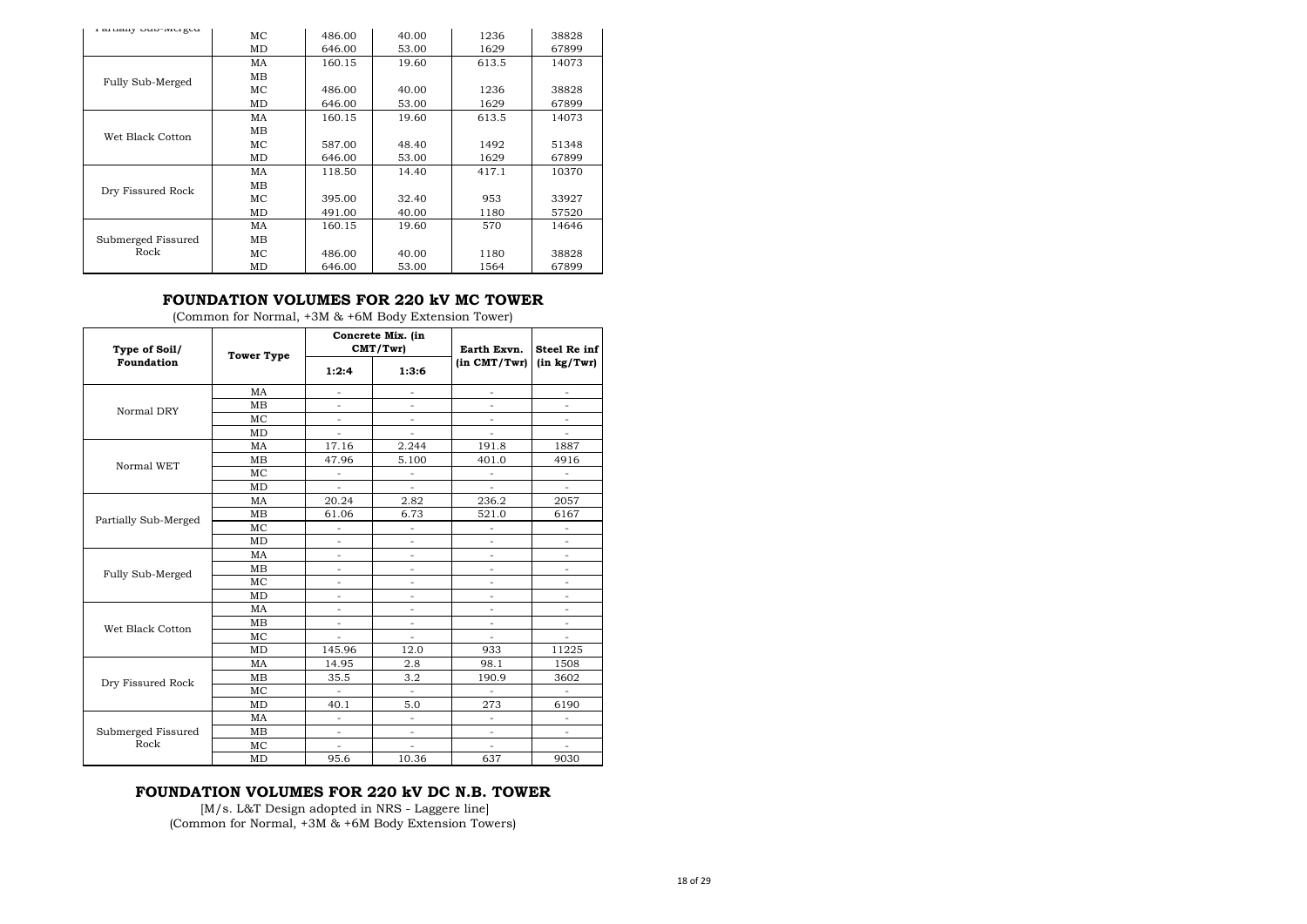| Type of Soil / | <b>Tower Type</b> |       | Concrete Mix.<br>$(in$ $CMT/Twr)$ | Earth Exvn. | Steel Re inf |  |
|----------------|-------------------|-------|-----------------------------------|-------------|--------------|--|
| Foundation     |                   | 1:2:4 | 1:3:6                             | (in MT/Twr) | (in kg/Twr)  |  |
| Soft Rock      | DA                | 27.00 | 1.80                              | 142         | 988          |  |
|                | DB & DE           | 67.43 | 4.14                              | 343         | 2482         |  |
| Wet Soft Rock  | DA.               | 34.70 | 2.45                              | 199         | 1275         |  |
|                | DB & DE           |       |                                   |             |              |  |
| Hard Rock      | DА                |       |                                   |             |              |  |
|                | DB & DE           | 65.93 |                                   | 93.26       | 3141         |  |

### **BOQ AS PER THE APPROVED DESIGN FOR 220/66 kV MC TOWER**

ADOPTED FOR HOSKOTE - BEGUR (BIAL) LINE

|                   |            |     |       | <b>Soil Classification</b> |            |            |            |             |              | 1:3:6 | M20   | <b>Steel</b> |
|-------------------|------------|-----|-------|----------------------------|------------|------------|------------|-------------|--------------|-------|-------|--------------|
| <b>Tower Type</b> | <b>NDS</b> | Wet | PS    | FS                         | <b>WBC</b> | <b>DFR</b> | <b>SFR</b> | <b>PSFR</b> | Hard<br>Rock | Cmtr  | Cmtr  | kg           |
| $A+0, +3, +6$     |            |     |       |                            |            | 16.90      |            |             |              | 0.41  | 3.40  | 86.50        |
|                   |            |     |       |                            |            |            |            |             | 1.35         | 0.00  | 1.50  | 91.20        |
|                   | 47.70      |     |       |                            |            |            |            |             |              | 0.51  | 4.13  | 86.50        |
|                   |            |     |       |                            | 154.00     |            |            |             |              | 1.95  | 12.28 | 832.00       |
|                   |            |     |       | 123.00                     |            |            |            |             |              | 1.51  | 10.20 | 584.00       |
|                   |            |     | 96.00 |                            |            |            |            |             |              | 1.15  | 8.36  | 527.00       |
| $B+0, +3, +6$     |            |     |       |                            |            | 90.99      |            |             |              | 1.62  | 12.11 | 912.00       |
|                   | 103.97     |     |       |                            |            |            |            |             |              | 1.30  | 9.98  | 781.00       |
|                   |            |     |       |                            | 387.00     |            |            |             |              | 5.41  | 32.83 | 2317.00      |
| $C+0, +3, +6$     | 122.88     |     |       |                            |            |            |            |             |              | 1.68  | 12.34 | 1042.82      |
|                   |            |     |       |                            |            | 102.12     |            |             |              | 1.92  | 13.74 | 1108.00      |
|                   |            |     |       |                            | 390.00     |            |            |             |              | 5.83  | 37.81 | 2586.00      |
| $D+0, +3, +6$     |            |     |       |                            |            |            |            |             | 6.73         | 0.00  | 7.03  | 212.13       |
|                   |            |     |       |                            |            | 133.15     |            |             |              | 2.38  | 17.88 | 1377.34      |
|                   | 172.50     |     |       |                            |            |            |            |             |              | 2.20  | 16.72 | 1496.00      |
|                   |            |     |       |                            | 483.00     |            |            |             |              | 6.60  | 44.27 | 3262.00      |

#### **BOQ AS PER THE APPROVED DESIGN FOR 220 kV DC NARROW BASED TOWER**

ADOPTED FOR HOODY - HAL LINE, Bengaluru

|                   |            |     |        | <b>Soil Classification</b> |            |            |            |             |              | 1:3:6            | M15   | <b>Steel</b> |
|-------------------|------------|-----|--------|----------------------------|------------|------------|------------|-------------|--------------|------------------|-------|--------------|
| <b>Tower Type</b> | <b>NDS</b> | Wet | PS     | FS                         | <b>WBC</b> | <b>DFR</b> | <b>SFR</b> | <b>PSFR</b> | Hard<br>Rock | C <sub>mtr</sub> | Cmtr  | kg           |
| $A+0, +3, +6, +9$ |            |     |        | 221.00                     |            |            |            |             |              | 2.94             | 33.30 | 1636         |
|                   |            |     | 213.00 |                            |            |            |            |             |              | 2.81             | 32.30 | 1586         |
|                   |            |     |        |                            |            | 109.76     |            |             |              | 1.74             | 22.94 | 1148         |
| $B+0, +3$         |            |     |        |                            |            | 136.00     |            |             |              | 2.11             | 28.55 | 1483         |
| $B+6, +9$         |            |     |        |                            |            | 154.00     |            |             |              | 2.38             | 31.32 | 1533         |
| $C+0, +3, +6$     |            |     |        |                            |            | 213.90     |            |             |              | 3.00             | 40.04 | 2060         |
| $C+9$             |            |     |        | 485.20                     |            |            |            |             |              | 6.05             | 67.41 | 5262         |
|                   |            |     |        |                            |            | 213.80     |            |             |              | 3.00             | 40.93 | 2035         |
| $D+0, +3, +6$     |            |     |        |                            |            |            |            |             | 15.29        | 0.00             | 15.73 | 605          |
|                   |            |     |        |                            |            | 235.10     |            |             |              | 3.28             | 51.80 | 2777         |
| $DD/DE +9$        |            |     |        |                            |            |            |            |             | 15.29        | 0.00             | 15.73 | 605          |
|                   |            |     |        |                            |            | 237.80     |            |             |              | 3.28             | 50.74 | 2771         |

## **BOQ AS PER THE APPROVED DESIGN FOR 400 kV DC LINE**

(BTPS to HIRIYUR Station)

| <b>Soil Classification</b> |            |     |          |           |            |            |                             |             |              |      |      | <b>Steel</b> |
|----------------------------|------------|-----|----------|-----------|------------|------------|-----------------------------|-------------|--------------|------|------|--------------|
| Tower Type<br>. .          | <b>NDS</b> | Wet | DС<br>ro | TС<br>- 5 | <b>WBC</b> | <b>DFR</b> | <b>SFR</b><br>$\sim$ $\sim$ | <b>PSFR</b> | Hard<br>Rock | Cmt1 | Cmtr | kg           |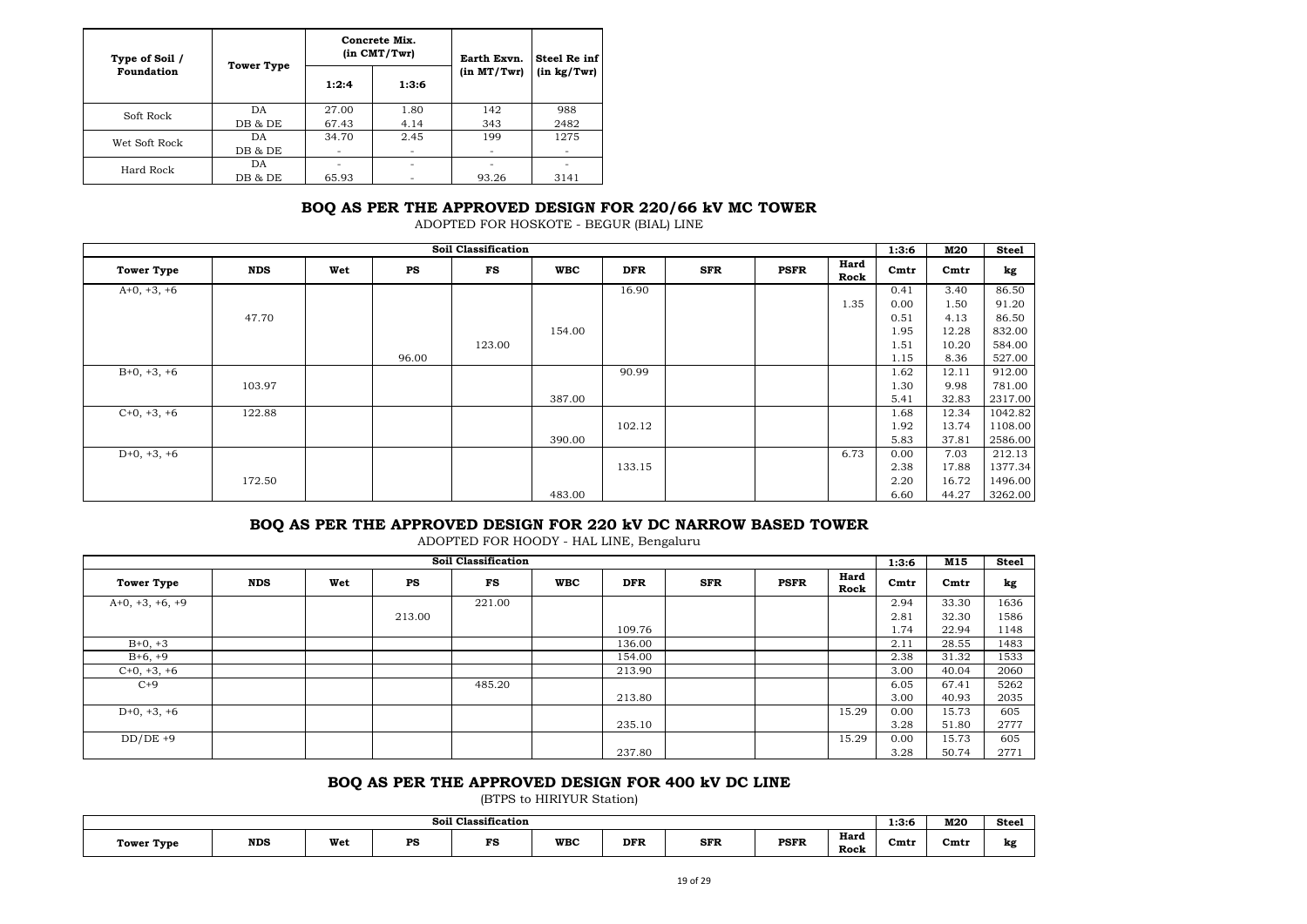| $A+0, +3, +6, +9$ |        |        |        |        |        |        |        | 77.14  | 1.68         | 11.71          | 613.00             |
|-------------------|--------|--------|--------|--------|--------|--------|--------|--------|--------------|----------------|--------------------|
|                   |        |        |        |        |        |        | 124.03 |        | 2.56         | 16.85          | 987.00             |
|                   |        |        | 125.19 | 158.12 |        |        |        |        | 2.22<br>1.72 | 14.77          | 865.00<br>667.00   |
|                   | 62.38  |        |        |        |        |        |        |        | 0.78         | 11.86<br>5.78  | 405.81             |
|                   |        | 100.23 |        |        |        |        |        |        | 1.34         | 9.74           | 509.00             |
|                   |        |        |        |        | 224.99 |        |        |        | 3.25         | 21.15          | 1178.00            |
|                   |        |        |        |        |        | 43.60  |        |        | 1.03         | 7.02           | 504.00             |
| $B+0, +3, +6, +9$ |        |        |        |        |        |        |        | 178.30 | 3.56         | 24.60          | 2334.00            |
|                   |        |        | 255.03 |        |        |        |        |        | 3.72         | 25.85          | 2197.00            |
|                   |        |        |        | 312.12 |        |        |        |        | 4.61         | 31.47          | 2680.00            |
|                   |        |        |        |        | 400.00 |        |        |        | 6.00         | 43.93          | 2734.00            |
|                   | 130.68 |        |        |        |        |        |        |        | 1.80         | 14.77          | 1331.00            |
|                   |        | 203.69 |        |        |        |        |        |        | 2.92         | 20.85          | 1895.00            |
|                   |        |        |        |        |        | 116.44 |        |        | 2.42         | 17.13          | 1674.00            |
| $C+0, +3, +6, +9$ |        |        |        |        |        |        |        | 199.23 | 3.94         | 27.08          | 2574.00            |
|                   |        |        |        | 339.63 |        |        |        |        | 5.04         | 34.15          | 3081.00            |
|                   |        |        | 279.95 |        |        |        |        |        | 4.10         | 28.32          | 2590.00            |
|                   |        |        |        |        |        | 127.92 |        |        | 2.64         | 18.48          | 1933.00            |
|                   |        |        |        |        | 434.88 |        |        |        | 6.54         | 47.49          | 2995.00            |
|                   |        | 224.99 |        |        |        |        |        |        | 3.24         | 22.92          | 2158.00            |
|                   | 136.28 |        |        |        |        |        |        |        | 1.88         | 16.18          | 1447.00            |
| $D+0, +3, +6, +9$ |        |        |        |        |        |        |        | 279.67 | 5.58         | 42.14          | 3972.00            |
|                   |        |        |        | 467.25 |        |        |        |        | 7.06         | 53.55          | 5118.00            |
|                   |        |        | 389.88 |        |        |        |        |        | 5.83         | 44.73          | 4496.00            |
|                   |        |        |        |        |        | 183.27 |        |        | 3.80         | 29.78          | 3007.00            |
|                   |        |        |        |        | 591.36 |        |        |        | 9.03<br>4.74 | 75.21          | 4831.00<br>3533.00 |
|                   | 202.71 | 320.75 |        |        |        |        |        |        | 2.90         | 36.77<br>25.02 |                    |
| $D+12$            |        |        |        | 476.28 |        |        |        |        | 7.20         | 56.24          | 2189.00<br>5550.00 |
|                   |        |        |        |        |        | 191.81 |        |        | 3.96         | 32.62          | 3221.00            |
| $D+18/25$         |        |        |        |        |        |        |        | 324.17 | 6.38         | 49.59          | 4610.00            |
|                   |        |        |        | 538.88 |        |        |        |        | 8.19         | 63.72          | 6012.00            |
|                   |        |        | 439.23 |        |        |        |        |        | 6.61         | 52.02          | 5289.00            |
|                   |        |        |        |        |        | 185.89 |        |        | 4.14         | 33.83          | 3628.00            |
|                   |        |        |        |        | 675.00 |        |        |        | 10.36        | 86.99          | 5583.00            |
|                   |        | 363.00 |        |        |        |        |        |        | 5.41         | 42.98          | 4479.00            |
|                   | 221.88 |        |        |        |        |        |        |        | 3.20         | 28.32          | 2548.00            |

#### **BOQ AS PER THE APPROVED DESIGN FOR 400 kV DC LINE**

(SHANTHIGRAMA - NANDIKUR LINE)

|                   |            |        |           | Soil Classification |            |            |            |             | 1:3:6 | M20    | <b>Steel</b> |
|-------------------|------------|--------|-----------|---------------------|------------|------------|------------|-------------|-------|--------|--------------|
| <b>Tower Type</b> | <b>NDS</b> | Wet    | <b>PS</b> | FS                  | <b>WBC</b> | <b>DFR</b> | <b>SFR</b> | <b>PSFR</b> | Cmtr  | Cmtr   | kg           |
| $D+3$             | 453.96     |        |           |                     |            |            |            |             | 7.20  | 64.50  | 7544.20      |
|                   |            |        |           |                     |            | 421.85     |            |             | 8.00  | 78.71  | 8385.90      |
|                   |            |        |           |                     | 1078.00    |            |            |             | 17.30 | 168.20 | 14523.20     |
|                   |            |        |           |                     |            |            | 811.30     |             | 14.80 | 151.28 | 12906.50     |
|                   |            |        |           | 923.42              |            |            |            |             | 14.80 | 142.02 | 12690.40     |
|                   |            |        | 790.60    |                     |            |            |            |             | 12.64 | 121.26 | 10768.20     |
|                   |            |        |           |                     |            |            |            | 598.65      | 11.10 | 108.10 | 10834.40     |
|                   |            | 672.60 |           |                     |            |            |            |             | 10.73 | 99.68  | 10009.70     |
| $D+6$             |            |        |           |                     |            | 429.05     |            |             | 8.13  | 79.98  | 8515.10      |
|                   |            |        |           |                     |            |            | 826.30     |             | 15.05 | 153.32 | 13427.50     |
|                   |            |        |           | 934.06              |            |            |            |             | 14.96 | 143.27 | 12777.60     |
|                   |            | 672.60 |           |                     |            |            |            |             | 10.73 | 99.68  | 10009.70     |
|                   |            |        |           |                     |            |            |            | 607.23      | 11.25 | 109.51 | 10894.40     |
|                   |            |        |           |                     | 1101.50    |            |            |             | 17.67 | 171.10 | 15107.60     |
|                   | 468.97     |        |           |                     |            |            |            |             | 7.44  | 66.11  | 7949.30      |
|                   |            |        | 805.40    |                     |            |            |            |             | 12.88 | 120.77 | 11520.70     |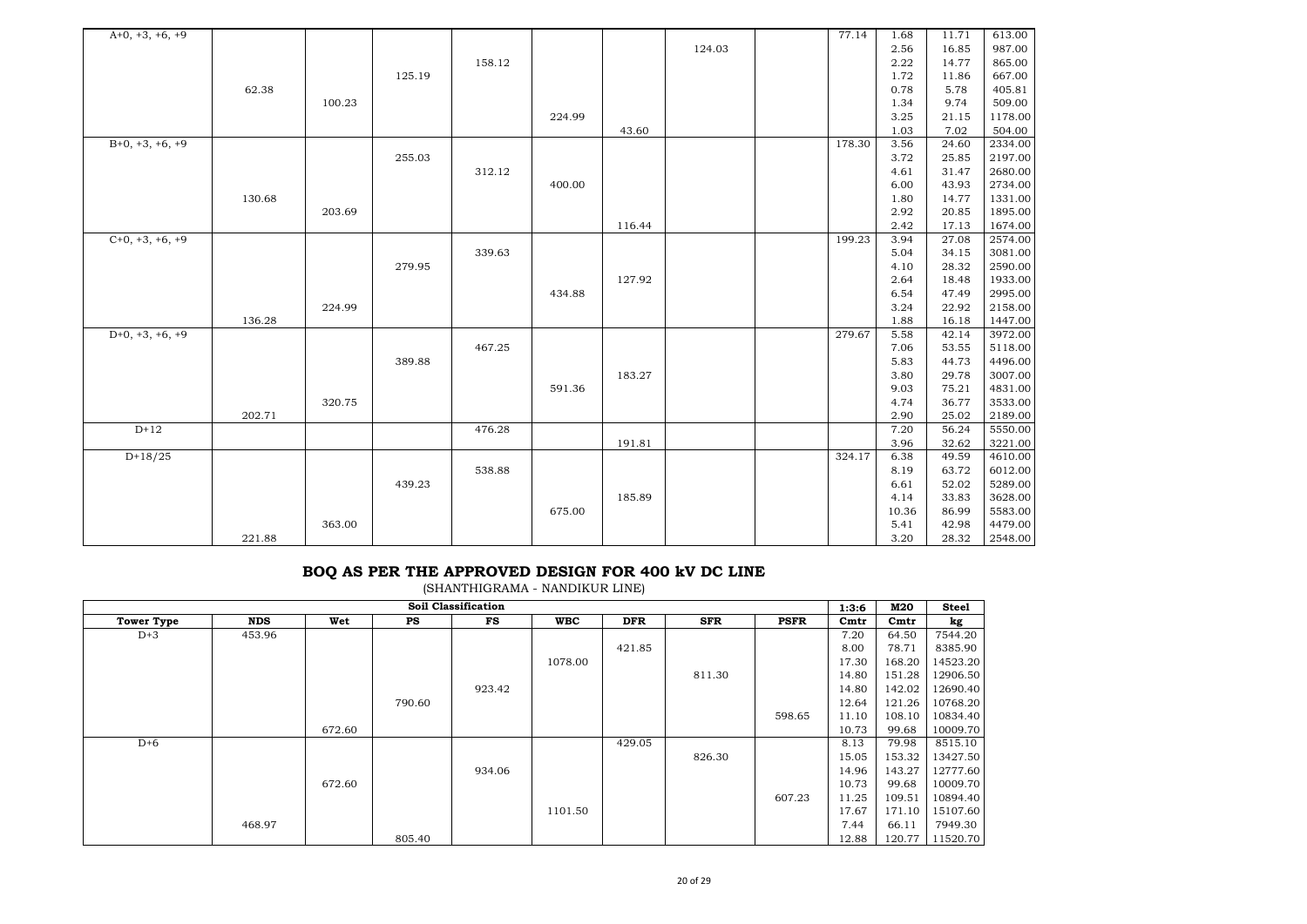| $D+9$  |        |        |        |        |        | 445.15 |        |        | 8.19  | 81.75  | 8366.90  |
|--------|--------|--------|--------|--------|--------|--------|--------|--------|-------|--------|----------|
|        |        |        |        |        |        |        | 836.36 |        | 15.23 | 154.49 | 13517.30 |
|        |        |        | 805.40 |        |        |        |        |        | 12.88 | 120.77 | 11520.70 |
|        |        |        |        |        |        |        |        | 615.86 | 11.40 | 110.95 | 11048.70 |
|        |        |        |        | 944.77 |        |        |        |        | 15.14 | 144.60 | 13156.80 |
|        |        |        |        |        |        |        |        |        |       |        |          |
|        |        | 695.43 |        |        |        |        |        |        | 11.10 | 102.49 | 10503.90 |
|        | 468.97 |        |        |        |        |        |        |        | 7.44  | 66.11  | 7949.30  |
| $D+18$ |        |        |        |        |        |        | 851.57 |        | 15.49 | 156.91 | 13942.30 |
|        |        | 695.43 |        |        |        |        |        |        | 11.10 | 103.14 | 10406.70 |
|        |        |        |        |        |        |        |        | 633.31 | 11.70 | 115.39 | 11303.20 |
|        |        |        |        |        |        | 467.52 |        |        | 8.58  | 84.42  | 9326.10  |
| $D+25$ |        |        |        |        |        |        | 861.80 |        | 15.66 | 162.33 | 14179.80 |
|        |        | 704.67 |        |        |        |        |        |        | 11.25 | 108.17 | 10425.20 |
|        |        |        |        |        |        |        |        | 633.31 | 11.70 | 117.61 | 11412.60 |
|        |        |        |        |        |        | 467.52 |        |        | 8.58  | 84.42  | 9326.10  |
| $B+3$  | 243    |        |        |        |        |        |        |        | 3.87  | 29.01  | 3760.70  |
|        |        |        |        |        |        | 230.71 |        |        | 4.51  | 36.28  | 4374.40  |
|        |        |        |        |        |        |        |        |        |       |        |          |
|        |        |        |        |        | 661.57 |        |        |        | 10.73 | 80.61  | 8143.40  |
|        |        |        |        |        |        |        | 492.00 |        | 8.91  | 70.19  | 6965.50  |
|        |        |        |        | 546.75 |        |        |        |        | 8.84  | 69.15  | 6460.70  |
|        |        |        | 457.57 |        |        |        |        |        | 7.38  | 55.97  | 5714.30  |
|        |        | 376.32 |        |        |        |        |        |        | 6.05  | 48.45  | 4748.30  |
|        |        |        |        |        |        |        |        | 353.58 | 6.50  | 51.15  | 5716.10  |
| $B+6$  | 245.71 |        |        |        |        |        |        |        | 3.92  | 29.69  | 3763.90  |
|        |        |        |        |        |        | 233.35 |        |        | 4.56  | 35.45  | 4619.60  |
|        |        |        |        |        |        |        | 489.12 |        | 8.98  | 71.16  | 7070.80  |
|        |        |        |        | 550.81 |        |        |        |        | 8.91  | 69.22  | 6443.40  |
|        |        |        | 461.28 |        |        |        |        |        | 7.44  | 57.25  | 5655.50  |
|        |        |        |        |        |        |        |        |        |       |        |          |
|        |        | 379.69 |        |        |        |        |        |        | 6.11  | 48.55  | 4833.00  |
|        |        |        |        |        |        |        |        | 353.58 | 6.50  | 51.15  | 5716.10  |
|        |        |        |        |        | 675.00 |        |        |        | 10.95 | 81.88  | 8461.40  |
| $B+9$  |        |        |        |        |        | 236.00 |        |        | 4.61  | 35.73  | 4635.50  |
|        |        |        |        |        |        |        | 492.96 |        | 9.05  | 72.70  | 7005.70  |
|        |        |        |        | 554.88 |        |        |        |        | 8.98  | 69.86  | 6726.80  |
|        |        |        | 465.00 |        |        |        |        |        | 7.50  | 59.03  | 5657.60  |
|        |        |        |        |        |        |        |        |        | 6.61  | 52.14  | 5758.30  |
|        |        | 386.47 |        |        |        |        |        |        | 6.22  | 49.29  | 4930.10  |
|        |        |        |        |        | 675.00 |        |        |        | 10.95 | 81.88  | 8461.40  |
|        | 248.43 |        |        |        |        |        |        |        | 3.96  | 29.93  | 3776.70  |
| $A+3$  | 93.95  |        |        |        |        |        |        |        | 1.43  | 10.28  | 1273.50  |
|        |        |        |        |        |        | 88.50  |        |        | 1.71  | 12.29  | 1463.40  |
|        |        |        |        |        |        |        |        |        |       |        |          |
|        |        |        |        |        | 326.72 |        |        |        | 5.15  | 32.99  | 2618.40  |
|        |        |        |        |        |        |        | 210.41 |        | 3.92  | 27.11  | 2375.20  |
|        |        |        |        | 244.31 |        |        |        |        | 3.83  | 24.62  | 2169.30  |
|        |        |        | 200.11 |        |        |        |        |        | 3.12  | 20.35  | 1862.00  |
|        |        | 164.77 |        |        |        |        |        |        | 2.56  | 17.38  | 1608.70  |
|        |        |        |        |        |        |        |        | 141.29 | 2.70  | 19.79  | 1791.60  |
| $A+6$  |        |        |        |        |        | 90.14  |        |        | 1.74  | 12.63  | 1453.20  |
|        |        |        |        |        | 329.89 |        |        |        | 5.20  | 33.20  | 2729.00  |
|        |        |        |        |        |        |        | 212.95 |        | 3.96  | 27.64  | 2359.60  |
|        |        |        |        | 249.80 |        |        |        |        | 3.92  | 24.90  | 2241.90  |
|        |        | 164.77 |        |        |        |        |        |        | 2.56  | 17.61  | 1567.20  |
|        |        |        |        |        |        |        |        | 143.38 | 2.74  | 20.11  | 1801.30  |
|        | 95.65  |        |        |        |        |        |        |        | 1.46  | 10.73  | 1295.20  |
|        |        |        |        |        |        |        |        |        |       |        | 1960.70  |
|        |        |        | 207.59 |        |        |        |        |        | 3.24  | 20.85  |          |
| $A+9$  | 95.65  |        |        |        |        |        |        |        | 1.46  | 10.73  | 1295.20  |
|        |        | 167.10 |        |        |        |        |        |        | 2.59  | 17.81  | 1573.10  |
| $C+3$  | 314.22 |        |        |        |        |        |        |        | 4.95  | 41.61  | 4878.80  |
|        |        |        |        |        |        | 297.00 |        |        | 5.62  | 48.38  | 5690.40  |
|        |        |        |        |        | 800.44 |        |        |        | 12.80 | 107.42 | 10549.60 |
|        |        |        |        |        |        |        |        |        |       |        |          |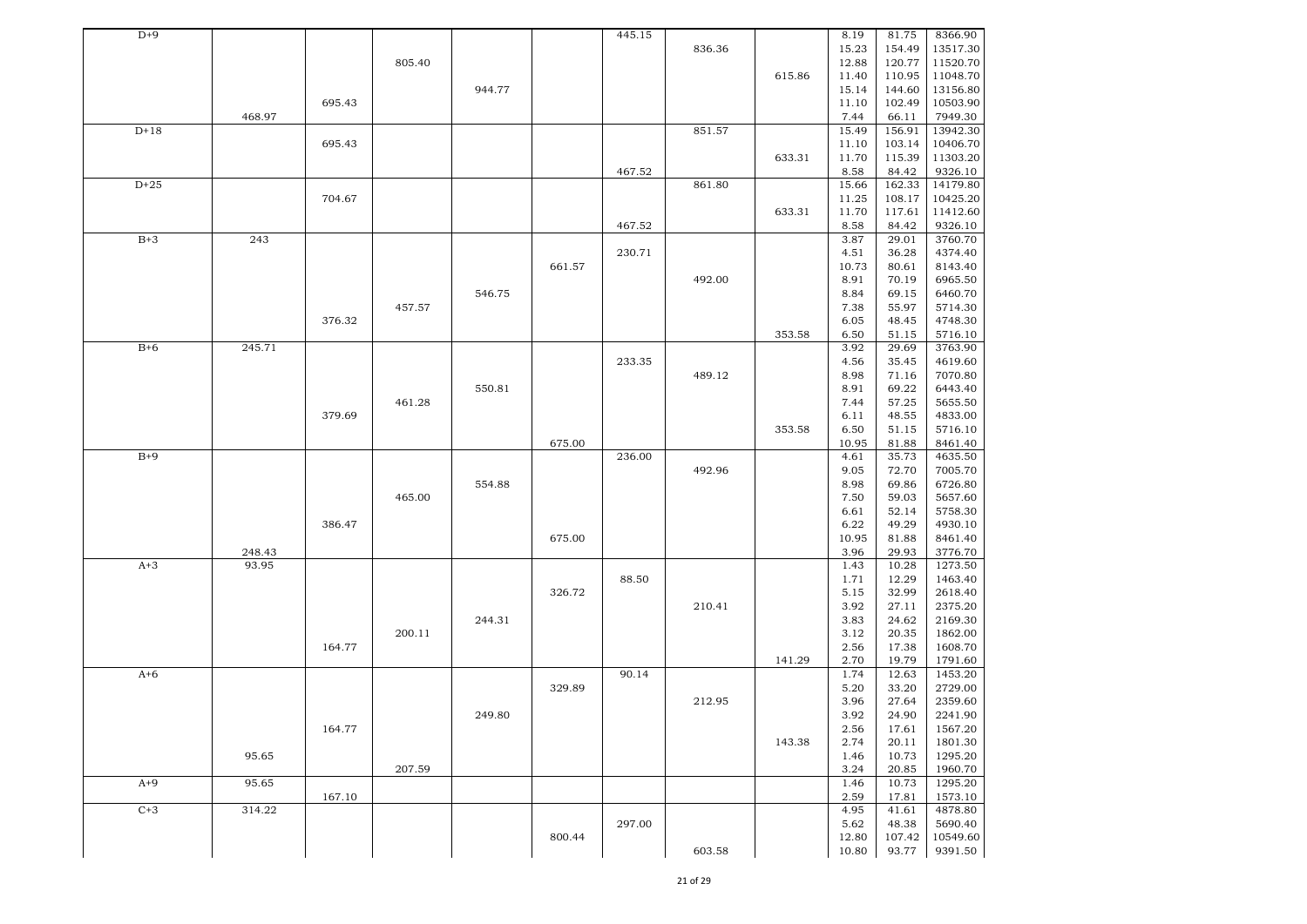|       |        |        | 568.28 |        |        |        |        |        | 9.05  | 73.33  | 7587.60  |
|-------|--------|--------|--------|--------|--------|--------|--------|--------|-------|--------|----------|
|       |        | 472.76 |        |        |        |        |        |        | 7.50  | 61.32  | 6496.90  |
|       |        |        |        |        |        |        |        | 436.84 | 7.94  | 67.02  | 7599.40  |
|       |        |        |        | 695.43 |        |        |        |        | 11.10 | 86.94  | 9671.20  |
| $C+6$ |        |        |        |        |        | 303.05 |        |        | 5.72  | 49.00  | 5791.50  |
|       |        |        |        |        | 810.35 |        |        |        | 12.96 | 110.47 | 10413.30 |
|       |        |        |        |        |        |        | 604.71 |        | 10.95 | 95.74  | 9471.50  |
|       |        | 484.22 |        |        |        |        |        |        | 7.69  | 63.49  | 6753.80  |
|       |        |        |        |        |        |        |        | 444.17 | 8.06  | 68.17  | 7651.90  |
|       | 323.57 |        |        |        |        |        |        |        | 5.10  | 42.47  | 5105.70  |
|       |        |        | 589.29 |        |        |        |        |        | 9.38  | 75.44  | 7941.50  |
| $C+9$ |        |        |        |        |        | 306.10 |        |        | 5.78  | 49.31  | 5944.50  |
|       |        |        |        |        |        |        | 620.86 |        | 11.10 | 98.10  | 9623.60  |
|       |        | 484.22 |        |        |        |        |        |        | 7.69  | 63.64  | 6757.60  |
|       |        |        |        |        |        |        |        | 451.56 | 8.19  | 70.10  | 7617.30  |
|       | 323.57 |        |        |        |        |        |        |        | 5.10  | 42.47  | 5105.70  |
|       |        |        | 589.29 |        |        |        |        |        | 9.38  | 75.44  | 7941.50  |
|       |        |        |        | 695.43 |        |        |        |        | 11.10 | 86.94  | 9671.20  |
|       |        |        |        |        | 820.33 |        |        |        | 13.12 | 111.55 | 10659.80 |

## **BOQ AS PER THE APPROVED DESIGN FOR 66 kV DC NARROW BASED TOWER DESIGNED BY KPTCL**

|                             |            |            | <b>Soil Classification</b> |            |            |            |            | 1:3:6            | M20     | <b>Steel</b> |
|-----------------------------|------------|------------|----------------------------|------------|------------|------------|------------|------------------|---------|--------------|
| <b>Tower Type</b>           | <b>NDS</b> | <b>PSS</b> | <b>FSS</b>                 | <b>WET</b> | <b>WBC</b> | <b>DFR</b> | <b>SFR</b> | C <sub>mtr</sub> | $Cm$ tr | kg           |
|                             | 32.67      |            |                            |            |            |            |            | 0.45             | 5.44    | 198.40       |
|                             |            | 50.43      |                            |            |            |            |            | 0.72             | 7.34    | 313.41       |
|                             |            |            | 48.00                      |            |            |            |            | 0.68             | 7.07    | 288.16       |
| A NT                        |            |            |                            | 48.00      |            |            |            | 0.68             | 7.07    | 288.16       |
|                             |            |            |                            |            | 52.92      |            |            | 0.76             | 7.61    | 323.42       |
|                             |            |            |                            |            |            | 16.38      |            | 0.33             | 4.35    | 168.74       |
|                             |            |            |                            |            |            |            | 28.02      | 0.57             | 7.14    | 268.44       |
|                             | 38.88      |            |                            |            |            |            |            | 0.54             | 6.09    | 233.38       |
|                             |            | 58.08      |                            |            |            |            |            | 0.84             | 8.97    | 343.50       |
|                             |            |            | 60.75                      |            |            |            |            | 0.88             | 9.30    | 376.82       |
| $A+3M, +6M$                 |            |            |                            | 55.47      |            |            |            | 0.80             | 8.64    | 337.16       |
|                             |            |            |                            |            | 63.48      |            |            | 0.92             | 10.19   | 373.11       |
|                             |            |            |                            |            |            | 22.46      |            | 0.45             | 5.02    | 213.51       |
|                             |            |            |                            |            |            |            | 33.92      | 0.68             | 9.22    | 418.46       |
|                             | 50.43      |            |                            |            |            |            |            | 0.72             | 9.70    | 363.83       |
|                             |            | 72.03      |                            |            |            |            |            | 1.05             | 12.21   | 486.18       |
| C NT                        |            |            | 75.00                      |            |            |            |            | 1.10             | 12.67   | 508.84       |
| $(03°$ to $10°$ deviation)  |            |            |                            | 75.00      |            |            |            | 1.10             | 12.67   | 506.74       |
|                             |            |            |                            |            | 81.12      |            |            | 1.20             | 14.51   | 291.57       |
|                             |            |            |                            |            |            | 29.88      |            | 0.61             | 7.71    | 307.29       |
|                             |            |            |                            |            |            |            | 45.23      | 0.92             | 11.77   | 522.69       |
|                             | 60.75      |            |                            |            |            |            |            | 0.88             | 11.32   | 424.41       |
|                             |            | 90.75      |                            |            |            |            |            | 1.35             | 15.95   | 610.80       |
| $C+3M, +6M$                 |            |            | 94.08                      |            |            |            |            | 1.40             | 16.51   | 655.24       |
| $(03°$ to $10°$ deviation)  |            |            |                            | 90.75      |            |            |            | 1.35             | 15.95   | 628.95       |
|                             |            |            |                            |            | 97.47      |            |            | 1.45             | 17.07   | 719.66       |
|                             |            |            |                            |            |            | 38.00      |            | 0.76             | 9.39    | 352.91       |
|                             |            |            |                            |            |            |            | 50.21      | 1.01             | 14.44   | 695.96       |
|                             | 58.08      |            |                            |            |            |            |            | 0.84             | 10.97   | 424.44       |
|                             |            | 84.27      |                            |            |            |            |            | 1.25             | 15.50   | 596.50       |
| $\rm C$ NT                  |            |            | 90.75                      |            |            |            |            | 1.35             | 16.49   | 630.63       |
| $(11°$ to 20 $°$ deviation) |            |            |                            | 81.12      |            |            |            | 1.20             | 14.97   | 571.63       |
|                             |            |            |                            |            | 94.08      |            |            | 1.40             | 17.05   | 696.74       |
|                             |            |            |                            |            |            | 33.92      |            | 0.68             | 9.22    | 363.35       |
|                             |            |            |                            |            |            |            | 52.69      | 1.05             | 15.02   | 660.99       |
|                             | 72.03      |            |                            |            |            |            |            | 1.05             | 14.11   | 565.77       |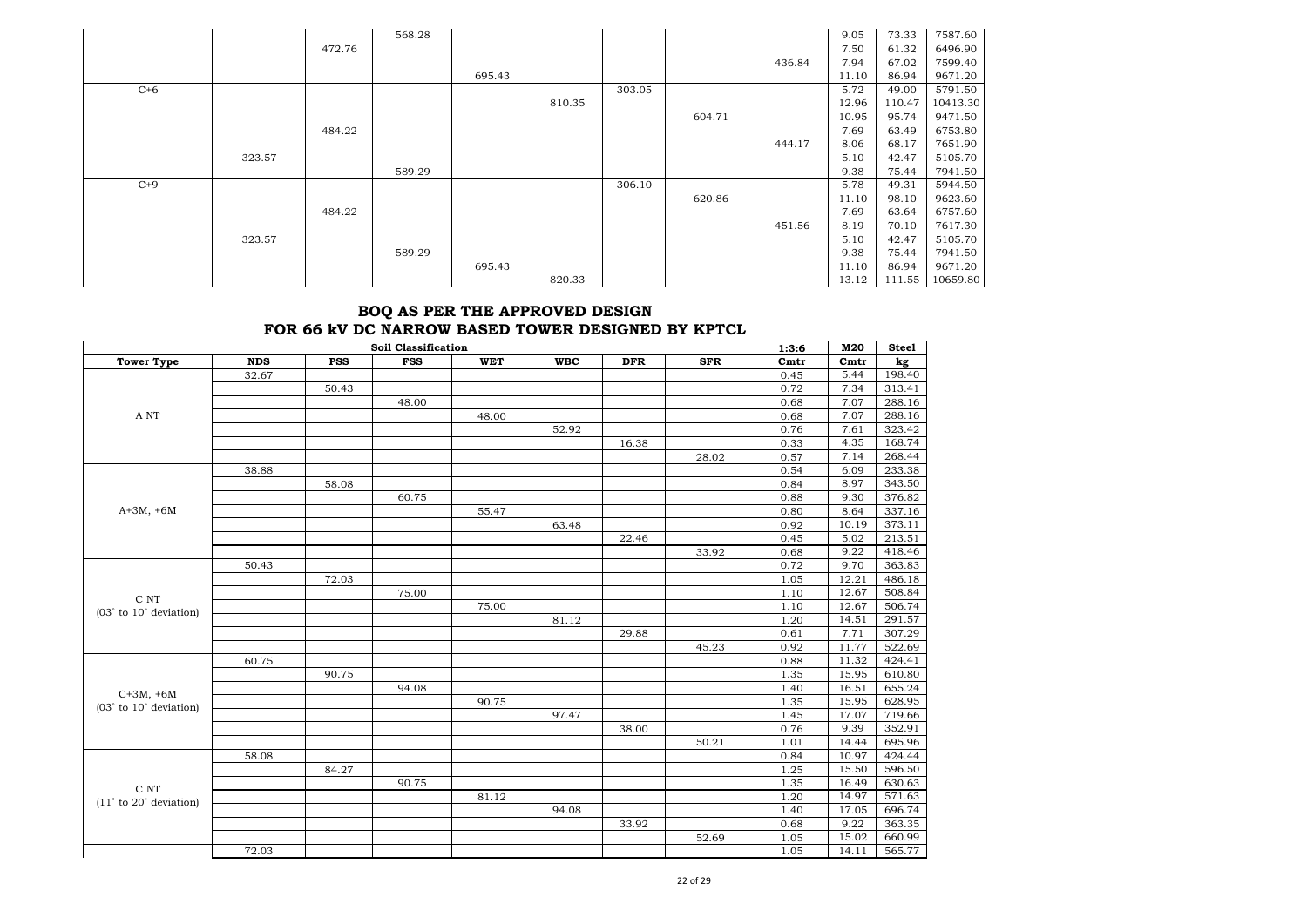|                             |        | 104.43 |        |        |        |       |        | 1.56 | 18.18 | 843.13  |
|-----------------------------|--------|--------|--------|--------|--------|-------|--------|------|-------|---------|
| $C+3M, +6M$                 |        |        | 104.43 |        |        |       |        | 1.56 | 18.40 | 868.00  |
|                             |        |        |        | 97.47  |        |       |        | 1.45 | 17.22 | 796.75  |
| $(11°$ to 20 $°$ deviation) |        |        |        |        | 111.63 |       |        | 1.68 | 19.62 | 996.49  |
|                             |        |        |        |        |        | 38.78 |        | 0.84 | 10.66 | 484.96  |
|                             |        |        |        |        |        |       | 71.63  | 1.40 | 18.16 | 869.50  |
|                             | 63.48  |        |        |        |        |       |        | 0.92 | 11.77 | 492.37  |
|                             |        | 94.08  |        |        |        |       |        | 1.40 | 16.65 | 774.11  |
|                             |        |        | 97.49  |        |        |       |        | 1.45 | 17.07 | 819.62  |
| C NT                        |        |        |        | 90.75  |        |       |        | 1.35 | 15.95 | 734.65  |
| $(21°$ to 30 $°$ deviation) |        |        |        |        | 99.18  |       |        | 1.48 | 17.36 | 877.21  |
|                             |        |        |        |        |        |       |        |      | 10.03 | 481.93  |
|                             |        |        |        |        |        | 34.24 |        | 0.70 |       |         |
|                             |        |        |        |        |        |       | 59.18  | 1.25 | 18.33 | 842.90  |
|                             | 94.08  |        |        |        |        |       |        | 1.40 | 20.05 | 904.77  |
|                             |        | 138.72 |        |        |        |       |        | 2.11 | 29.58 | 1398.09 |
| $D+3M, +6M$                 |        |        | 147.00 |        |        |       |        | 2.24 | 31.36 | 1482.35 |
| $(41°$ to 50 $°$ deviation) |        |        |        | 142.83 |        |       |        | 2.17 | 30.47 | 1388.54 |
|                             |        |        |        |        | 151.23 |       |        | 2.31 | 32.28 | 1650.95 |
|                             |        |        |        |        |        | 67.43 |        | 1.40 | 20.42 | 977.67  |
|                             |        |        |        |        |        |       | 110.40 | 2.24 | 33.57 | 1506.32 |
|                             | 84.27  |        |        |        |        |       |        | 1.25 | 17.61 | 886.14  |
|                             |        | 126.75 |        |        |        |       |        | 1.92 | 25.56 | 1264.49 |
| D NT                        |        |        | 130.68 |        |        |       |        | 1.98 | 26.35 | 1341.82 |
| $(51°$ to $60°$ deviation)  |        |        |        | 122.88 |        |       |        | 1.86 | 24.79 | 1197.17 |
|                             |        |        |        |        | 138.72 |       |        | 2.11 | 27.97 | 1558.46 |
|                             |        |        |        |        |        | 55.86 |        | 1.15 | 17.02 | 802.01  |
|                             |        |        |        |        |        |       | 95.22  | 1.92 | 27.24 | 1349.22 |
|                             | 115.32 |        |        |        |        |       |        | 1.74 | 24.78 | 1268.42 |
|                             |        | 153.36 |        |        |        |       |        | 2.34 | 32.61 | 1597.27 |
|                             |        |        | 155.52 |        |        |       |        | 2.38 | 33.20 | 1771.85 |
| $D+3M$ , $+6M$              |        |        |        | 151.23 |        |       |        | 2.31 | 32.76 | 1596.53 |
| $(51°$ to $60°$ deviation)  |        |        |        |        | 168.75 |       |        | 2.59 | 36.34 | 2095.58 |
|                             |        |        |        |        |        | 76.21 |        | 1.56 | 23.79 | 1058.23 |
|                             |        |        |        |        |        |       | 110.29 | 2.17 | 38.59 | 1694.63 |
|                             | 81.12  |        |        |        |        |       |        | 1.20 | 15.64 | 684.76  |
|                             |        |        |        |        |        |       |        |      | 20.24 | 1012.36 |
|                             |        | 115.32 |        |        |        |       |        | 1.74 |       |         |
| $C+3M, +6M$                 |        |        | 119.07 |        |        |       |        | 1.80 | 20.88 | 1057.46 |
| $(21°$ to 30 $°$ deviation) |        |        |        | 115.32 |        |       |        | 1.74 | 20.24 | 1049.01 |
|                             |        |        |        |        | 126.75 |       |        | 1.92 | 22.18 | 1332.43 |
|                             |        |        |        |        |        | 43.69 |        | 0.92 | 13.32 | 616.37  |
|                             |        |        |        |        |        |       | 76.65  | 1.62 | 23.00 | 1098.97 |
|                             | 75.00  |        |        |        |        |       |        | 1.10 | 15.30 | 630.56  |
|                             |        | 111.63 |        |        |        |       |        | 1.68 | 22.54 | 933.56  |
| D NT                        |        |        | 111.63 |        |        |       |        | 1.68 | 22.54 | 1051.28 |
| $(31°$ to 40 $°$ deviation) |        |        |        | 108.00 |        |       |        | 1.62 | 21.82 | 946.37  |
|                             |        |        |        |        | 115.32 |       |        | 1.74 | 23.28 | 1077.89 |
|                             |        |        |        |        |        | 39.55 |        | 0.88 | 12.53 | 602.11  |
|                             |        |        |        |        |        |       | 68.86  | 1.43 | 20.78 | 1068.76 |
|                             | 90.75  |        |        |        |        |       |        | 1.35 | 19.35 | 841.61  |
|                             |        | 126.75 |        |        |        |       |        | 1.92 | 27.01 | 1143.26 |
|                             |        |        | 130.68 |        |        |       |        | 1.98 | 27.85 | 1229.83 |
| $D+3M, +6M$                 |        |        |        | 126.75 |        |       |        | 1.92 | 27.01 | 1143.26 |
| $(31°$ to 40 $°$ deviation) |        |        |        |        | 138.72 |       |        | 2.11 | 29.58 | 1458.76 |
|                             |        |        |        |        |        | 51.47 |        | 1.10 | 16.37 | 788.57  |
|                             |        |        |        |        |        |       | 92.27  | 1.86 | 28.22 | 1294.43 |
|                             | 81.12  |        |        |        |        |       |        | 1.20 | 16.50 | 756.47  |
|                             |        | 119.07 |        |        |        |       |        | 1.80 | 24.03 | 1160.78 |
|                             |        |        | 119.07 |        |        |       |        | 1.80 | 24.03 | 1123.50 |
| D NT                        |        |        |        | 122.88 |        |       |        |      | 24.79 | 1140.29 |
| $(41°$ to 50 $°$ deviation) |        |        |        |        |        |       |        | 1.86 |       |         |
|                             |        |        |        |        | 130.68 |       |        | 1.98 | 26.35 | 1302.63 |
|                             |        |        |        |        |        | 54.45 |        | 1.12 | 15.75 | 750.87  |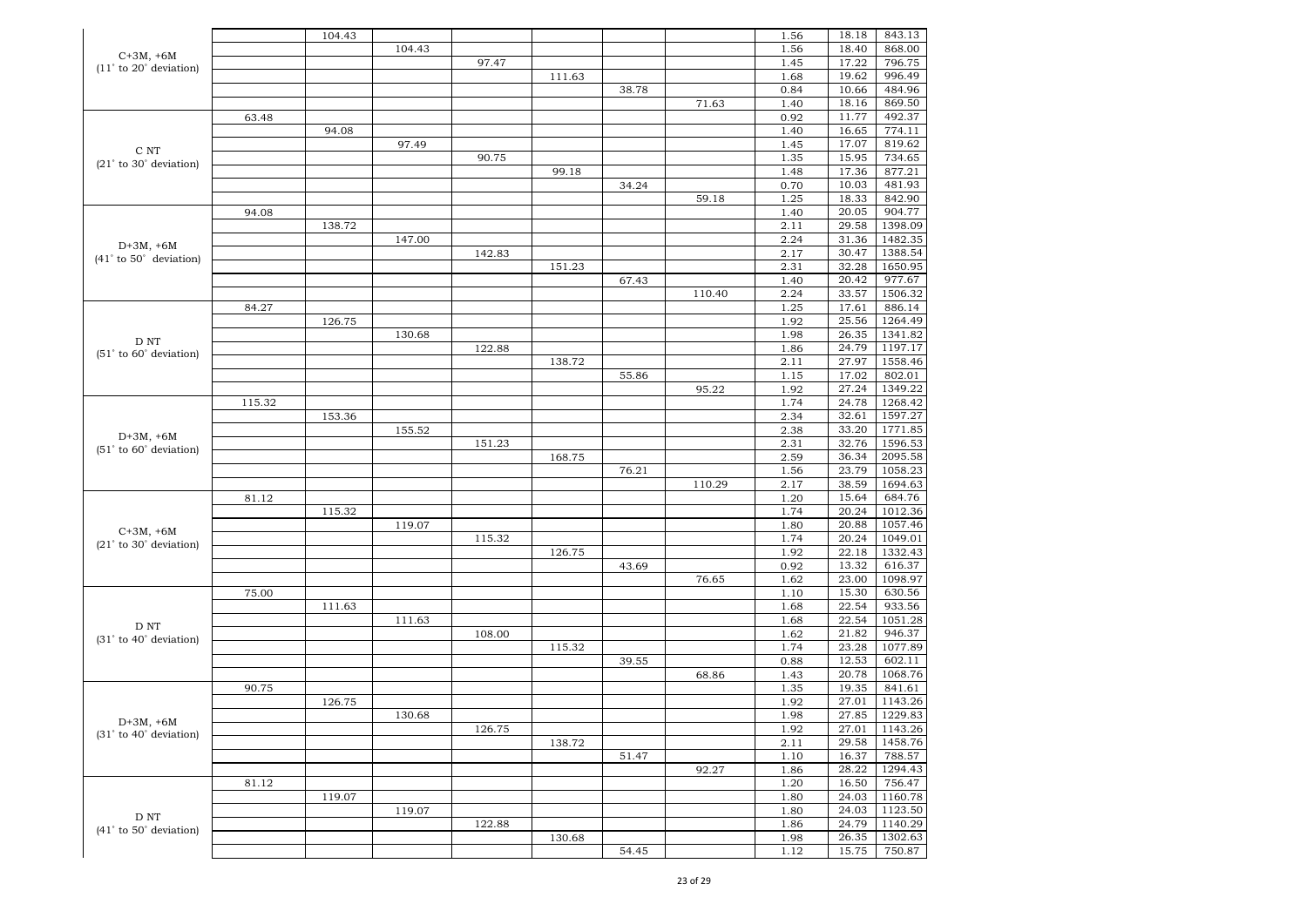|  |  |  | 88.78 | 1.80 | $\Omega E$ 70<br>. د ب | $\sqrt{10}$<br>, ונ<br>. 40. |
|--|--|--|-------|------|------------------------|------------------------------|

# **BOQ AS PER THE APPROVED DESIGN FOR 220 kV DC LINE**

GADAG - BAGALKOT LINE (L&T DESIGN)

Soil Classification

| <b>Tower Type</b> | <b>NDS</b> | <b>WBC</b> | <b>FSS</b> | <b>PSS</b> | <b>WET</b> | <b>DFR</b> | <b>SFR</b> | <b>PSFR</b> | <b>WFR</b> | 1:3:6            | M20              | <b>Steel</b> |
|-------------------|------------|------------|------------|------------|------------|------------|------------|-------------|------------|------------------|------------------|--------------|
|                   |            |            |            |            |            |            |            |             |            | C <sub>mtr</sub> | C <sub>mtr</sub> | kg           |
|                   | 34.68      |            |            |            |            |            |            |             |            | 0.39             | 3.11             | 145.00       |
|                   |            | 127.53     |            |            |            |            |            |             |            | 1.75             | 9.16             | 417.00       |
|                   |            |            | 77.41      |            |            |            |            |             |            | 1.00             | 5.96             | 267.00       |
|                   |            |            |            | 58.08      |            |            |            |             |            | 0.72             | 4.86             | 202.00       |
| DA $(NT, +3, +6)$ |            |            |            |            | 51.91      |            |            |             |            | 0.63             | 4.52             | 185.00       |
|                   |            |            |            |            |            | 19.17      |            |             |            | 0.42             | 3.22             | 148.00       |
|                   |            |            |            |            |            |            | 64.00      |             |            | 1.24             | 6.89             | 336.00       |
|                   |            |            |            |            |            |            |            | 44.00       |            | 0.89             | 5.52             | 246.00       |
|                   |            |            |            |            |            |            |            |             | 30.00      | 0.63             | 4.52             | 185.00       |
|                   | 58.00      |            |            |            |            |            |            |             |            | 0.72             | 5.59             | 243.80       |
|                   |            | 241.92     |            |            |            |            |            |             |            | 3.51             | 19.69            | 1106.65      |
|                   |            |            | 171.46     |            |            |            |            |             |            | 2.42             | 13.32            | 921.44       |
|                   |            |            |            | 136.28     |            |            |            |             |            | 1.88             | 11.21            | 717.38       |
| DB (NT, +3, +6)   |            |            |            |            | 103.00     |            |            |             |            | 1.38             | 9.12             | 506.00       |
|                   |            |            |            |            |            | 46.28      |            |             |            | 0.92             | 6.61             | 373.15       |
|                   |            |            |            |            |            |            | 149.84     |             |            | 2.77             | 15.20            | 971.63       |
|                   |            |            |            |            |            |            |            | 112.63      |            | 2.11             | 11.87            | 822.60       |
|                   |            |            |            |            |            |            |            |             | 83.24      | 1.59             | 9.50             | 657.52       |
|                   | 70.27      |            |            |            |            |            |            |             |            | 0.90             | 6.88             | 371.00       |
|                   |            | 286.94     |            |            |            |            |            |             |            | 4.21             | 23.04            | 1558.00      |
|                   |            |            | 208.68     |            |            |            |            |             |            | 3.00             | 16.95            | 1219.00      |
|                   |            |            |            | 167.85     |            |            |            |             |            | 2.37             | 13.99            | 1004.00      |
| DC $(NT, +3, +6)$ |            |            |            |            | 129.88     |            |            |             |            | 1.79             | 11.24            | 732.00       |
|                   |            |            |            |            |            | 60.41      |            |             |            | 1.18             | 8.45             | 493.00       |
|                   |            |            |            |            |            |            | 181.45     |             |            | 3.39             | 19.24            | 1331.00      |
|                   |            |            |            |            |            |            |            | 139.83      |            | 2.59             | 14.61            | 1145.00      |
|                   |            |            |            |            |            |            |            |             | 106.11     | 2.00             | 11.45            | 1044.00      |
|                   | 81.12      |            |            |            |            |            |            |             |            | 1.06             | 7.86             | 445.29       |
|                   |            | 312.12     |            |            |            |            |            |             |            | 4.61             | 25.42            | 1968.29      |
|                   |            |            | 232.32     |            |            |            |            |             |            | 3.36             | 19.07            | 1545.32      |
|                   |            |            |            | 186.28     |            |            |            |             |            | 2.65             | 16.84            | 1025.70      |
| $DD (NT, +3, +6)$ |            |            |            |            | 145.32     |            |            |             |            | 2.02             | 13.22            | 830.71       |
|                   |            |            |            |            |            | 69.91      |            |             |            | 1.35             | 10.29            | 558.16       |
|                   |            |            |            |            |            |            | 206.00     |             |            | 3.75             | 22.03            | 1430.90      |
|                   |            |            |            |            |            |            |            | 156.70      |            | 2.89             | 17.78            | 1112.78      |
|                   |            |            |            |            |            |            |            |             | 118.59     | 2.22             | 14.38            | 878.20       |

#### **BOQ AS PER THE APPROVED DESIGN FOR 220 kV DC LINE**

GADAG - BAGALKOT LINE (L&T DESIGN)

Soil Classification

| <b>Tower Type</b>                | <b>NDS</b> | <b>WBC</b> | <b>FSS</b> | <b>PSS</b> | <b>WET</b> | <b>DFR</b> | <b>SFR</b> | PSFR  | <b>WFR</b> | 1:3:6            | M20  | <b>Steel</b> |
|----------------------------------|------------|------------|------------|------------|------------|------------|------------|-------|------------|------------------|------|--------------|
|                                  |            |            |            |            |            |            |            |       |            | C <sub>mtr</sub> | Cmtr | kg           |
|                                  | 34.68      |            |            |            |            |            |            |       |            | 0.39             | 3.11 | 145.00       |
|                                  |            | 138.72     |            |            |            |            |            |       |            | 1.92             | 9.83 | 522.27       |
| DA<br>$(+9 + 12 + 15 + 18 + 24)$ |            |            | 85.55      |            |            |            |            |       |            | 1.12             | 6.43 | 334.22       |
|                                  |            |            |            | 69.12      |            |            |            |       |            | 0.88             | 5.49 | 264.36       |
|                                  |            |            |            |            | 55.99      |            |            |       |            | 0.69             | 4.75 | 207.70       |
|                                  |            |            |            |            |            | 19.18      |            |       |            | 0.42             | 3.22 | 147.72       |
|                                  |            |            |            |            |            |            | 71.08      |       |            | 1.37             | 7.41 | 424.51       |
|                                  |            |            |            |            |            |            |            | 50.13 |            | 0.99             | 5.93 | 307.81       |
|                                  |            |            |            |            |            |            |            |       | 34.44      | 0.71             | 4.81 | 209.15       |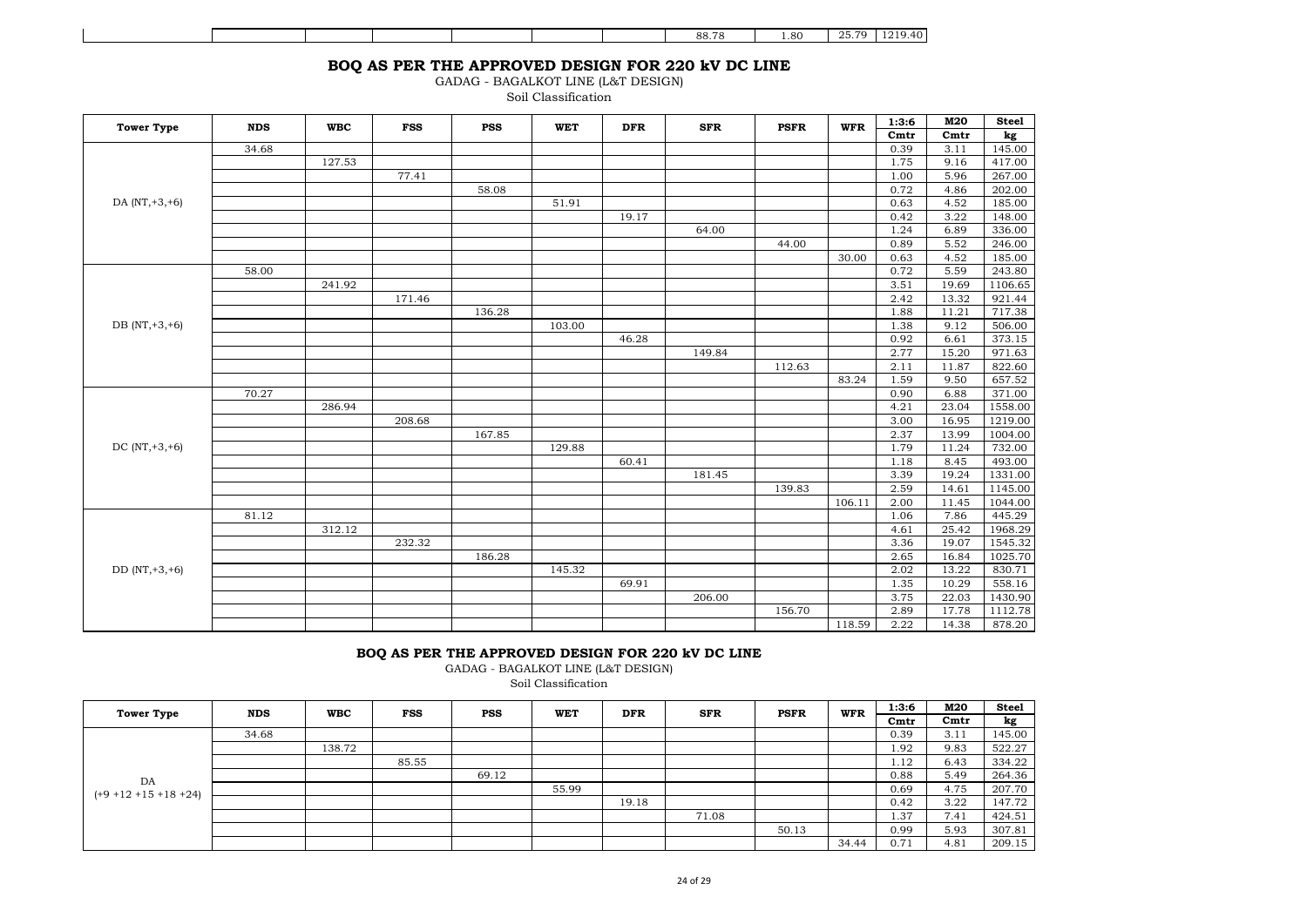|                       | 58.08 |        |        |        |        |       |        |        |        | 0.72 | 5.38  | 243.76  |
|-----------------------|-------|--------|--------|--------|--------|-------|--------|--------|--------|------|-------|---------|
|                       |       | 247.34 |        |        |        |       |        |        |        | 3.60 | 20.03 | 1137.17 |
|                       |       |        | 176.03 |        |        |       |        |        |        | 2.49 | 13.60 | 982.80  |
| DB                    |       |        |        | 140.36 |        |       |        |        |        | 1.95 | 11.45 | 755.80  |
| $(+9 + 12 + 15 + 18)$ |       |        |        |        | 106.56 |       |        |        |        | 1.44 | 9.33  | 524.85  |
|                       |       |        |        |        |        | 47.23 |        |        |        | 0.94 | 6.67  | 374.58  |
|                       |       |        |        |        |        |       | 154.11 |        |        | 2.84 | 15.49 | 981.96  |
|                       |       |        |        |        |        |       |        | 115.60 |        | 2.16 | 12.08 | 846.21  |
|                       |       |        |        |        |        |       |        |        | 85.79  | 1.64 | 9.68  | 664.40  |
|                       | 75.00 |        |        |        |        |       |        |        |        | 0.97 | 7.53  | 441.42  |
|                       |       | 300.00 |        |        |        |       |        |        |        | 4.42 | 23.85 | 1746.44 |
|                       |       |        | 218.80 |        |        |       |        |        |        | 3.15 | 17.56 | 1338.44 |
| $_{\mathrm{DC}}$      |       |        |        | 177.87 |        |       |        |        |        | 2.52 | 14.59 | 1129.56 |
| $(+9 + 12 + 15 + 18)$ |       |        |        |        | 137.09 |       |        |        |        | 1.90 | 11.73 | 806.55  |
|                       |       |        |        |        |        | 64.80 |        |        |        | 1.26 | 8.87  | 525.28  |
|                       |       |        |        |        |        |       | 190.87 |        |        | 3.56 | 19.98 | 1418.84 |
|                       |       |        |        |        |        |       |        | 148.15 |        | 2.74 | 15.18 | 1287.00 |
|                       |       |        |        |        |        |       |        |        | 111.90 | 2.10 | 12.10 | 1068.45 |
|                       | 87.48 |        |        |        |        |       |        |        |        | 1.15 | 8.23  | 537.00  |
|                       |       | 324.48 |        |        |        |       |        |        |        | 4.80 | 26.19 | 2205.91 |
|                       |       |        | 243.00 |        |        |       |        |        |        | 3.53 | 19.73 | 1698.00 |
| $\rm{DD}$             |       |        |        | 192.96 |        |       |        |        |        | 2.75 | 17.25 | 1105.42 |
| $(+9 + 12 + 15 + 18)$ |       |        |        |        | 150.38 |       |        |        |        | 2.10 | 13.53 | 918.80  |
|                       |       |        |        |        |        | 75.83 |        |        |        | 1.46 | 10.71 | 597.12  |
|                       |       |        |        |        |        |       | 213.00 |        |        | 3.87 | 22.51 | 1533.70 |
|                       |       |        |        |        |        |       |        | 165.49 |        | 3.04 | 18.39 | 1202.84 |
|                       |       |        |        |        |        |       |        |        | 123.16 | 2.30 | 14.69 | 937.80  |

## **BOQ AS PER THE APPROVED DESIGN FOR 400 kV DC LINE**

VASANTHANARASAPURA TO KELAGINAKANIVE LIMITS (KEC)

Soil Classification

| <b>Tower Type</b>   | <b>NDS</b> | Wet    | <b>PS</b> | <b>FS</b> | <b>WBC</b> | <b>DFR</b> | <b>SFR</b> | <b>PSFR</b> | 1:3:6            | M20               | <b>Steel</b> |
|---------------------|------------|--------|-----------|-----------|------------|------------|------------|-------------|------------------|-------------------|--------------|
|                     |            |        |           |           |            |            |            |             | C <sub>mtr</sub> | C <sub>m</sub> tr | kg           |
|                     |            |        |           |           |            | 52.88      |            |             | 1.10             | 9.49              | 634.45       |
| $A \, NT \, +3$     |            |        |           |           |            |            | 190.30     |             | 3.38             | 23.17             | 1470.74      |
|                     |            |        |           |           | 333.23     |            |            |             | 4.32             | 28.84             | 1902.41      |
| $A \, NT + 6$       |            |        |           |           |            | 53.41      |            |             | 1.10             | 9.54              | 668.00       |
| $A NT +9$           |            |        |           |           |            | 54.49      |            |             | 1.12             | 9.65              | 671.25       |
|                     | 95.51      |        |           |           |            |            |            |             | 1.10             | 9.54              | 727.50       |
| A NT $/ +3/ +6/ +9$ |            |        | 194.32    |           |            |            |            |             | 2.42             | 17.09             | 1180.80      |
|                     |            | 152.63 |           |           |            |            |            |             | 1.86             | 13.85             | 964.87       |
| $A + 6/ +9$         |            |        |           |           |            |            | 194.39     |             | 3.44             | 23.55             | 1480.70      |
|                     |            |        |           |           | 340.00     |            |            |             | 4.42             | 29.38             | 2019.00      |
| A NT $/+3/+6/+9$    | HR         |        |           |           |            |            |            |             |                  |                   |              |
| DD $NT/ +3$         |            |        |           |           |            | 319.96     |            |             | 6.01             | 61.76             | 4471.58      |
|                     |            |        |           |           | 1126.22    |            |            |             | 15.49            | 150.77            | 12021.67     |
| $DD + 6/ +9$        |            |        |           |           |            | 322.60     |            |             | 6.05             | 62.13             | 4484.00      |
|                     |            |        |           |           | 1138.63    |            |            |             | 15.66            | 152.31            | 12258.78     |
|                     |            |        |           |           |            |            | 801.98     |             | 13.81            | 129.23            | 12114.11     |
|                     |            | 691.38 |           |           |            |            |            |             | 9.33             | 90.35             | 7472.00      |
| DD NT/ $+3/ +6/ +9$ | 434.15     |        |           |           |            |            |            |             | 5.72             | 59.35             | 4324.71      |
|                     |            |        | 816.85    |           |            |            |            |             | 11.10            | 105.68            | 9368.27      |
|                     | HR         |        |           |           |            |            |            |             |                  |                   |              |
| DD $NT/ +3$         |            |        |           |           | 668.31     |            |            |             | 9.00             | 77.25             | 6200.00      |
|                     | HR         |        |           |           |            |            |            |             |                  |                   |              |
|                     | 212.19     |        |           |           |            |            |            |             | 2.66             | 25.36             | 1991.68      |
|                     |            |        |           |           |            |            | 449.98     |             | 7.71             | 59.42             | 5874.00      |
| DB NT/ +3/ +6/ +9   |            |        |           |           |            | 162.13     |            |             | 3.06             | 27.98             | 2157.18      |
|                     |            |        | 449.65    |           |            |            |            |             | 5.94             | 47.39             | 4074.00      |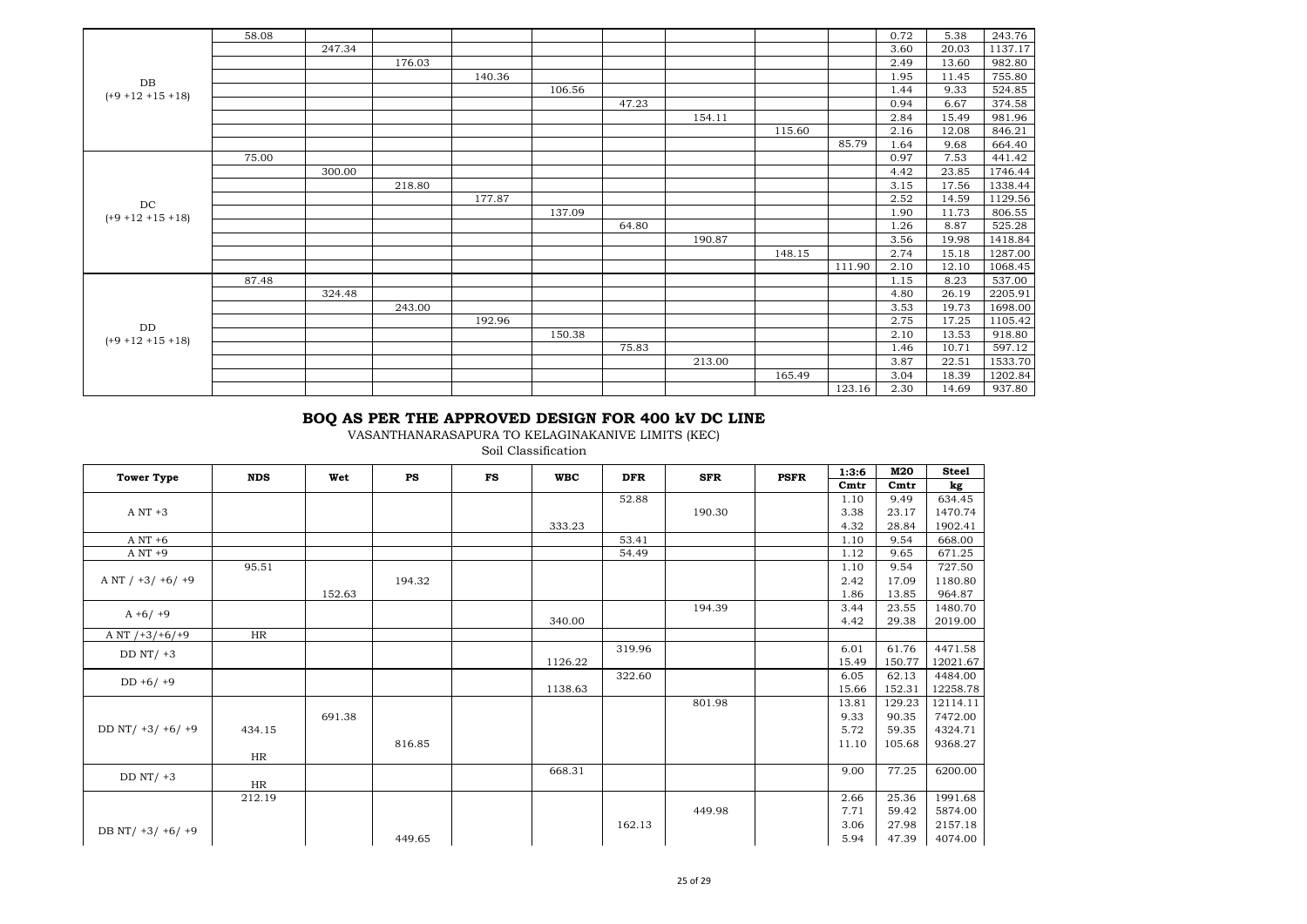| 374.85 |        | 4.90 | 40.36                   | 3284.49 |
|--------|--------|------|-------------------------|---------|
|        | 670.21 | 9.03 | $- -$<br>$^{\circ}$ .46 | 5689.27 |

#### **BOQ AS PER THE APPROVED DESIGN FOR 400 kV DC LINE**

VASANTHANARASAPURA TO KELAGINAKANIVE LIMITS (KEC) Soil Classification

| <b>Tower Type</b>   | <b>NDS</b> | Wet    | PS     | FS | <b>WBC</b> | <b>DFR</b> | <b>SFR</b> | <b>PSFR</b> | 1:3:6            | M20              | <b>Steel</b> |
|---------------------|------------|--------|--------|----|------------|------------|------------|-------------|------------------|------------------|--------------|
|                     |            |        |        |    |            |            |            |             | C <sub>mtr</sub> | C <sub>mtr</sub> | kg           |
| DC NT/ $+3/ +6$     |            |        |        |    |            | 216.77     |            |             | 3.96             | 35.82            | 2971.81      |
|                     |            |        | 565.79 |    |            |            |            |             | 7.56             | 60.20            | 6128.78      |
| DC NT/ $+3/ +6/ +9$ | 281.55     |        |        |    |            |            |            |             | 3.61             | 33.28            | 2766.20      |
|                     | HR         |        |        |    |            |            | 573.12     |             | 9.66             | 75.35            | 7657.47      |
|                     |            |        |        |    | 821.07     |            |            |             | 11.16            | 87.59            | 8763.28      |
| $DC+9$              |            |        |        |    |            | 271.86     |            |             | 3.98             | 35.94            | 2976.45      |
|                     |            |        |        |    |            | 322.60     |            |             | 6.05             | 62.13            | 4484.00      |
|                     |            |        |        |    |            |            | 806.16     |             | 13.88            | 129.81           | 12248.00     |
| $DD+18+25$          |            |        |        |    | 1138.63    |            |            |             | 15.66            | 152.31           | 12258.78     |
|                     | 434.15     |        |        |    |            |            |            |             | 5.72             | 59.35            | 4324.71      |
|                     |            |        | 816.85 |    |            |            |            |             | 11.10            | 105.68           | 9275.36      |
|                     |            | 691.39 |        |    |            |            |            |             | 9.33             | 90.35            | 7472.00      |

## **Bill of Materials for 400 kV MC Towers suitable for Quad Moose Conductor**

(YTPS-BPS Line - M/s. L&T Design)

|    |                      | <b>Base width</b> | Tower weight<br>(in kg) |          | <b>Bolts, Nuts</b><br>& Washers | Stub weight<br>$(in \; kg)$ |      | <b>Bolts, Nuts</b><br>& Washers |  |
|----|----------------------|-------------------|-------------------------|----------|---------------------------------|-----------------------------|------|---------------------------------|--|
|    | <b>Type of Tower</b> |                   | HT                      | мs       | (in kg)                         | HT                          | MS   | (in kg)                         |  |
|    | <b>BTB</b>           |                   | 21145.59                | 8272.32  | 969.26                          |                             |      |                                 |  |
| MA | 0 ME                 | 17417 x<br>14639  | 2503.89                 | 3140.81  | 192.04                          | 956.23                      | 0.00 | 15.78                           |  |
|    | 6 ME                 | 19612 x<br>16212  | 1757.29                 | 2944.38  | 149.42                          |                             |      |                                 |  |
|    | <b>BTB</b>           |                   | 44288.45                | 15003.76 | 2650.13                         |                             |      |                                 |  |
| MB | 0 ME                 | 18636             | 4687.78                 | 5430.94  | 374.76                          | 2396.13                     | 0.00 | 74.17                           |  |
|    | 6 ME                 | 21100             | 4079.88                 | 5748.40  | 280.92                          |                             |      |                                 |  |
|    | <b>BTB</b>           |                   | 50215.68                | 14313.10 | 2701.88                         |                             |      |                                 |  |
| MC | 0 ME                 | 19803             | 6707.74                 | 6651.88  | 431.02                          | 2774.16                     | 0.00 | 86.99                           |  |
|    | 6 ME                 | 22482             | 4552.74                 | 6119.81  | 308.44                          |                             |      |                                 |  |
|    | <b>BTB</b>           |                   | 65662.25                | 17114.77 | 3517.22                         |                             |      |                                 |  |
|    | 0 ME                 | 20196             | 14076.22                | 2672.73  | 714.27                          |                             |      |                                 |  |
| MD | 3 ME                 |                   | 17442.02                | 4190.48  | 727.93                          | 3487.50                     | 0.00 | 62.83                           |  |
|    | 6 ME                 | 23000             | 8309.04                 | 4589.90  | 412.30                          |                             |      |                                 |  |
|    | 9 ME                 |                   | 12238.68                | 6021.66  | 634.14                          |                             |      |                                 |  |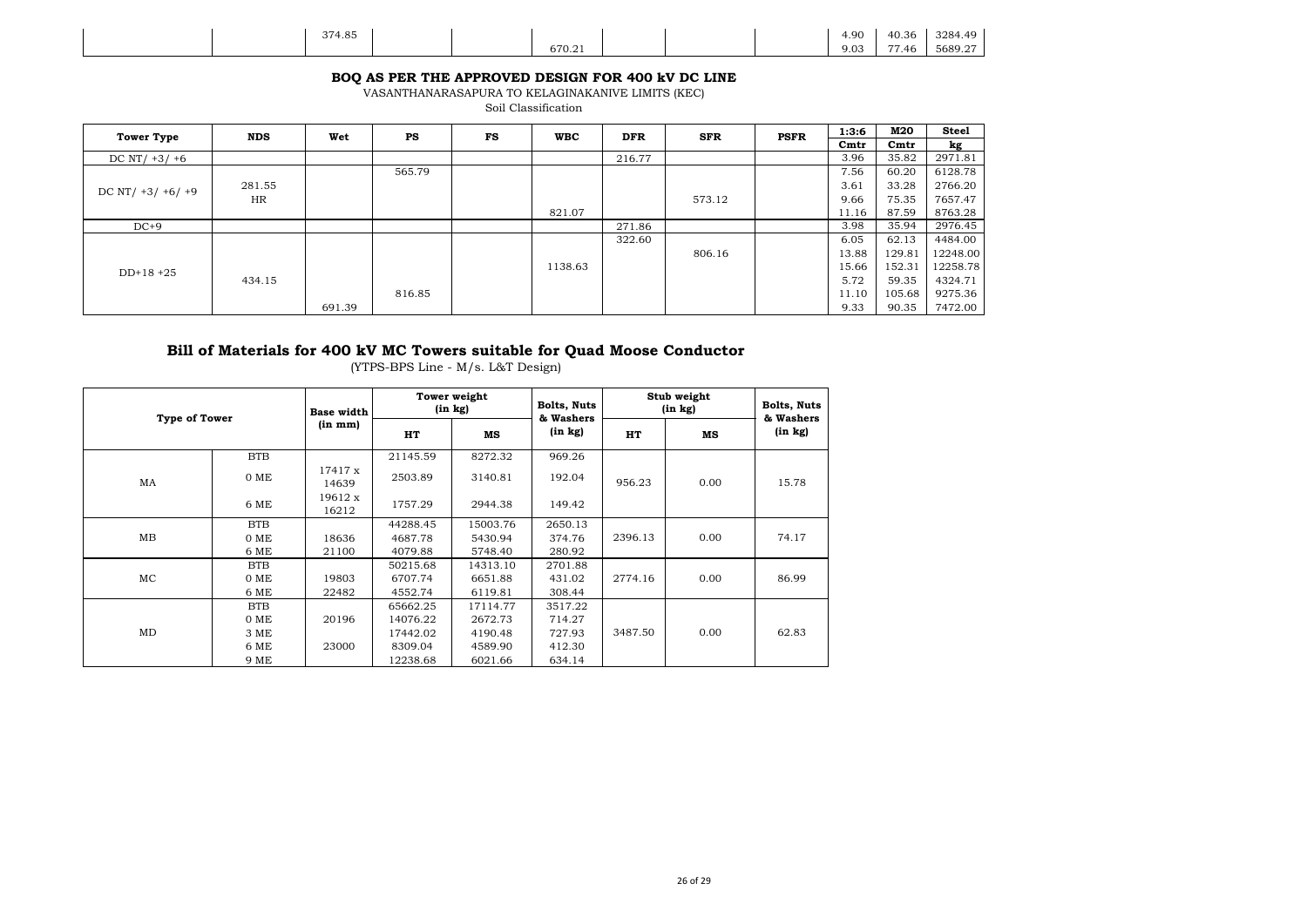|          |                |                             | STATION STRUCTURES AND MOUNTING STRUCTURES                               |      |                                    |                           |                       |
|----------|----------------|-----------------------------|--------------------------------------------------------------------------|------|------------------------------------|---------------------------|-----------------------|
|          | <b>S1. No.</b> |                             | <b>Specifications</b>                                                    | Unit | Weight of<br><b>Steel</b><br>in MT | Weight of<br>B&N<br>in MT | <b>Total</b><br>in MT |
| $\bf{I}$ |                |                             | <b>Station Structures - 220 kV Station</b>                               |      |                                    |                           |                       |
|          | $\mathbf{A}$   |                             | 220 kV side Station structure                                            |      |                                    |                           |                       |
|          |                | $\mathbf{i}$                | Station structures Tower - 2T1 with peak                                 | No.  | 1.502                              | 0.076                     | 1.578                 |
|          |                | $\mathbf{ii}$               | Station structures Tower - 2T2 without peak                              | No.  | 1.272                              | 0.053                     | 1.325                 |
|          |                | $\overline{\text{iii}}$     | Station structures Beam - 2B1 suitable for fixing                        | No.  | 1.631                              | 0.064                     | 1.695                 |
|          |                |                             | under hung isolator                                                      |      |                                    |                           |                       |
|          |                | iv                          | Station structures Beam - 2B2 without under                              | No.  | 1.112                              | 0.055                     | 1.167                 |
|          |                |                             | hung isolator                                                            |      |                                    |                           |                       |
|          | в              |                             | 110 kV side Station structure                                            |      |                                    |                           |                       |
|          |                | $\mathbf{i}$                | Station structures Tower - 1T1 with peak                                 | No.  | 0.908                              | 0.044                     | 0.952                 |
|          |                | $\mathbf{ii}$               | Station structures Tower - 1T1 with peak with 2.5                        | No.  | 1.290                              | 0.062                     | 1.352                 |
|          |                |                             | metre Extn                                                               |      |                                    | 0.066                     | 1.086                 |
|          |                | iii                         | Station structures Tower - 1T2 without peak                              | No.  | 1.020                              |                           |                       |
|          |                | iv                          | Station structures Beam - 1B1 suitable for fixing<br>under hung isolator | No.  | 0.524                              | 0.028                     | 0.552                 |
|          |                |                             | Station structures Beam - 1B2 without under                              |      |                                    |                           |                       |
|          |                | $\mathbf{v}$                | hung isolator                                                            | No.  | 0.429                              | 0.036                     | 0.465                 |
|          | $\mathbf{C}$   |                             | 66 kV side Station structure                                             |      |                                    |                           |                       |
|          |                | $\mathbf{i}$                | Station structures Tower - 6T1 with peak                                 | No.  | 0.891                              | 0.041                     | 0.932                 |
|          |                | $\rm ii$                    | Station structures Tower - 6T2 without peak                              | No.  | 0.732                              | 0.042                     | 0.774                 |
|          |                | $\rm iii$                   | Station structures Tower - 6T3 with peak                                 | No.  | 0.865                              | 0.047                     | 0.912                 |
|          |                |                             | Station structures Tower - 6T3 with peak with 5                          |      |                                    |                           |                       |
|          |                | iv                          | metre Extn                                                               | No.  | 1.359                              | 0.063                     | 1.422                 |
|          |                | $\mathbf{V}$                | Station structures Beam - 6B1 suitable for fixing                        | No.  | 0.443                              | 0.030                     | 0.473                 |
|          |                |                             | under hung isolator                                                      |      |                                    |                           |                       |
|          |                | $\overline{vi}$             | Station structures Beam - 6B2 without under                              | No.  | 0.417                              | 0.031                     | 0.448                 |
|          |                |                             | hung isolator<br>Station structures Beam - 6B3 suitable for fixing       |      |                                    |                           |                       |
|          |                | vii                         | under hung isolator                                                      | No.  | 0.555                              | 0.039                     | 0.594                 |
|          | $\mathbf D$    |                             | 33 kV side Station structure                                             |      |                                    |                           |                       |
|          |                | $\mathbf{i}$                | Station structures Tower - 3T1 with peak                                 | No.  | 0.348                              | 0.017                     | 0.365                 |
|          |                | ii                          | Station structures Beam - 3B1                                            | No.  | 0.184                              | 0.010                     | 0.194                 |
|          | E              |                             | <b>Mounting structures for</b>                                           |      |                                    |                           |                       |
|          |                | $\mathbf{1}$                | <b>Isolator</b>                                                          |      |                                    |                           |                       |
|          |                | a                           | 220 kV Isolator                                                          |      |                                    |                           |                       |
|          |                | $\mathbf{i}$                | Live point height 8250 mm                                                | No.  | 1.404                              | 0.034                     | 1.438                 |
|          |                | $\rm ii$                    | Live point height 5750 mm                                                | No.  | 0.911                              | 0.026                     | 0.937                 |
|          |                | b                           | 110 kV Isolator                                                          |      |                                    |                           |                       |
|          |                | $\mathbf{i}$                | Live point height 6350 mm                                                | No.  | 0.894                              | 0.030                     | 0.924                 |
|          |                | $\rm ii$                    | Live point height 4600 mm                                                | No.  | 0.726                              | 0.015                     | 0.741                 |
|          |                | $\mathbf{c}$                | 66 kV Isolator                                                           |      |                                    |                           |                       |
|          |                | $\mathbf{i}$                | Live point height 5500 mm                                                | No.  | 0.612                              | 0.014                     | 0.626                 |
|          |                | $\rm ii$                    | Live point height 4250 mm                                                | No.  | 0.463                              | 0.012                     | 0.475                 |
|          |                | d                           | 33 kV Isolator                                                           |      |                                    |                           |                       |
|          |                | $\mathbf{i}$                | Live point height 4750 mm                                                | No.  | 0.320                              | 0.010                     | 0.330                 |
|          |                | $\rm ii$                    | Live point height 3750 mm                                                | No.  | 0.240                              | 0.008                     | 0.248                 |
|          |                | $\overline{\mathbf{2}}$     | <b>Current Transformer</b>                                               |      |                                    |                           |                       |
|          |                | a                           | For 220 kV CTs and NCTs                                                  | No.  | 0.160                              | 0.010                     | 0.170                 |
|          |                | b                           | For 110 kV CTs and 11 kV NCTs                                            | No.  | 0.140                              | 0.012                     | 0.152                 |
|          |                | $\mathbf c$                 | For 66 kV CTs and NCTs                                                   | No.  | 0.140                              | 0.011                     | 0.151                 |
|          |                | d                           | For 33 kV CTs and NCTs                                                   | No.  | 0.142                              | 0.010                     | 0.152                 |
|          |                | 3                           | <b>Voltage Transformers / CVTs</b>                                       |      |                                    |                           |                       |
|          |                | $\mathbf{a}$<br>$\mathbf b$ | For 220 kV VTs and CVTs<br>For $110$ kV VTs                              | No.  | 0.170                              | 0.010                     | 0.180                 |
|          |                |                             |                                                                          | No.  | 0.131                              | 0.011                     | 0.142                 |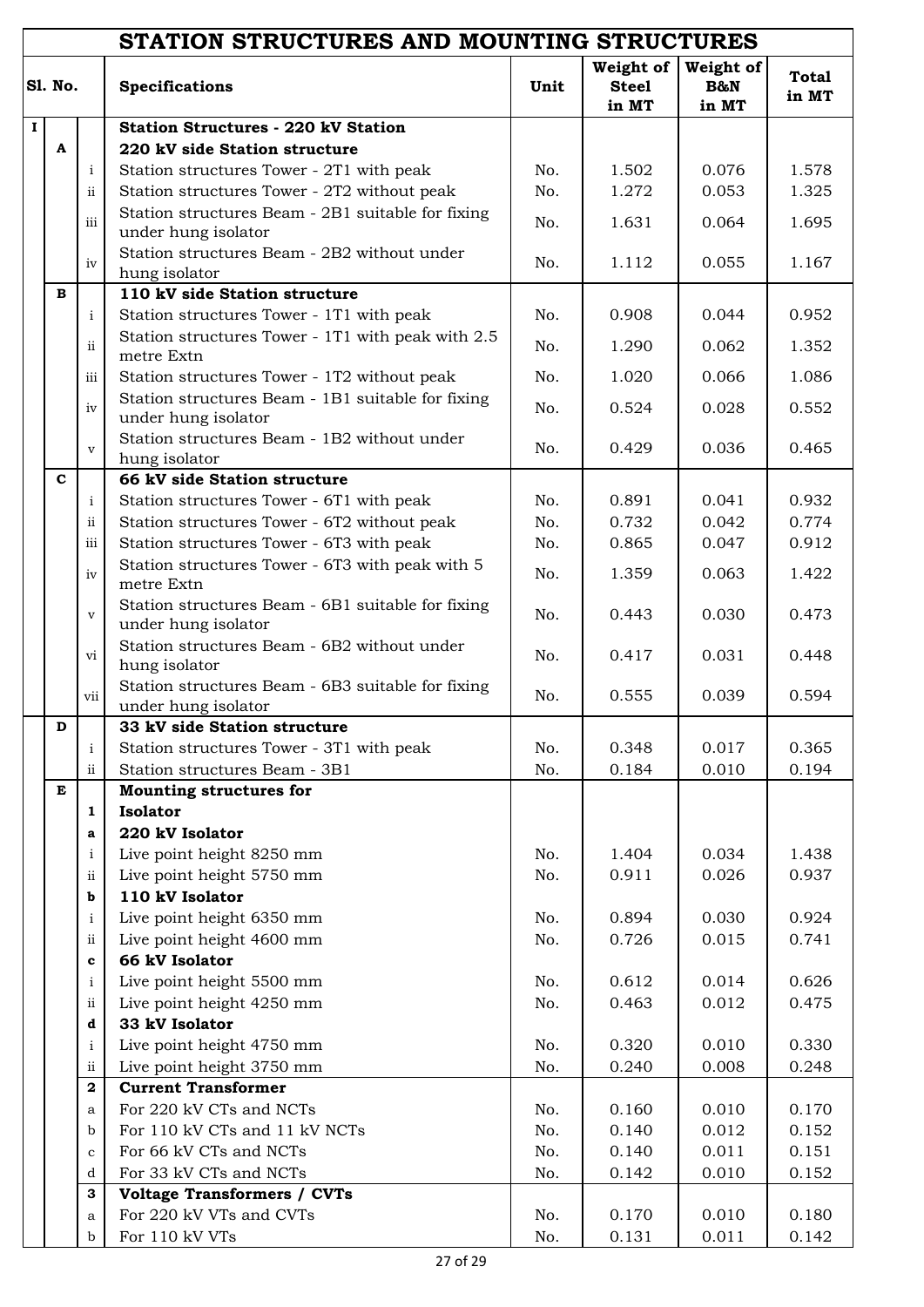|              | <b>S1. No.</b> |                     | <b>Specifications</b>                                                                                                                           | Unit | Weight of<br><b>Steel</b><br>in MT | Weight of<br>B&N<br>in MT | <b>Total</b><br>in MT |
|--------------|----------------|---------------------|-------------------------------------------------------------------------------------------------------------------------------------------------|------|------------------------------------|---------------------------|-----------------------|
|              |                | $\mathbf{c}$        | For 66 kV VTs                                                                                                                                   | No.  | 0.163                              | 0.010                     | 0.173                 |
|              |                | d                   | For 33 kV CTs                                                                                                                                   | No.  | 0.142                              | 0.010                     | 0.152                 |
|              |                | 4                   | <b>Surge Arrestors</b>                                                                                                                          |      |                                    |                           |                       |
|              |                | a                   | For 198 kV LAs                                                                                                                                  | No.  | 0.180                              | 0.005                     | 0.185                 |
|              |                | $\mathbf b$         | For 96 kV LAs                                                                                                                                   | No.  | 0.100                              | 0.011                     | 0.111                 |
|              |                | $\mathbf{C}$        | For 60 kV LAs                                                                                                                                   | No.  | 0.142                              | 0.005                     | 0.147                 |
|              |                | d                   | For 30 kV LAs                                                                                                                                   | No.  | 0.070                              | 0.005                     | 0.075                 |
|              |                | 5                   | For Post insulator of Rigid bus                                                                                                                 |      |                                    |                           |                       |
|              |                | a                   | For 220 kV side                                                                                                                                 | No.  | 0.127                              | 0.017                     | 0.144                 |
|              |                | $\mathbf b$         | For 110 kV side                                                                                                                                 | No.  | 0.129                              | 0.012                     | 0.141                 |
|              |                | $\mathbf c$         | For 66 kV side                                                                                                                                  | No.  | 0.133                              | 0.010                     | 0.143                 |
|              |                | d                   | For 33 kV side                                                                                                                                  | No.  | 0.070                              | 0.005                     | 0.075                 |
|              |                | 6                   | For High Post insulator of Transformers & CBs                                                                                                   |      |                                    |                           |                       |
|              |                | a                   | For 100 MVA Transformer both on 220 kV side &<br>110 kV/66 kV side                                                                              | No.  | 0.204                              | 0.017                     | 0.221                 |
|              |                | b                   | 110/66 kV Capacitor Bank                                                                                                                        | No.  | 0.201                              | 0.017                     | 0.218                 |
|              |                | $\mathbf{C}$        | 110/11 kV or 66/11 kV Transformer                                                                                                               | No.  | 0.201                              | 0.017                     | 0.218                 |
| $\mathbf{H}$ |                |                     | Station structures - 110 kV & 66 kV Stations                                                                                                    |      |                                    |                           |                       |
|              | A              |                     | 110 kV/66 kV side Station structures<br>fabricated out of galvanised mild steel                                                                 |      |                                    |                           |                       |
|              |                | $\mathbf{i}$        | Station Towers (Verticals 1T1)                                                                                                                  | No.  | 0.91                               | 0.0455                    | 0.956                 |
|              |                | $\ddot{\mathbf{i}}$ | <b>Station Beams 1B1</b>                                                                                                                        | No.  | 0.48                               | 0.024                     | 0.504                 |
|              | в              |                     | 33 kV side Station structures fabricated out of                                                                                                 |      |                                    |                           |                       |
|              |                |                     | galvanised mild steel                                                                                                                           |      |                                    |                           |                       |
|              |                | $\mathbf{i}$        | Station Towers (Verticals 3T1)                                                                                                                  | No.  | 0.57                               | 0.0285                    | 0.599                 |
|              | $\mathbf{C}$   | $\ddot{\mathbf{i}}$ | <b>Station Beams 3B1</b>                                                                                                                        | No.  | 0.23                               | 0.0115                    | 0.242                 |
|              |                |                     | 11 kV side Station structures                                                                                                                   |      |                                    |                           |                       |
|              |                |                     | Columns out of 8.0 metre Length RCC pole of<br>working load 115 kg (using TOR Steel)                                                            | No.  | As per<br><b>ESCOM SR</b>          |                           |                       |
|              | D              |                     | Beam out of Channel 100 x 50 with<br>arrangements for stringing power conductor on<br>11 kV side                                                |      |                                    |                           |                       |
|              |                | $\mathbf{i}$        | 1B1 7.45 metre Long                                                                                                                             | No.  | 0.068                              | 0.0034                    | 0.071                 |
|              |                | $\ddot{\mathbf{u}}$ | 1B2 4.00 metre Long                                                                                                                             | No.  | 0.036                              | 0.0018                    | 0.038                 |
|              | E              |                     | 8.0 metre Long RCC pole of WL 115 kg for 11<br>kV Double pole structures for mounting roaster<br>Isolator (1 for Aux, Distribution Transformer) | No.  | As per<br><b>ESCOM SR</b>          |                           |                       |
|              | $\mathbf F$    |                     | <b>Mounting Structures</b>                                                                                                                      |      |                                    |                           |                       |
|              | $\mathbf{i}$   |                     | 110/66 kV Isolators                                                                                                                             | No.  | 0.724                              | 0.036                     | 0.760                 |
|              | ü              |                     | 33 kV Isolators                                                                                                                                 | No.  | 0.24                               | 0.012                     | 0.252                 |
|              | iii            |                     | Current Transformers 110/66 kV + 11 kV NCT                                                                                                      | No.  | 0.142                              | 0.007                     | 0.149                 |
|              | iv             |                     | Current Transformers 33 kV                                                                                                                      | No.  | 0.142                              | 0.007                     | 0.149                 |
|              | $\mathbf{V}$   |                     | Voltage Transformers 110/66 kV                                                                                                                  | No.  | 0.142                              | 0.007                     | 0.149                 |
|              | vi             |                     | Voltage Transformers 33 kV                                                                                                                      | No.  | 0.142                              | 0.007                     | 0.149                 |
|              | vii            |                     | Surge Arrestors 96/60 kV                                                                                                                        | No.  | 0.069                              | 0.003                     | 0.072                 |
|              | viii           |                     | Surge Arrestors 30 kV                                                                                                                           | No.  | 0.069                              | 0.003                     | 0.072                 |
|              | ix             |                     | 11 kV cable terminating structure of LV side of<br>110/66/11 kV Tr.                                                                             | No.  | 0.069                              | 0.003                     | 0.072                 |
|              | x              | a                   | For Pedestal Insulator 110/66 kV                                                                                                                | No.  | 0.14                               | 0.007                     | 0.147                 |
|              |                | b                   | For Pedestal Insulator 33 kV                                                                                                                    | No.  | 0.14                               | 0.007                     | 0.147                 |